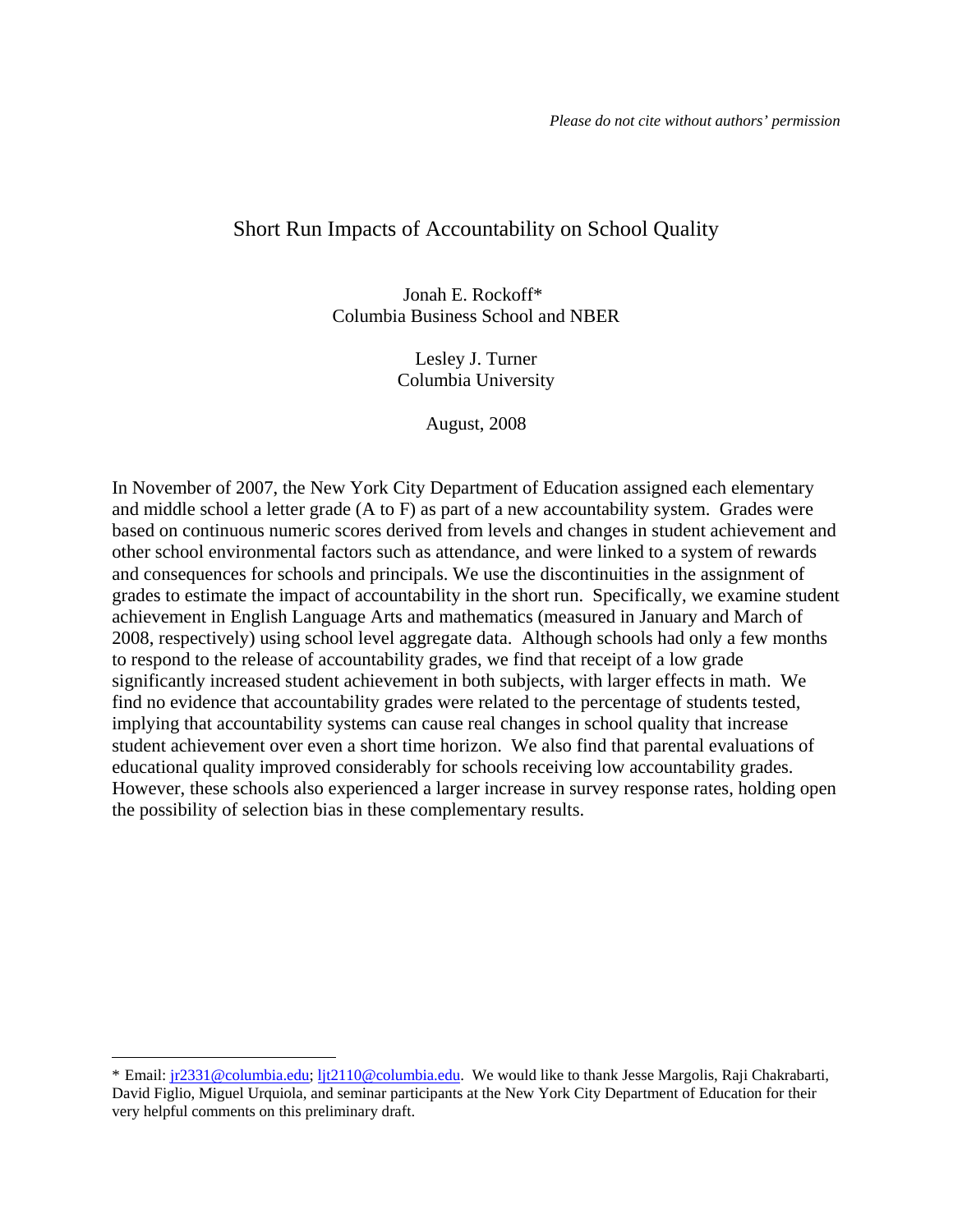Theoretical and empirical work by economists points out both the promise and pitfalls of school accountability systems. These systems aim to place pressure on schools to improve a set of quantifiable outcomes, often student achievement as measured by standardized tests. While several papers have documented positive benefits of accountability on student achievement, researchers have also found that the incentives and consequences of such systems may cause schools to take actions that improve accountability measures without raising actual student achievement (e.g., classifying low performing students into programs that exempt them from testing).<sup>1</sup> However, the literature on school accountability is still quite new, and there is much to learn about the various ways in which accountability systems affect educational outcomes and the behavior of students, teachers, and school administrators.

 While the No Child Left Behind Act (NCLB) placed school accountability at the forefront of educational policy in the U.S., various states and cities have implemented their own systems of accountability, many of which preceded and go beyond the structure of NCLB to provide schools with incentives to increase student achievement. The New York City Department of Education (hereafter the DOE) launched its own system in the fall of 2007. Like other accountability systems, the DOE evaluated schools according to a series of continuous metrics, but each school was assigned a letter grade from A to F based on sharp cutoffs in these metrics. The system offered increases in per pupil funding and bonus for principals in schools that did well. For schools that performed poorly, the system threatened leadership change and possible closure, required a series of formal corrective actions, and allowed students to transfer to other schools. Importantly, these rewards and consequences were linked to schools' grades,

<sup>&</sup>lt;sup>1</sup> See, for example, Ladd and Zelli (2002), Jacob and Levitt (2003), Figlio and Winicki (2005), Hanushek and Raymond (2005), Jacob (2005), Chakrabarti (2006, 2008), Cullen and Reback (2006), Figlio (2006), Figlio and Getzler (2006), Figlio and Rouse (2006), Chiang (2007), Rouse et al. (2007), Neal and Shanzenbach (2007), Kreig (2008), and Reback (forthcoming).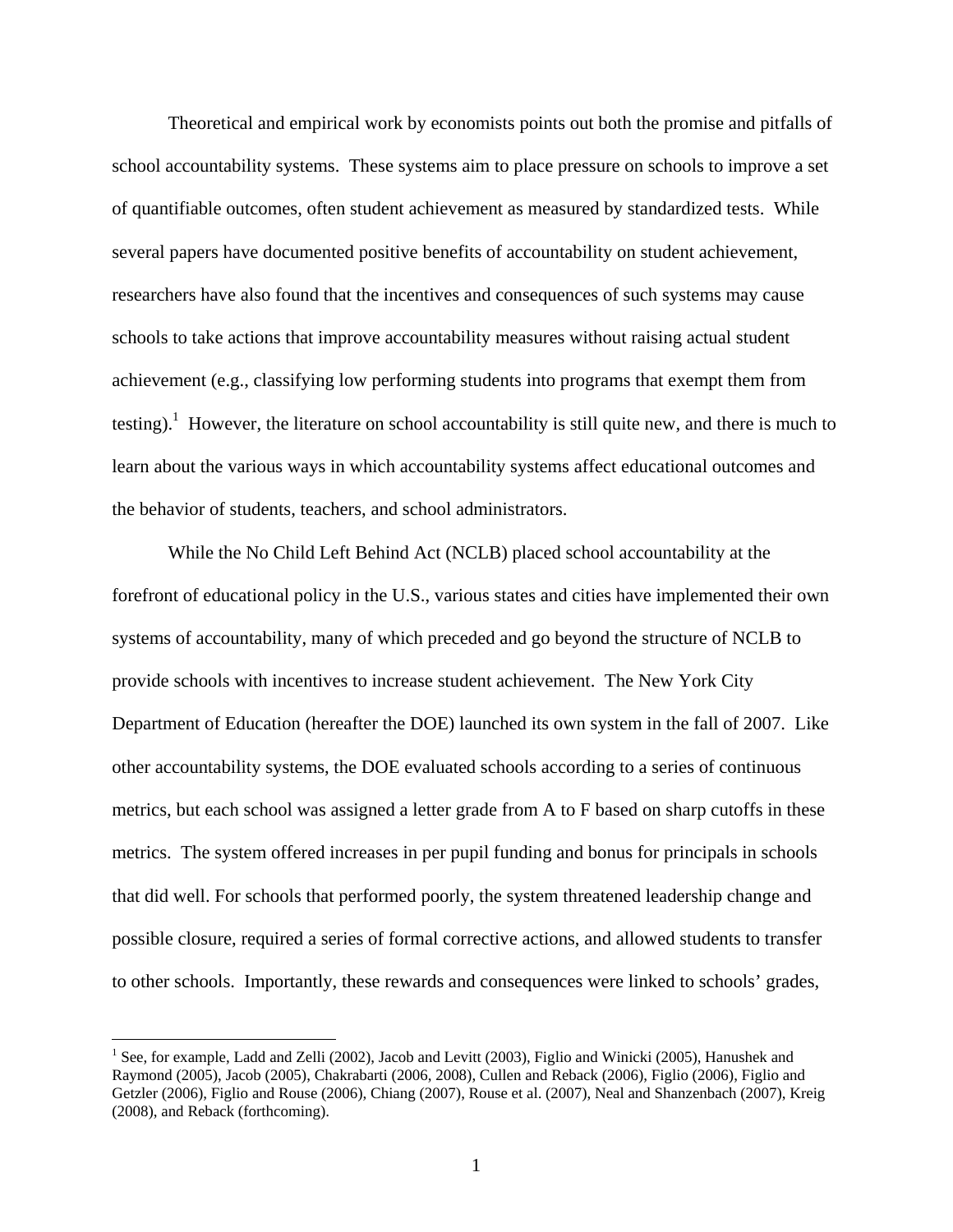rather than the underlying continuous metrics that determine them. The discontinuities inherent in the assignment of grades present an opportunity to study the short run effects of accountability on student achievement in a way that can uncover the causal impacts of accountability grades on student and school outcomes.

 We use aggregate, school level data on student achievement to determine whether grade assignments in the fall of 2007 had an impact on student achievement in the early months of 2008. Specifically, grades were released to schools in late September and made public in early November, while math tests were administered in March and English Language Arts (hereafter ELA) tests were given in January. Thus, school administrators had between four and six months to respond to their grade assignment. We find positive, statistically significant, and economically meaningful impacts on student achievement in math for schools that received a grade of F or D and on ELA achievement for school that received an F. We also find evidence that the impact of accountability grades on ELA achievement was larger for schools whose prior average scores fell within the bottom half of all schools in the city. Importantly, we find no relationship between accountability grades and students' probability of being tested, one measure of possible gaming. Last, but not least, we examine a set of outcomes from annual surveys of parents, teachers, and students. We find complementary evidence that evaluations of school quality, particularly by parents, rose significantly for schools receiving low accountability grades. While not conclusive, these results suggest the impacts we document are driven by genuine improvement among schools receiving low grades.

 The paper proceeds as follows. We describe the DOE accountability system in Section 2. Section 3 describes the data and provides descriptive statistics. Section 4 lays out our empirical strategy and discusses results from graphical and regression analyses. Section 5 concludes.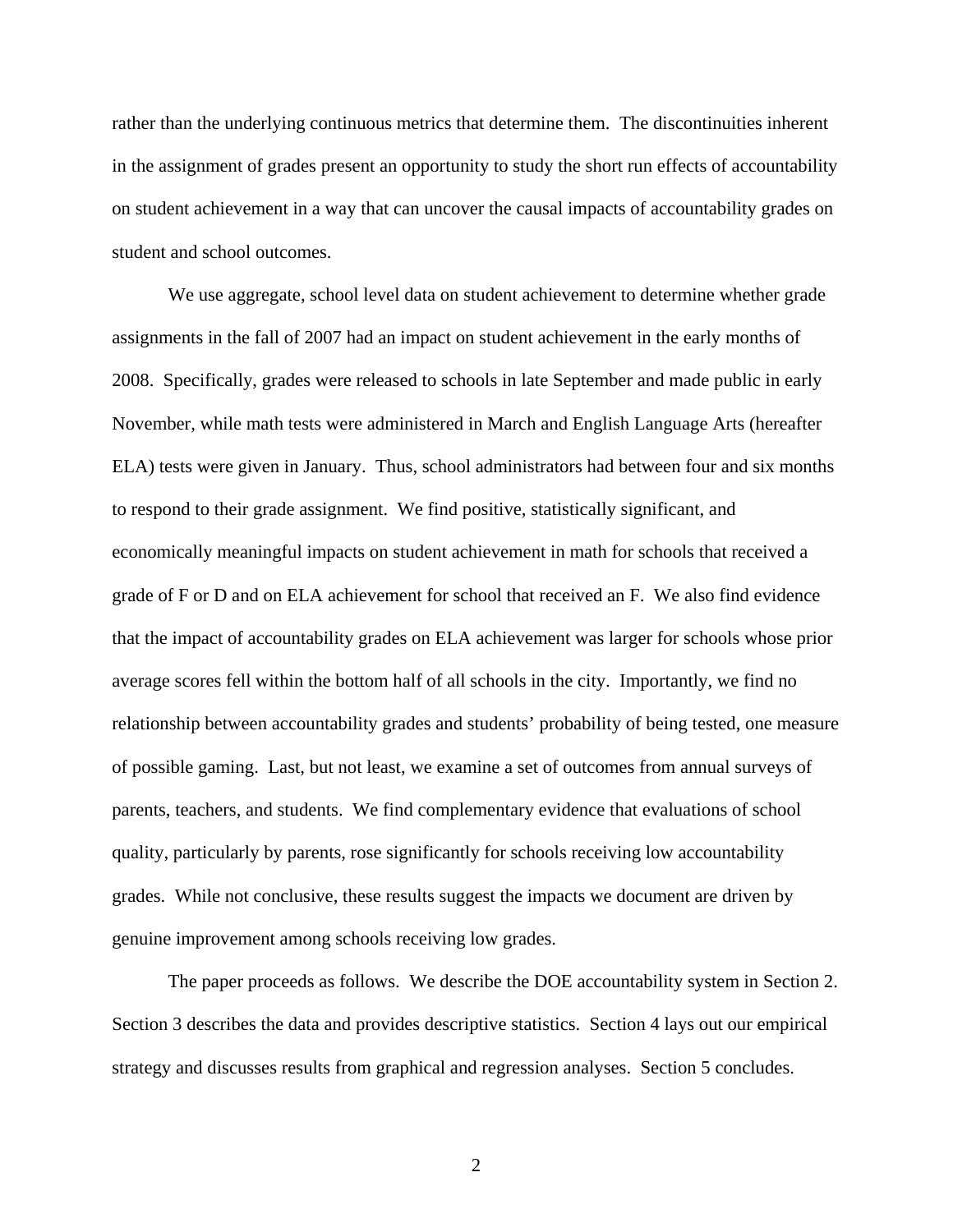#### **2. School Progress Reports in New York City**

In 2006, the New York City DOE implemented a new accountability system based on annual data encompassing various aspects of school performance. In this paper, we focus on the central piece of the system—school progress reports. The main feature of the progress report was a letter grade, ranging from A to F, which was based on several continuous measures of success. The report also provided a summary of the factors contributing to the school's grade, a "quality review" score based on a qualitative evaluation, in which the school was ranked as "Well Developed," "Proficient," or "Undeveloped," and the school's NCLB status. A school's accountability grade, quality review, and NCLB status were independently determined. Progress reports were generated for elementary, middle, and high schools throughout the city, but due to data limitations, we exclude high schools from our analysis.

Accountability grades were based on student achievement test scores, attendance, and evaluations of the school environment from annual surveys of students, parents, and teachers. Quality review scores were determined by an on-site review by an "experienced educator" and were based on "the quality of efforts taking place at the school to track the capacities and needs of each student, to plan and set rigorous goals for each student's improved learning, to focus the school's academic practices and leadership development around the achievement of those goals, and to evaluate the effectiveness of [these] plans and practices…" (Educator Guide, New York City Progress Report). While the same test scores used in setting accountability grades determined a school's NCLB status, a different set of calculations were employed. In particular, a school's NCLB status was based on the fraction of students in the school (and in various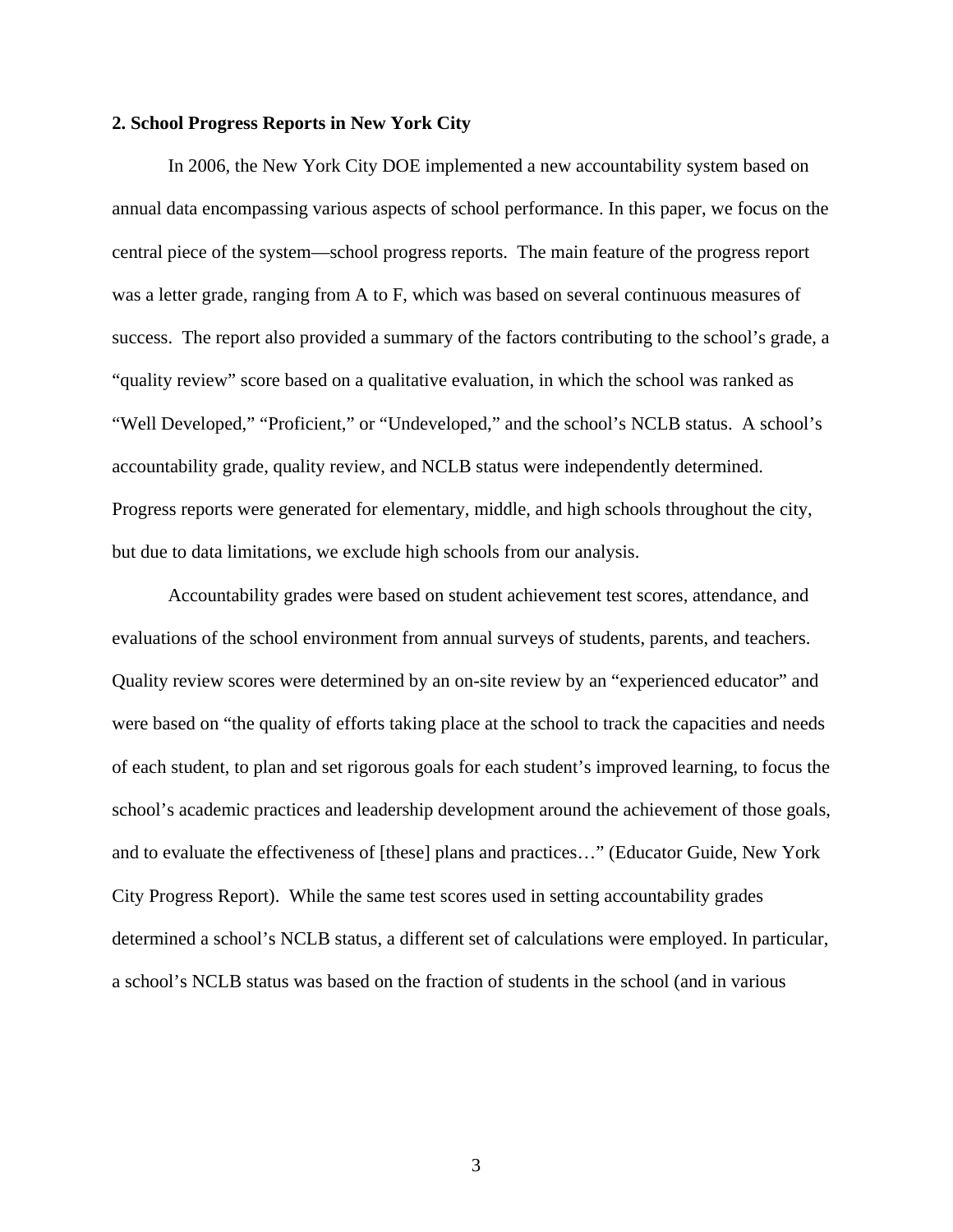subgroups) scoring above a threshold.<sup>2</sup> Accountability grades, as we explain, rely on a broader set of information.

Accountability grades were based on an overall score determined by a school's performance in the three main report elements – school environment (15 percent of the overall score), student performance (30 percent), and student progress (55 percent).<sup>3</sup> Schools also received additional credit for sizeable achievement gains ("exemplary student progress") within particular student subgroups (e.g., English Language Learners). A number of components contribute to the score a school received for each report element.<sup>4</sup> A school's environment score was determined by the responses from surveys administered to students (in grades 6 and above), their parents, and the teachers at the school, as well as student attendance rates.<sup>5</sup> The performance score was determined by several measures of student achievement, as measured by the state math and ELA examinations, while the progress score was based on changes in individual student achievement on the these examinations. (In New York State, students in grades three to eight are tested annually in math and ELA as part of compliance with NCLB.) A school's overall score equals the weighted average of the environment, progress, and performance scores and any additional credit for exemplary student progress.

 $2$  We do not focus on NCLB here, although there are many similar issues between it and the DOE system. For an overview of NCLB related topics, see Peterson and West (2003).

 $3$  The DOE provides extensive information on the formulation of school accountability grades. See schools.nyc.gov/NR/rdonlyres/DF48B29F-4672-4D16-BEEA-0C7E8FC5CBD5/27499/EducatorGuide\_EMS.pdf 4

<sup>&</sup>lt;sup>4</sup> There are four to six components for each of the three categories. The components of the environment score are the school's attendance rate and indices of school safety, academic quality, student engagement, and communication taken from an annual survey of parents, teachers, and students. The components for student performance are the percentage of students that were proficient (i.e., level 3 or 4) on the state ELA (math) examinations and the median score received by students on the ELA (math) examinations. The components of student progress are the percentage change in individual students' ELA (math) scores, the average change in proficiency among all students in the school, and the average change in the proficiency of the lowest third of students, as determined by students' previous year proficiency ratings. In the case of mid-year student transfers, the credit that the sending and receiving schools receive for a student's performance is determined by the portion of time a student spent at each school during the period between the current and previous state examinations.

<sup>&</sup>lt;sup>5</sup> See http://schools.nyc.gov/Accountability/SchoolReports/Surveys/2007survey.htm for more information.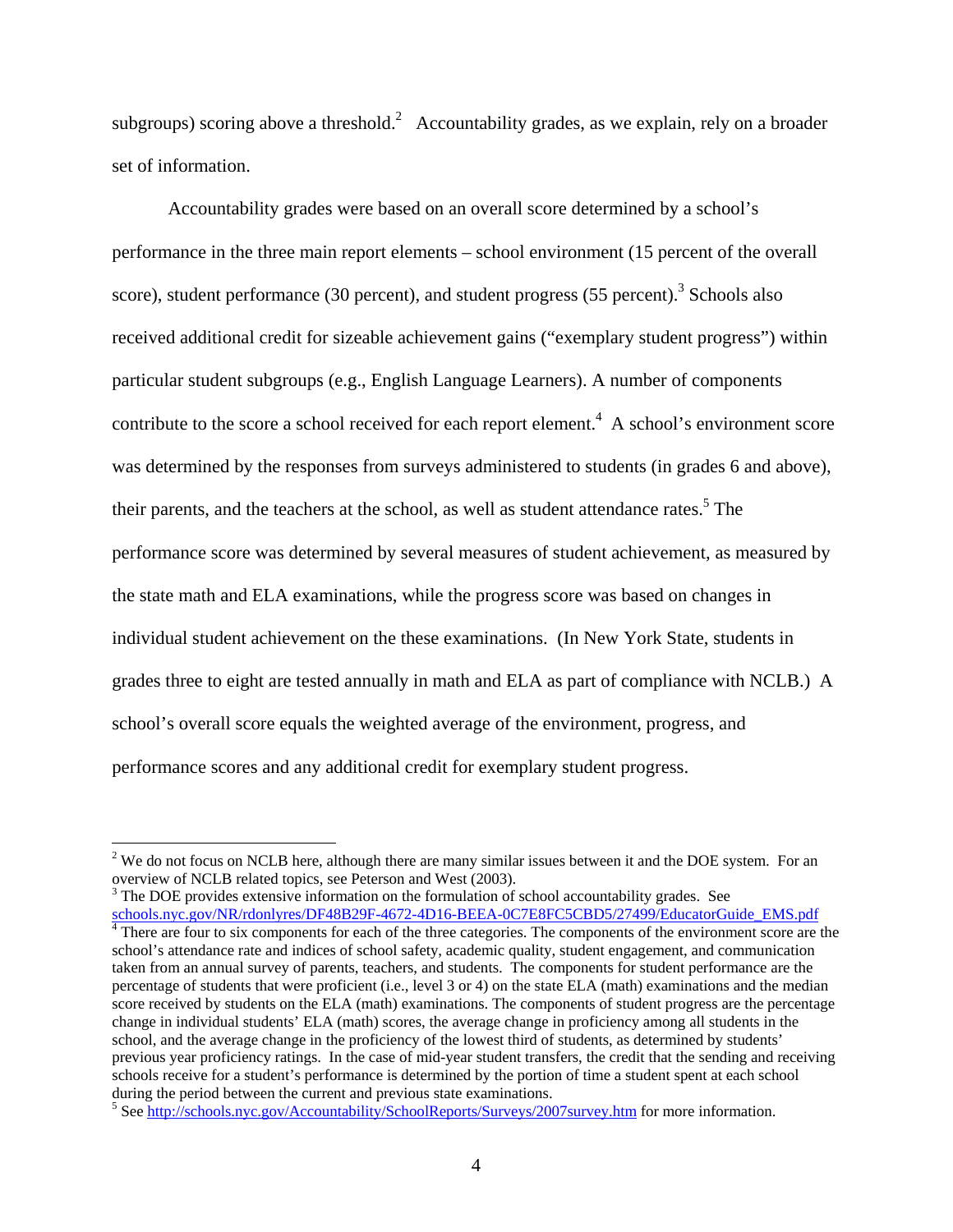Schools earned additional credit for individual achievement gains made within five subgroups of students: students with performance in the lowest third of all students citywide who were Hispanic, Black, or other ethnicities, and students in English Language Learner (ELL) or Special Education programs. To receive additional credit, the percentage of students within a subgroup whose achievement gains exceeded a set magnitude must fall within the top 40 percent of all schools of its type (e.g., elementary, middle, or K-8 school) citywide.<sup>6</sup> Overlap across student groups is allowed. For example, if an ELL student was in the lowest third citywide, he/she would be counted in the calculation of additional credit for both groups. Additional credit was only given if there were at least 20 students the subgroup; if fewer than 20, Hispanic or Black students would be aggregated with students of other ethnicities. Schools received 0.75 additional points for having gains within a particular group that fell within the top 40 percent of schools of its type and an additional 0.75 points (for a total of 1.5) if the gains were within the top 20 percent.

A school's score for each report element (environmental, performance, and progress) was determined both by that school's performance relative to all schools in the city of the same type and relative to a group of schools with similar students.<sup>7</sup> Each school was assigned a "peer index" based on either the composition of the student body (elementary and K-8 schools) or the performance of current students on state exams taken prior to their arrival at the school (middle

<sup>&</sup>lt;sup>6</sup> Specifically, the DOE measures the fraction of students whose scores increase by "half of a performance level or more." Performance levels, which range from 1 to 4.5, are simply a rescaled version of the scaled score that is more familiar to DOE personnel.

<sup>&</sup>lt;sup>7</sup> Schools are placed in one of these three categories (elementary, middle, or K-8 school) depending on their grade level structures. Middle school structures are grades 5–8, 6–8, and 6–12 (excluding 9-12 graders), K-8 school structures are K–7, K–8, and K–12 (excluding 9-12 graders), and elementary school structures are all other combinations serving grades lower than 7. A small number of schools (10 of 581 elementary and 1 of 116 K-8) will be classified differently for the 2007-2008 school progress reports due to changes in grade offerings. We use 2006- 2007 classifications throughout our analysis.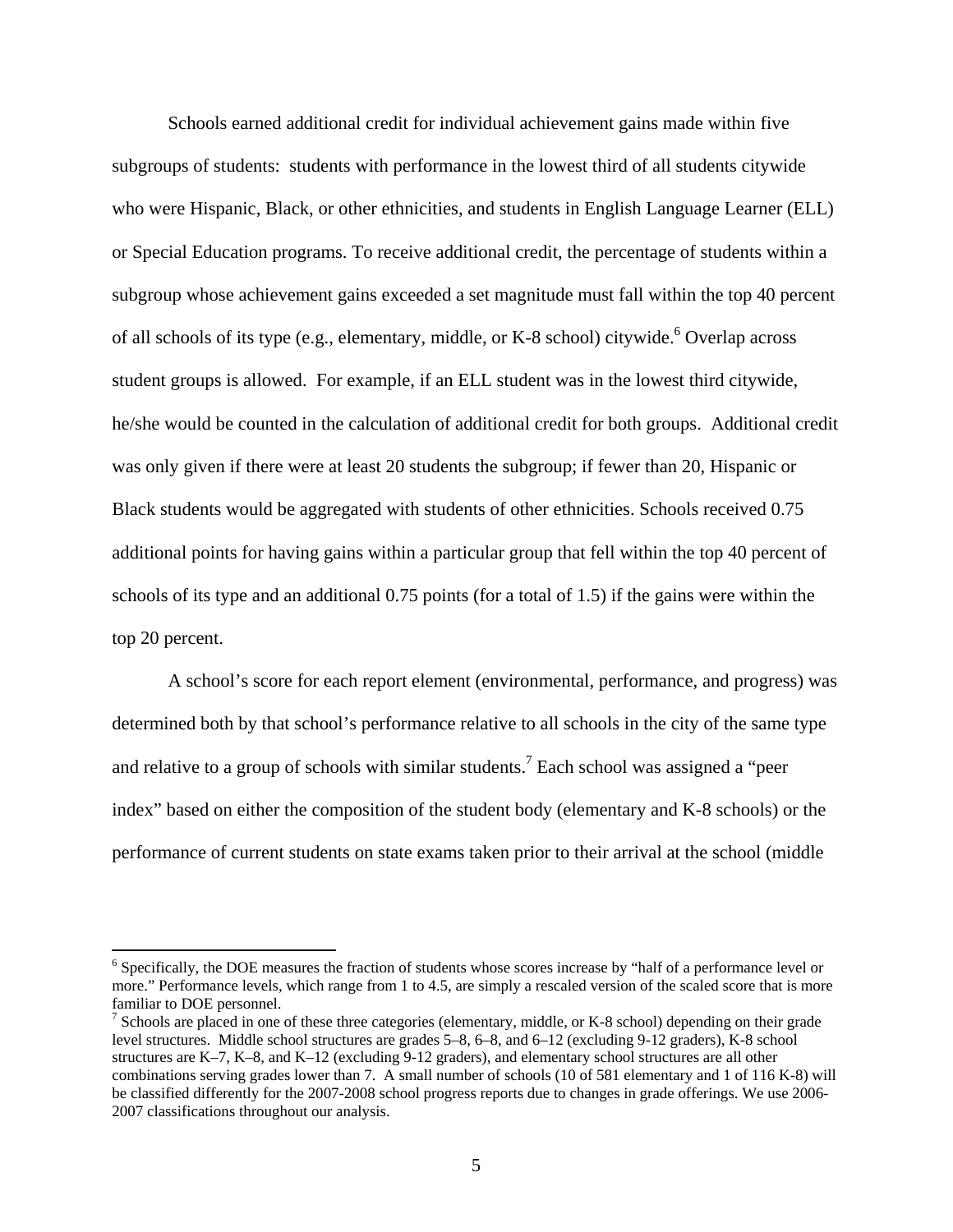schools).<sup>8</sup> Within each school type, schools were ordered according to their peer index and compared with the 20 schools just above and the 20 schools just below. <sup>9</sup> Thus, each school was designated a unique peer group.

For each report element, schools received a "city horizon" and a "peer horizon" score, based on its relative standing within the comparison group.<sup>10</sup> The weighted average of the school's relative performance in each component—with performance relative to peer schools given double the weight of relative performance citywide—determined a school's score for the particular element. The weighted sum of the scores of each of the three elements (but prior to receiving additional credit for exemplary student progress) was then calculated for each school. These pre-additional credit scores could range from 0 to 100. Additional credit is then added to produce the school's overall score.

 Within each school type, the DOE ranked schools by their pre-additional credit scores and assigned each school a percentile. These percentiles were then used to determine the cutoff scores between accountability grades for each type of school. The cutoff score to receive an A was set at the  $85<sup>th</sup>$  percentile, B at the  $45<sup>th</sup>$  percentile, C schools at the  $15<sup>th</sup>$  percentile, and D at the 5<sup>th</sup> percentile. However, schools were assigned grades based on whether their overall score,

 $8$  Elementary/K- 8 schools received a peer index score ranging from 0 to 100 determined by the percentage of students eligible for free lunch (40 percent of the score), the percentage of students that are Black or Hispanic (40 percent), and the percent of the school categorized as Special Education students (10 percent) or English Language Learners (10 percent). Middle schools were assigned a peer index score ranging from 1 to 4.5 based on the average performance level received by currently enrolled students on their fourth grade state exams.

 $\degree$  Schools at either end of the distribution of the peer index scores were assigned a group of less than 40 schools – among the 985 schools we examine, 62 percent had a full group of 40 peer schools. All schools had at least 20 peer schools. In some cases, peer schools included charter schools. Charter schools that were at least two years old and had test score results for third and fourth graders received a progress report. However, accountability grades received by charter schools are not comparable with those received by other schools, as the environment category score was only based on attendance.

 $10$  The horizon scores were based on the ratio of a school's score minus the city (or peer) "minimum score" to the city (peer) "maximum score" minus the city (peer) minimum. The "maximum" ("minimum") score is actually defined as the mean plus (minus) two standard deviations, and is thus closer to a z-score than a percentile ranking. Progress reports provide some language that explains this methodology and provide a sample calculation to help readers further understand it.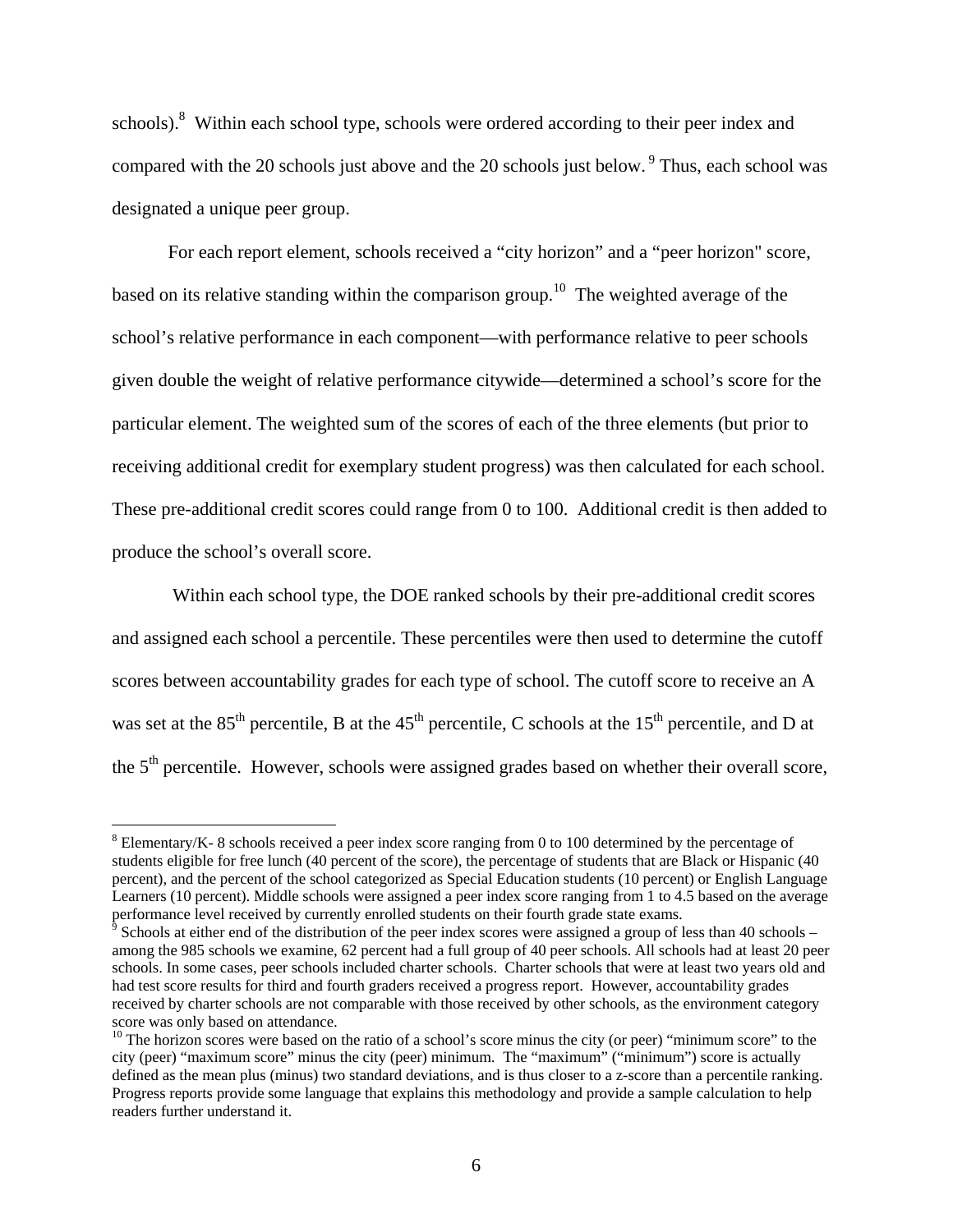including additional credit, exceeded these thresholds. Of the 985 schools we examine, approximately 75 percent received some additional credit. The impact of additional credit points was not negligible – 161 schools received a grade at least one level higher due to additional credit. Of these schools, 6 moved from an F to a D, 22 moved from a D to a C, 57 moved from a C to a B, and 76 moved from a B to an A.

Thus, the percentage of schools receiving each accountability grade does not precisely correspond to the original percentile cutoffs. Specifically, among the 985 schools we examine, 23 percent received A's, 38 percent received B's, 26 percent received C's, 9 percent received D's, and 4 percent received F's. Figure 1 shows the relationship between accountability grades and overall scores. There are clear discontinuities the assignment of grades as we move up the continuous distribution of overall scores.

Figure 2 displays a timeline of events that occurred as the accountability system was developed and implemented. Progress reports were first provided to principals on September  $24<sup>th</sup>$ , 2007, and were released to the general public on November  $5<sup>th</sup>$ . However, principals were first informed of the progress report methodology in April of 2007. At this time, principals also received a pilot progress report with numeric scores based on achievement data from 2005 and 2006. Nevertheless, these pilot reports did not contain a letter grade, and principals were not told how scores would translate into grades. These reports also lacked other important pieces of information that would affect their actual progress reports, such as environmental scores and peer groups. Thus, we believe it is highly unlikely that schools could have predicted the grades they received in the fall of 2007 with the limited amount of information they were given earlier that spring. Anecdotally, some principals receiving low grades were surprised (New York Times, November 4, 2007). School closures that were based on poor performance were announced in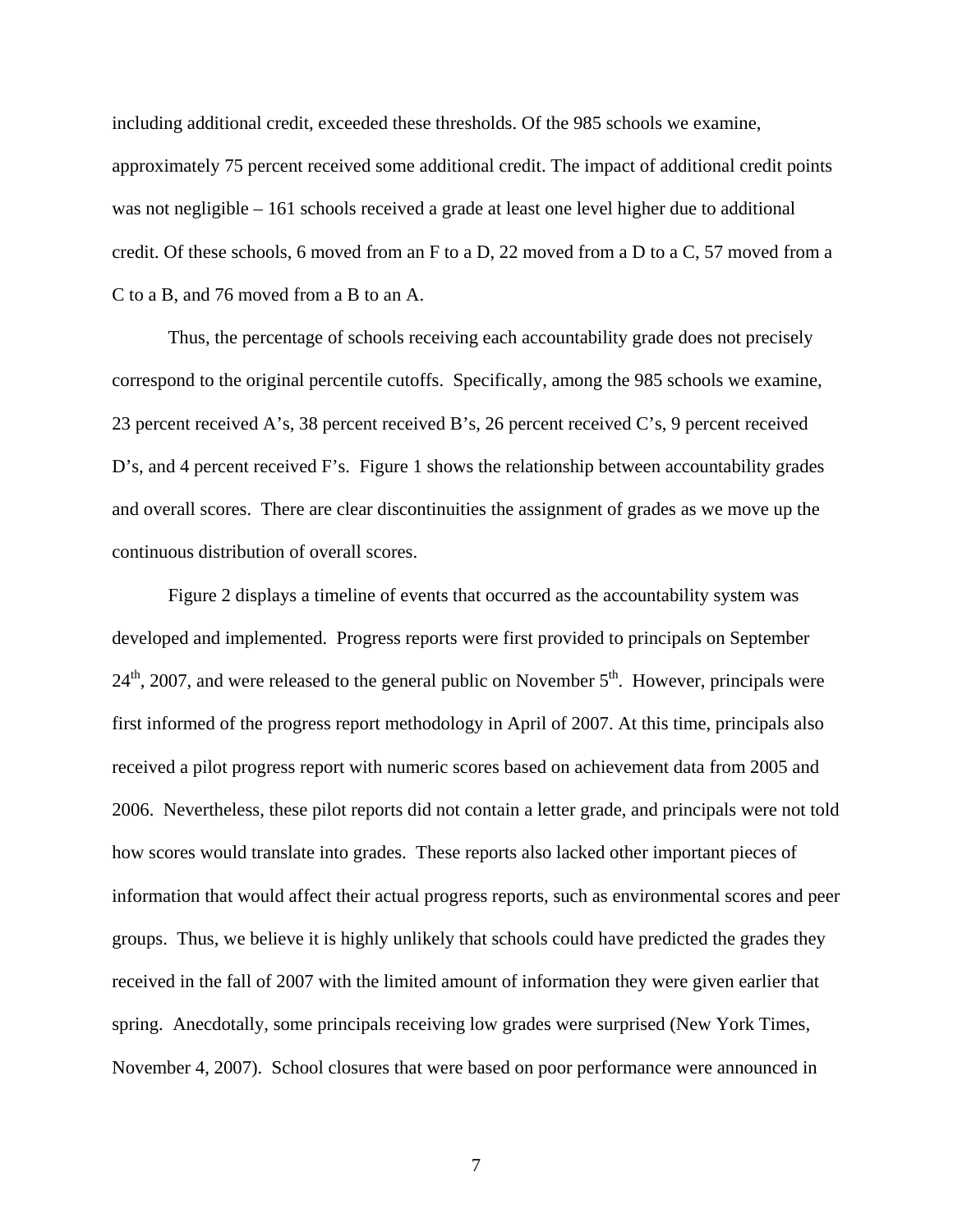December of 2007. Tests in ELA and math were taken on, respectively, January 8-17 and March 4-11. The environmental survey of parents, students, and teachers was administered between March 12 and April 18, well before any test score results were released.

There are several reasons why accountability grades may create pressure for schools to raise student achievement. First, the system generated consequences for schools performing poorly. Schools receiving an F grade and a poor quality review rating are likely to undergo a leadership change or even face closure. Indeed, 7 of the 42 schools receiving an F were told in December of 2007 that they would be closed immediately or phased out after the school year  $2007-2008$ <sup>11</sup> Two schools receiving D grades were also told that they would be closed. Additionally, 17 percent of the *remaining* F school principals (and 12 percent of the remaining D school principals) did not return in the school year 2008-2009, relative to 9 percent of principals in schools receiving a C, B, or A grade.<sup>12</sup> Students in F schools were also eligible for to transfer through a special application process which occurred in the summer of 2008. All schools receiving D or F grades were required to implement formal "school improvement measures and target setting" and may be subject to leadership change if they continue to receive low grades.<sup>13</sup> Schools receiving a C grade for three years also face these consequences. Second, the system linked financial rewards to school performance. Schools that received an A grade and a "Well Developed" quality review rating received a funding increase for the following school year of roughly \$33 per student, which can be used at the school administrator's discretion.<sup>14</sup> These

<sup>&</sup>lt;sup>11</sup> One of the schools we consider to have closed was serving grades 6-12 and now only serves grades 9-12. Our results are robust to the exclusion of the schools that knew they were to be closed in December.

<sup>&</sup>lt;sup>12</sup> We do not know for certain which principals were removed due to progress report grades, but the higher rate of departure of principals in D and F schools is consistent with the provisions of the accountability system.

<sup>&</sup>lt;sup>13</sup> See http://schools.nyc.gov/Accountability/SchoolReports/ProgressReports/Consequences/default.htm. <sup>14</sup> Expenditure per pupil in the DOE for the school year 2005-2006 (the last year data is available on the New York

State department of education website) for general education students was \$9,526 (see http://www.emsc.nysed.gov/irts/reportcard/2007/supplement/300000010000.pdf). Assuming 5 percent growth in spending, the \$33 bonus would amount to a 0.3 percent budget increase.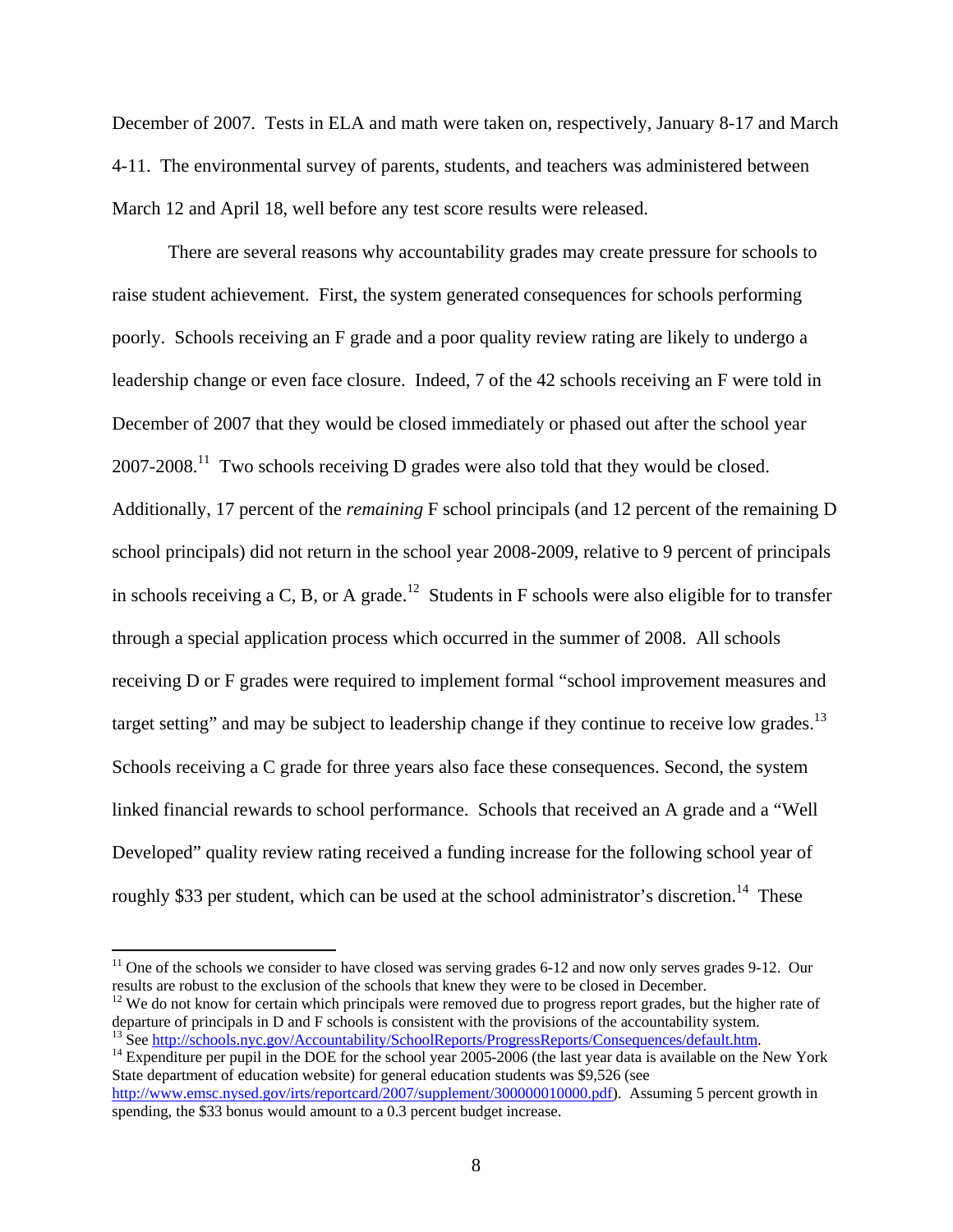payments totaled \$3.4 million in the school year 2007-2008. Schools that received an A or B grade and a "Well Developed" or "Proficient" quality review rating were also eligible for payments of \$1,500 to \$3,000 per student per year for any student accepted as a transfer from a school that received an F or a school not in good standing under NCLB. Last, but not least, principals of schools with a overall score among the top 20 percent citywide (within each type of school) and a "Well Developed" or "Proficient" rating for their quality review are eligible to receive monetary bonuses of  $$7,000$  to  $$25,000$ .<sup>15</sup>

The publicity surrounding the accountability grades may also generate pressure (e.g., from parents) for schools receiving low grades to improve their performance. The release of progress report grades captured the attention of principals and parents alike, although reactions were mixed among both high and low rated schools. Principals worried that the progress reports "overemphasized testing and did not accurately reflect the learning that goes on within a school" but also emphasized the incentives for high performing schools to "keep up" with peer schools (New York Times, November 4, 2007). Although many found the methodology involved with assigning grades complicated, the status of receiving a high grade and the consequences attached to receiving a failing grade – as severe as closure or the removal of the current principal – were very clear (New York Times, November 6, 2007).

#### **3. Data**

 $\overline{a}$ 

 Our primary source of data is a set of files publicly available on the DOE website. The first two files provide achievement test results from 2006 to 2008 at the school-grade cell level for every school in the DOE serving grades 3 to 8. Students in these grades are tested annually

 $15$  The progress reports released in November, 2007 did not result in bonuses; they will be given out for the first time in the fall of 2008 and will depend on progress reports based on 2007-2008 performance. The top 1 percent of all principals receives \$25,000, the next 4 percent receive \$17,000, the next 5 percent receive \$12,000 and the next 10 percent receive \$7,000. Assistant principals get half of the bonus that their principals receive.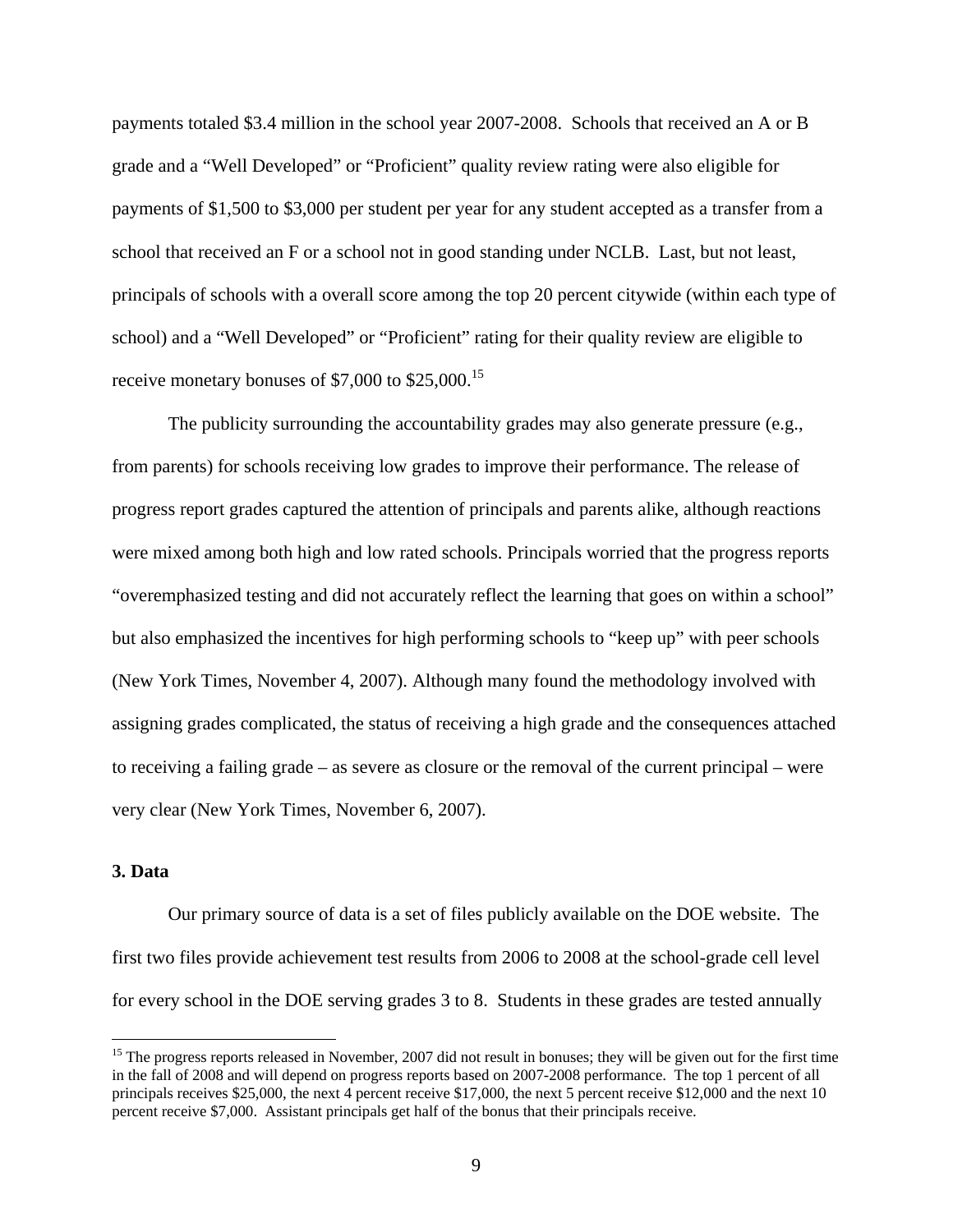in ELA and math in accordance with NCLB. These data include the number of students tested and the average "scale score," by year and grade level; the average scale score, under the assumptions of item response theory, is a valid measure of group average achievement. The third file from the DOE contains the accountability grade assigned to each school, the overall score used to assign that grade, the elements of the overall score, and the school's NCLB status.

There are 1092 elementary, K-8, and middle schools with 2008 student math and ELA achievement data. We exclude the 40 schools belonging to District 75 (which primarily serves special education children) and the 25 schools that did not have math or ELA achievement data for the school year 2006-2007.<sup>16</sup> Of the remaining schools, an additional 42 did not receive an accountability grade for various reasons. For example, one of these schools specializes in serving recent immigrants for one year, making it impossible to measure changes over time in achievement for their students. A number of other schools not receiving grades were already in the process of closing. Our final sample consists of 985 schools and represents 90 percent of the schools with 2007-2008 achievement data.

 We present summary statistics by accountability grade in Table 1. The distribution of grades is similar across elementary, K-8, and middle schools. Enrollment, however, is noticeably lower in schools receiving and F, D, or A grade, and the fraction enrolled in tested grades (3-8) is also particularly low in F schools.<sup>17</sup> We find that schools receiving an A are more likely to be in good standing under the NCLB accountability system than schools receiving a B

<sup>&</sup>lt;sup>16</sup> Of these schools, 24 were not assigned accountability grades and the one school that did receive a grade did not have 2007 math achievement data.

 $17$  There are two plausible reasons for this pattern. One is the fact that variance in test score outcomes will be greater for smaller populations of tested students (see Kane and Staiger (2002)), making them more likely to end up with either very high or low measured performance. The second is that school size and/or grade composition are related to other characteristics that are indicative of high or low performance. Distinguishing these explanations is beyond the score of this paper.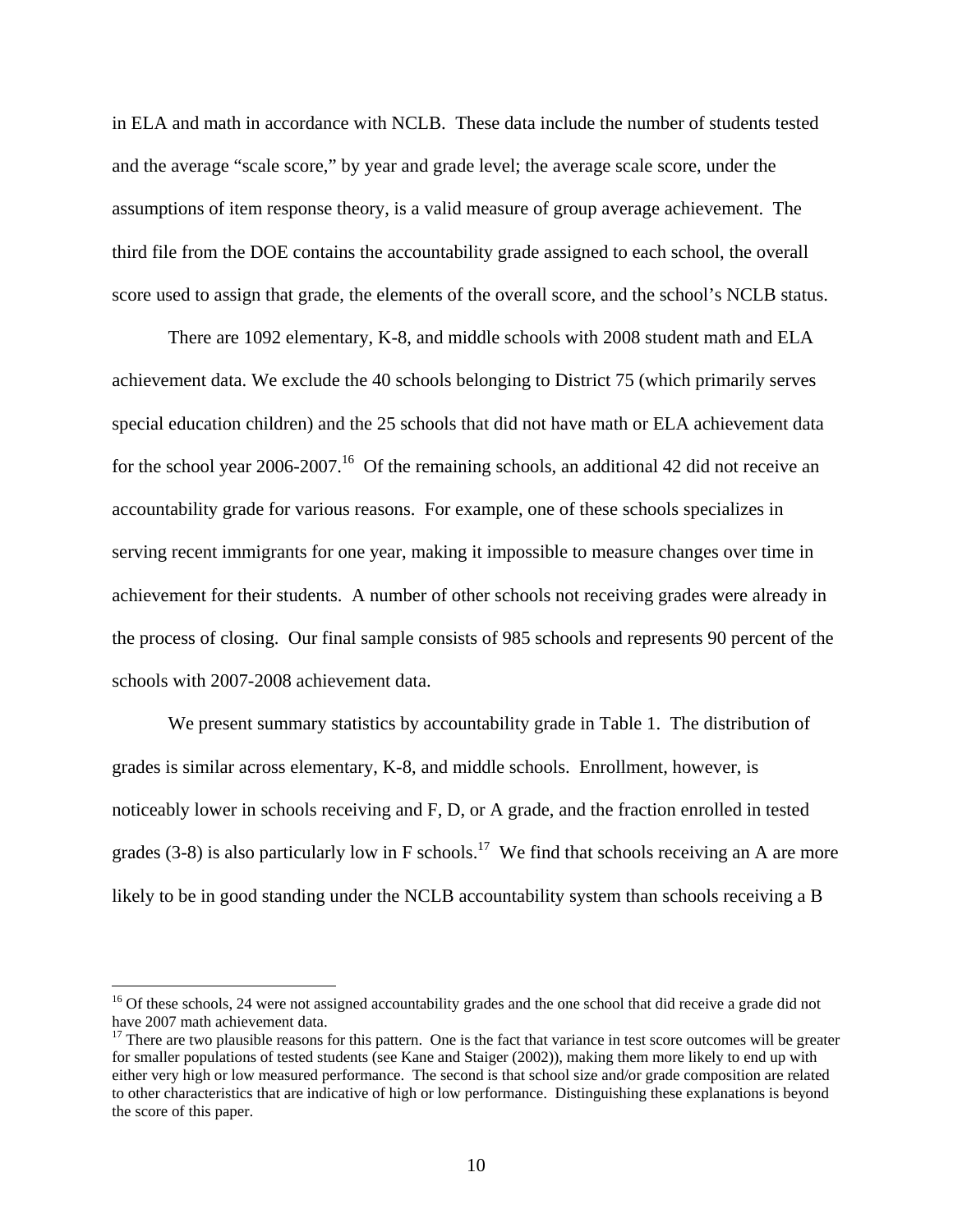or lower, yet there are no other noticeable differences in NCLB status by accountability grade among schools not receiving an A.

 In order to further characterize schools with different accountability grades, we merged the DOE data with student level data from the school year 2006-2007 covering all students in grades 3 to 8. Student characteristics bear a noticeable relationship with accountability grades (Table 1). Higher grades are associated with fewer students receiving free lunch, fewer special education students, fewer black students, and more white and Asian students. Interestingly, we see weaker relationships between accountability grades and the fraction of Hispanic students and English Language Learner students.

 The middle of Table 1 presents average student achievement outcomes by accountability grade for the school years 2006-2007 and 2007-2008. As we might expect, 2006-2007 achievement outcomes increases monotonically with progress report grades. The gap between the test score averages for A and F schools in 2006-2007 is 17.9 points in ELA and 23.8 points in math. In the school year 2007-2008, the monotonic relationship between accountability grades and test scores still is present. However, while average test scores improved for schools receiving every grade, the greatest improvements were made by schools receiving lower grades. The gap between the test score averages for A and F schools shrank to 12.8 points in ELA and 19.1 points in math. While this does not necessarily imply that the distribution of achievement among DOE schools decreased between the 2006-2007 and 2007-2008 school years, we find that the standard deviation of achievement across the schools in our sample fell from 17.2 to 15.3 points in ELA and from 21.2 to 19.5 in math. To give a better sense of this compression, we plot kernel densities of school average scaled scores by year (Figure 3). This graph shows that test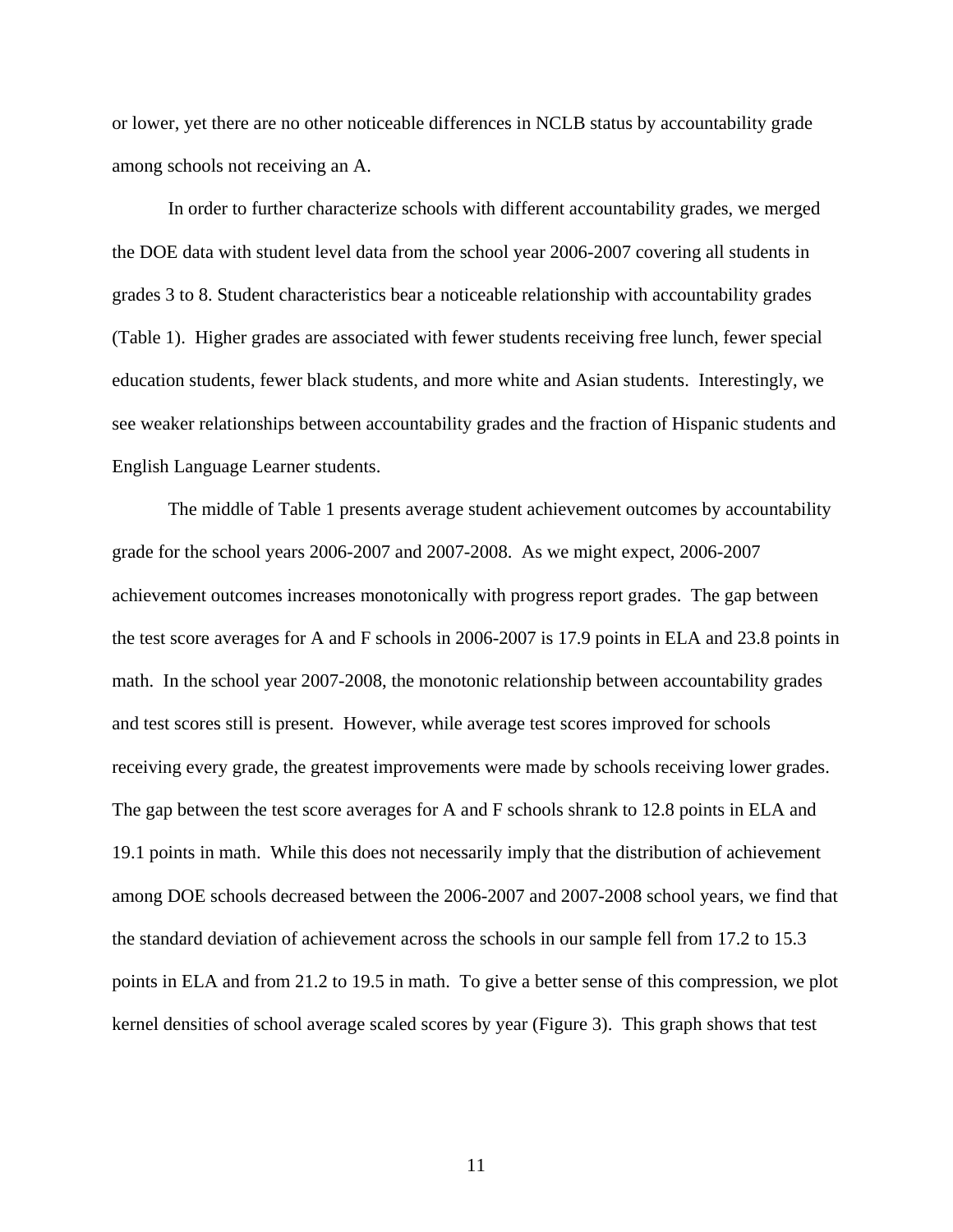scores among schools in New York improved at nearly every percentile in both subjects, but noticeably greater gains were made below the top quartile.

 The bottom half of Table 1 shows the continuous metrics underlying the accountability grade and quality review ratings. For ease of exposition, we normalize the peer indices within school type to have a mean of zero and standard deviation of one, and reverse the sign of the elementary and K-8 school peer indices (which are based on percentage of students by ethnicity and program participation) so that they are positively correlated with school average achievement levels. Not surprisingly, the average overall score and scores for the report elements increase monotonically as we move from F to A. Schools receiving lower grades also had lower peer indices, indicating that these schools served more disadvantaged students (for elementary/K-8 schools) or students who had scored poorly on the achievement tests in the past (for middle schools). Quality review ratings are also correlated with the accountability grades, though these measures have no mechanical dependence. Among F schools, 17 percent were rated as "Undeveloped" and 17 percent were rated "Well Developed", compared with 2 percent rated "Undeveloped" and 48 percent rated "Well Developed" among A schools.

 To serve as a point of comparison, we also examine school characteristics according to NCLB status to determine whether similar trends exist across schools in good standing, those found in need of improvement, and schools planning or undergoing restructuring for poor performance (see Table 2). As mentioned above, NLCB status is based on the same achievement tests but uses a very different formula, looking only at the percentage of students scoring above a passing threshold. We find that demographic differences between schools in good standing and those planning or currently in the process of restructuring are as large, if not greater than those found when we examine schools according to accountability grade. Given NCLB performance is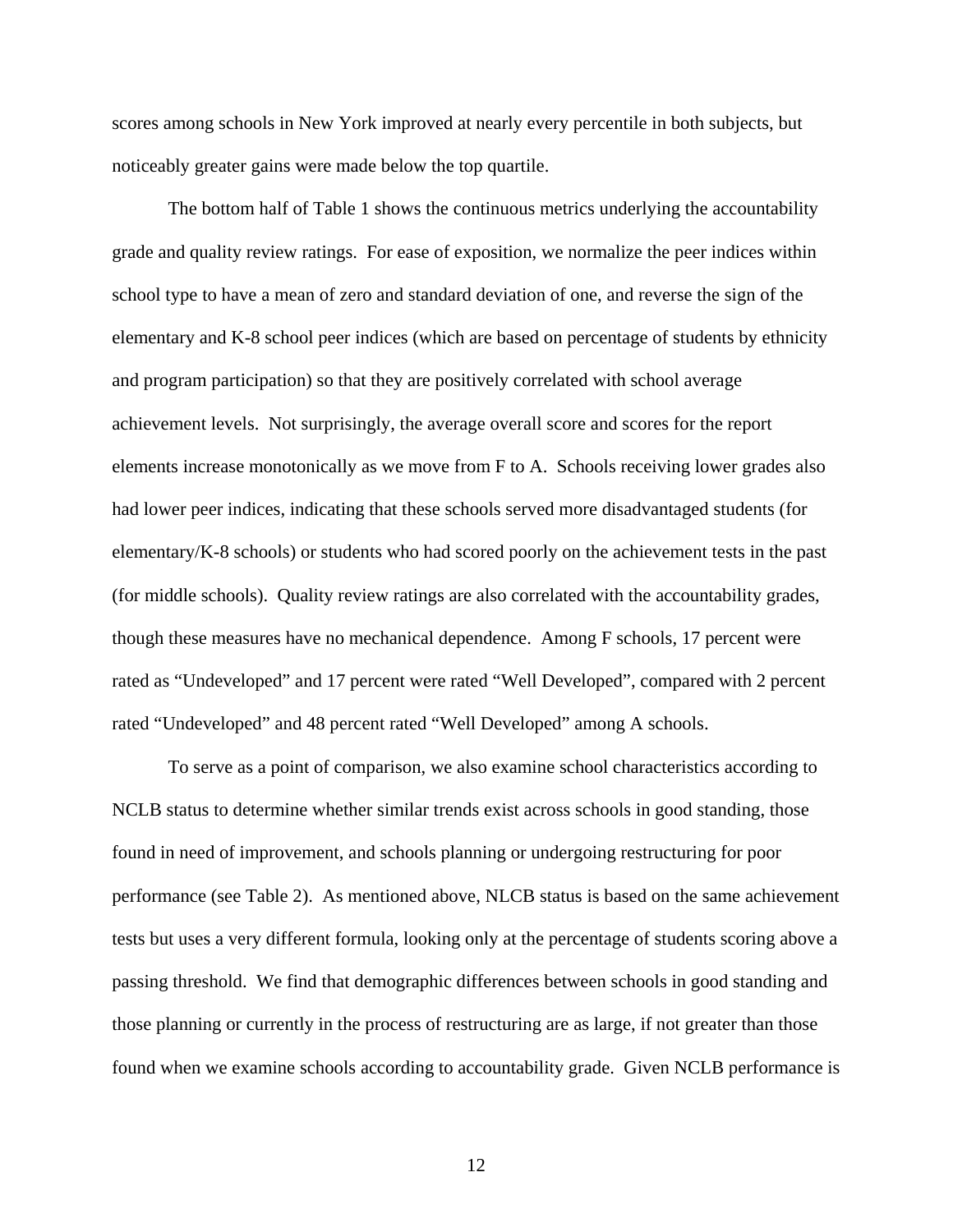based only on current performance, this finding is not surprising. School demographic characteristics and average test scores (which may both capture unobservable characteristics, such as resources at home and within the school) are likely to have a higher correlation than demographics and individual student progress (which may have a stronger correlation with processes within a school). One exception is that the portion of the student body that is black varies little across NCLB status while the portion that is Hispanic or English Language Learner varies considerably.

#### **4. Empirical Methods and Results**

 The empirical methods we employ are very much in the spirit of previous work on the impacts of school accountability grades (e.g., Figlio and Lucas (2004), Rouse et al. (2008), Mizala and Urquiola (2008)) and other work using regression discontinuities to identify the impact of educational policies (e.g., van der Klauww (2002), Jacob and Lefgren (2004), Chay et al. (2005)). Specifically, we use the discontinuous relationship between accountability grades and the numeric inputs that determine the grades to compare the subsequent outcomes in schools that received different accountability grades but were otherwise similar. To estimate this impact, we use reduced form regression specifications represented by Equation 1.

(1) 
$$
A_{jt} = \alpha + \lambda_G D_{jt}^G + \beta f(P_{jt}) + \varepsilon_{jt}
$$

Here,  $A_{jt}$  is the average achievement of students in school *j* and year *t*,  $D_{jt}$  is an indicator for the accountability grade (G) assigned to the school,  $P_{it}$  are the continuous measures used to determine the accountability grade (i.e., environmental, performance, and progress scores, additional credit, and peer index), and  $\varepsilon_{it}$  is an idiosyncratic noise term. We include a quartic in  $P_{it}$ ; including higher order polynomials does not noticeably change our results. Also, because the cutoffs for accountability grades and the scaling of the peer index differed across the three school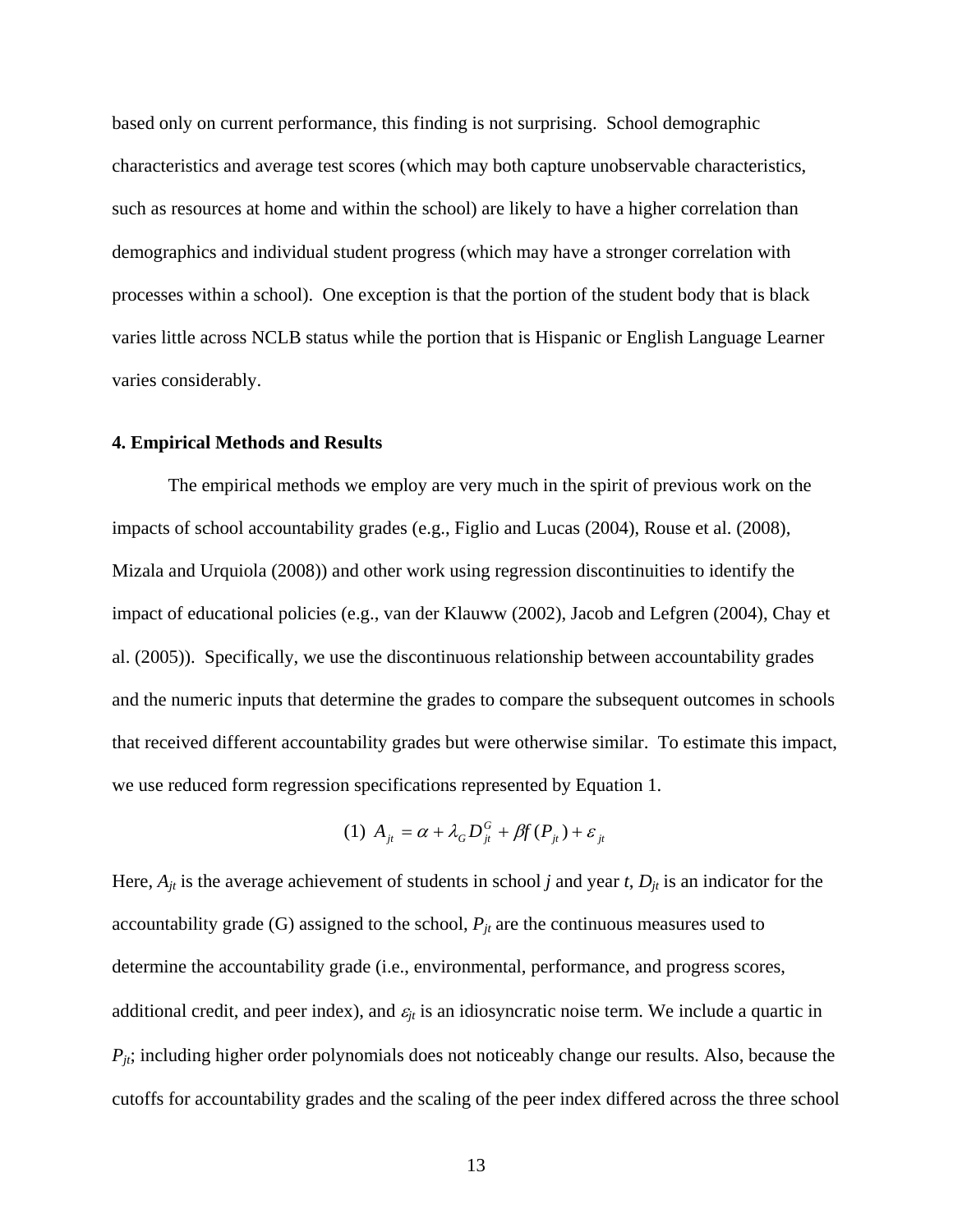types, we include indicators for school type and interactions of school type with the quartic in the continuous measures  $P_{jt}$  in all of our specifications. Our identification strategy is based on the notion that accountability grades are exogenous and uncorrelated with the error term  $\varepsilon_{jt}$  once we have conditioned on all the factors used to determine the accountability grade. Under this assumption, estimates of the parameters  $\lambda_G$  will give us unbiased measures of the impact of school accountability grades on student achievement.

 As with all studies that use the regression discontinuity approach, our method identifies the impact of differences in the behaviors of schools with overall scores that place them on either side of the margin between two accountability grades. For example, we compare subsequent outcomes of schools who receive a "low C" with schools receiving a "high D." If both types of schools feel the same pressure to improve performance, then we might find little difference in their subsequent outcomes. However, such a finding does not mean that the accountability system does not create pressure to improve performance or lead to improved student outcomes. Rather, it means there is no discontinuity in this effect between schools with similar overall scores but different grades. Thus, the RD methodology is a limited test of the accountability system.

 One important issue with regard to research on accountability is student mobility. It may be the case that any differences in test scores and gains that appear to be due to the accountability grades are actually driven by higher achieving students transferring to a school with a better grade. With the aggregated data currently used in this paper, we cannot test this directly. However, the timing of the grade announcements and subsequent student testing greatly reduces concerns regarding student mobility. The accountability grades were released in November of 2007 and the tests were taken within the same school year. Special transfers out of F schools did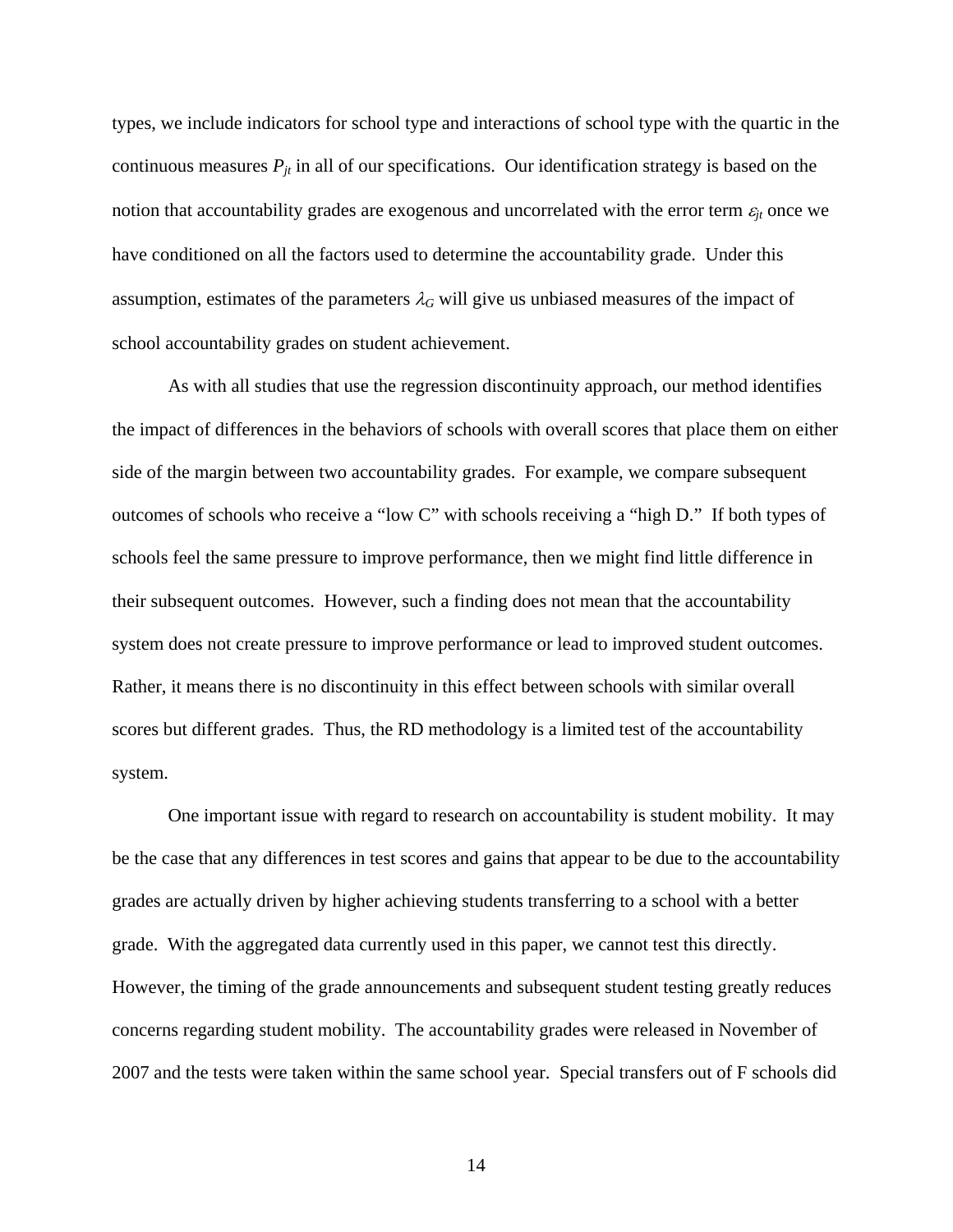not occur until the summer of 2008. Thus, any student transfers in response to accountability grades would need to be self-initiated and occur in the middle of the year. Such moves are likely to be viewed by parents as highly disruptive (see Hanushek et al. (2004)).

 Additionally, we can examine mid-year transfer behavior using student level data covering the school years 2002-2003 through 2006-2007, which contain information on students' locations in October and June of each school year. We find that about 2.5 percent of students present in October were in a different school within New York City in June. Thus, there is limited scope for migration to impact our findings. Third, it is not unreasonable to think that the students most motivated to move to a better rated school would also be higher achieving than their classmates, thus, even if students transferred mid-year in response to a school's grade, any impact of migration is likely to bias us against finding positive effects of lower accountability grades on student achievement.

 The literature on school accountability also raises the concern of gaming (e.g., Figlio and Winicki (2005), Cullen and Reback (2006), Figlio (2006), and Figlio and Getzler (2006)). While we cannot address all potential concerns regarding this issue, with aggregate data, we can test whether accountability grades are associated with differences in the proportion of students taking math and ELA tests. We do not find any evidence that this is the case (see Section 4.4).

#### **4.1 Graphical Analysis**

 Before proceeding to our regression analysis, we present a graphical depiction of our estimation strategy in Figures 4 and 5. First, we plot school average math and ELA scaled scores against the overall accountability score received by each school, using different symbols to distinguish schools that received different accountability grades. Then, we plot the residuals from regressions of scaled scores in math and ELA on inputs that determined the accountability grade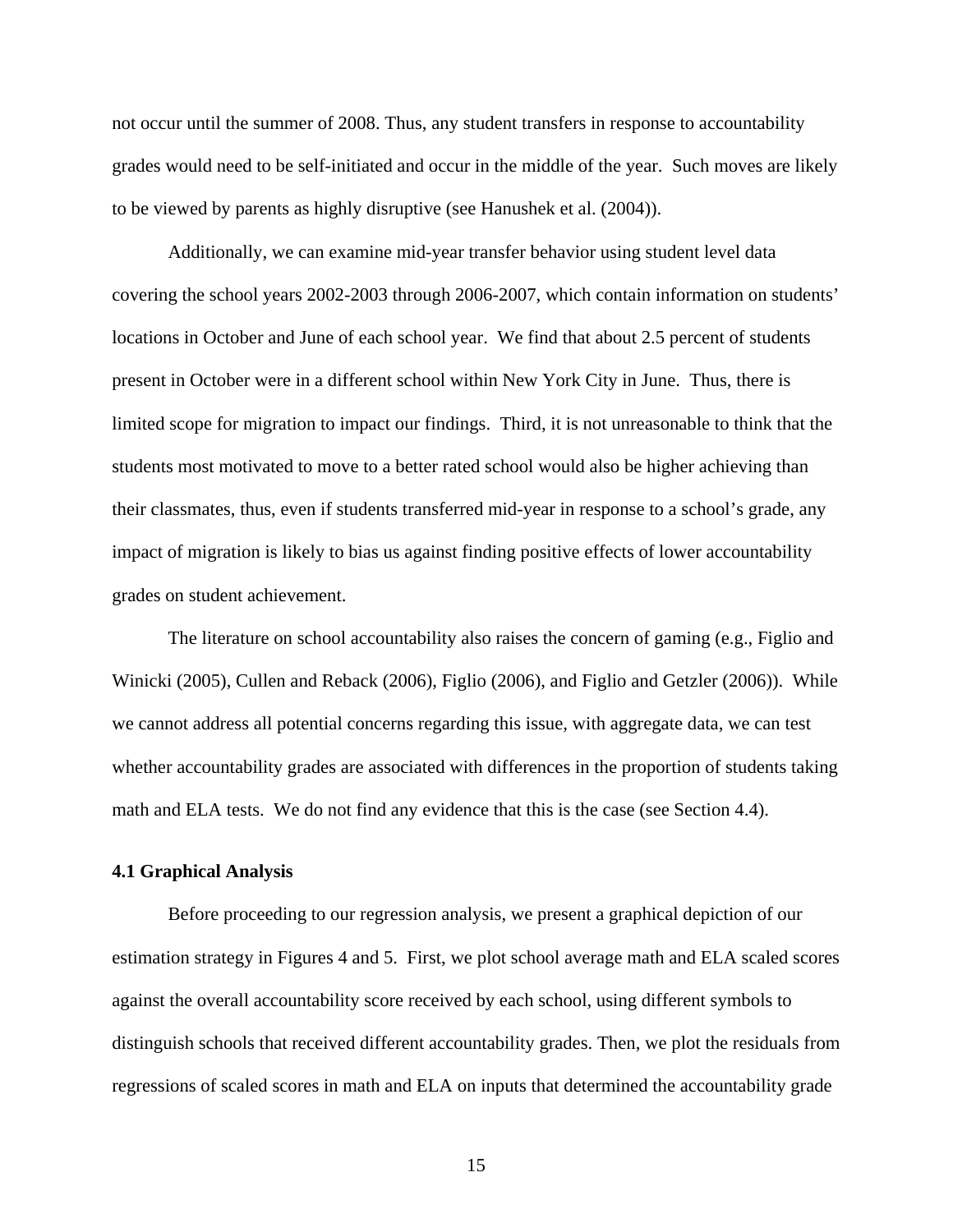(i.e. peer index, report element scores, and additional credit). Specifically, we allow for a quartic polynomial in each input and allow for different relationships within each type of school (i.e., elementary, K-8, middle). To aid with interpretation, each graph includes a line tracing the results of a locally weighted "Fan" regression (Fan and Gijbels (1997)) that provides a weighted average of performance at various levels of schools' overall scores, calculated separately within each group of schools that received the same grade. Breaks in the locally weighted regression line at the margins between accountability grades indicate a change in the performance of schools with similar overall scores but different grade assignments.

 Figure 4 presents these graphs for 2006-2007 scaled scores. As student performance played a significant role in the calculation of grades, contributing 30 percent to the overall score, it would not be surprising if the overall score and the raw scaled scores were related. However, we see some interesting and unexpected patterns. Scaled scores in both subjects rise on average between each of the five grades, but within grades, scaled scores are increasing in overall score only for schools receiving grades of F or D. For schools receiving C and A grades, the relationship is fairly flat, and for schools receiving B grades there appears to be a slightly negative relationship between scaled scores and the overall accountability score. We also see what appear to be significant breaks at the grade margins at every margin, which is unexpected. It is not clear to us why these breaks would occur, though it may simply be an artifact of an interaction between the manner in which grades were assigned and the cutoff values between grades, the fact that there is a large amount of variance in average test scores among schools receiving very similar overall accountability scores, and the relatively thin density of schools, especially among those receiving lower grades. Given the manner in which the cutoffs were determined (i.e., based on percentiles) and the fact that no school was assigned a grade for which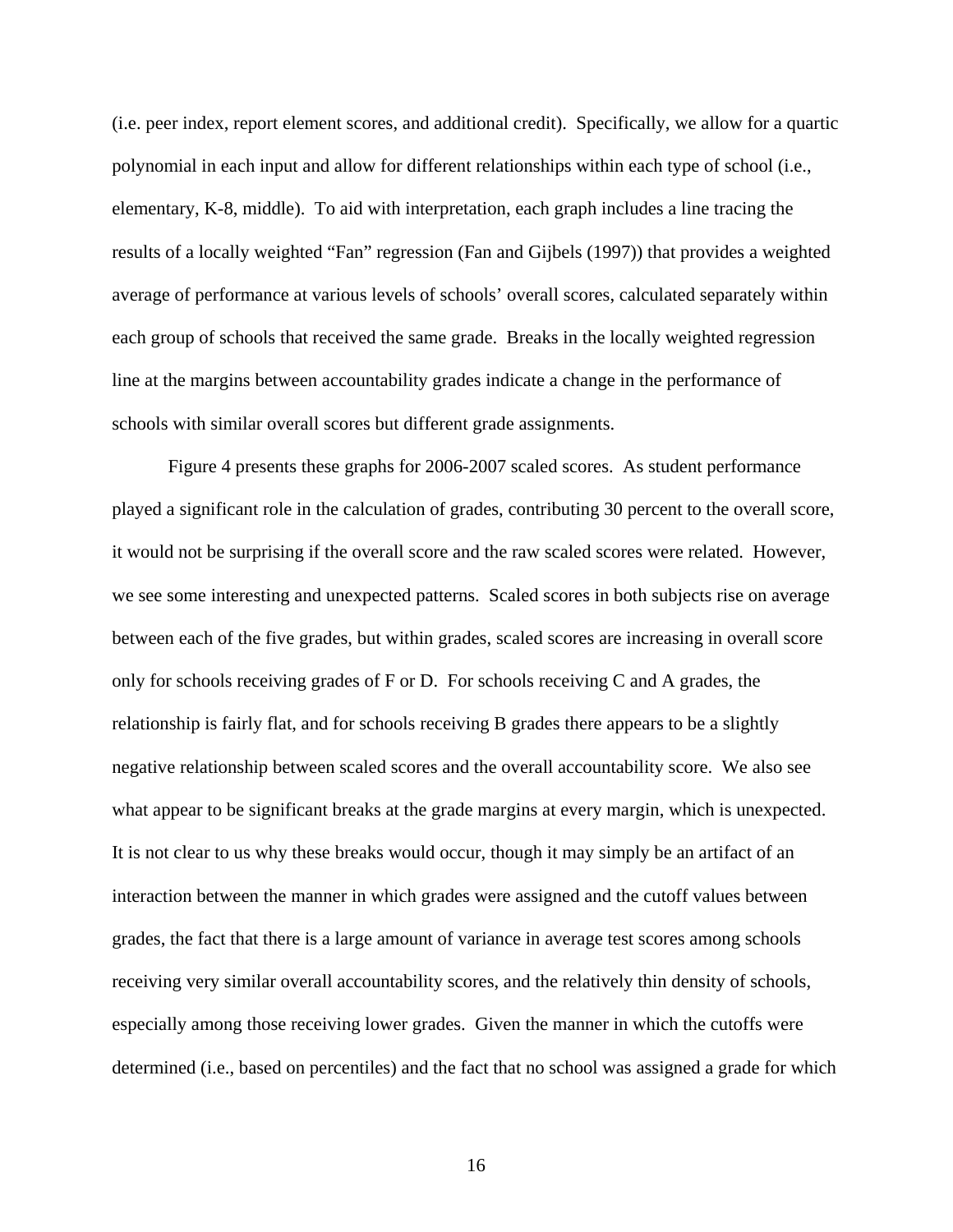their overall score did not warrant, we still regard the grade assignments as exogenous conditional on the inputs into the overall score.

 The bottom panel of Figure 4 supports this notion. When we plot residuals from regressions that control for the overall score inputs, we find essentially no differences between schools receiving different grades, no noticeable trends within these groups of schools, and (consequentially) no major breaks at the margins between grades. Thus, when we control for the inputs used in assigning grades, the actual letter grades received by schools have no predictive power for 2006-2007 test results. The only detectable change at any margin is a small difference between F and D schools, where average scores for D schools are slightly higher.

 Figure 5 displays the same information but using 2007-2008 scaled scores. The graphs of raw scores in the top panel show the same noticeable differences in average test scores, trends (both positive and negative), and breaks at the margin that were seen in the prior year. However, the bottom panel, which plots the residuals, looks quite different. For math scores, we can see noticeably higher test scores for F and D schools, and breaks at the F-D and D-C grade margins, but no differences or breaks at the margins for C, B, and A schools. For ELA scores, we see higher scores among F schools and a break at the F-D margin, with no differences or breaks at the higher grades. These results indicate a positive impact on both ELA and math scores for schools on the margin of receiving an F and a D, and for math results, a positive impact for schools on the margin of receiving a D and a C. These graphs at the bottom panel of Figure 5 represent our essential findings. In the next section we present evidence from regression analysis that provides point estimates and standard errors on the qualitative findings from these graphs.

#### **4.2. Regression Estimates of Impacts on Average Test Scores**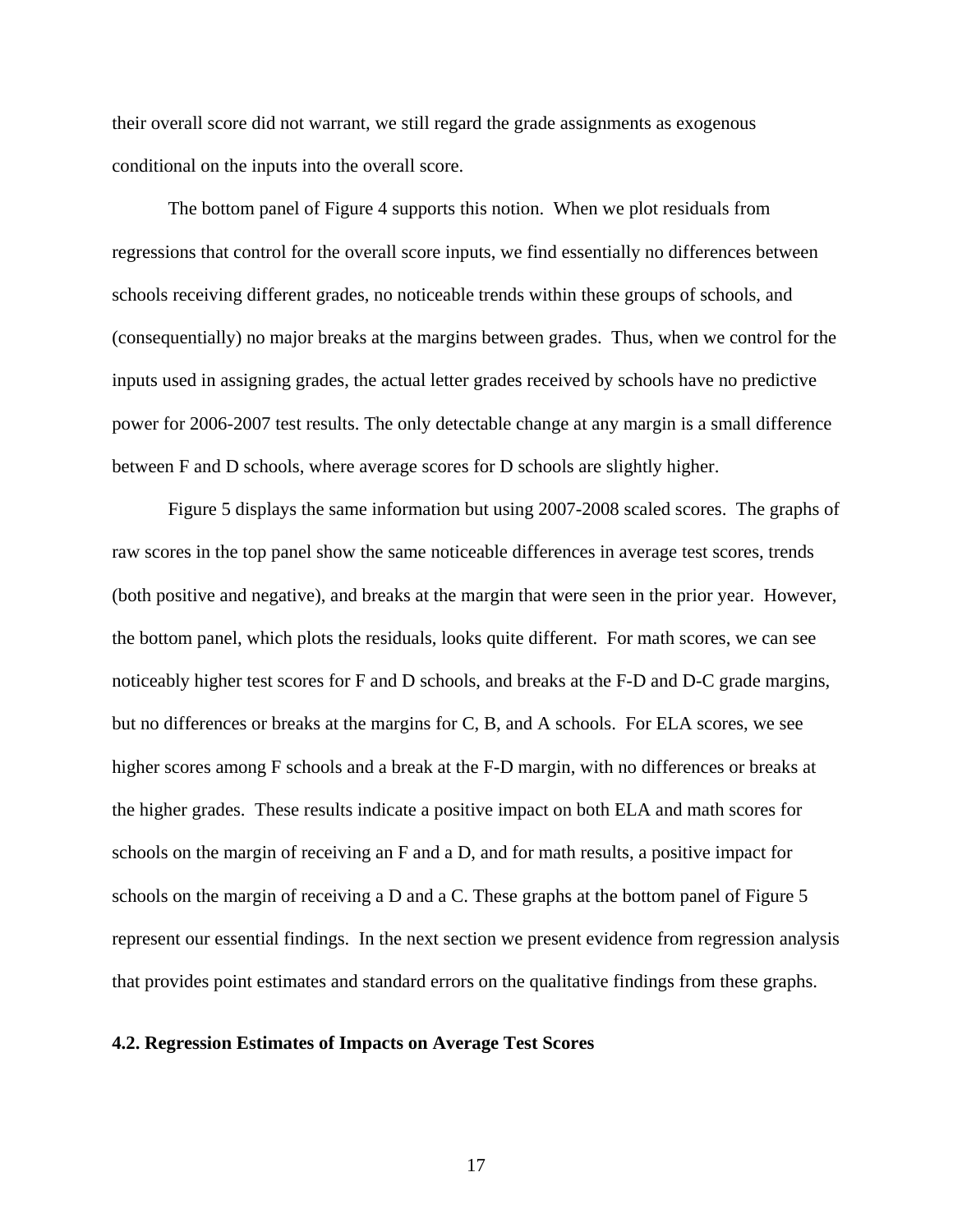In this section, we present results of regression specifications in the form of Equation 1. School average scaled scores are regressed on indicators for accountability grade and the inputs that determined the overall score. In Table 3, we first present results that examine test scores from the school year 2006-2007. We expect to find no significant differences in scaled scores across grades conditional on the inputs for the overall score. This is confirmed by the data; none of the indicator variables for grade are statistically significant, and tests for the equality of the coefficients between adjacent grades cannot be rejected (Table 3, Columns 1 and 2).

 We see very different results when we examine test scores from 2007-2008. As foreshadowed by our graphical analysis, we find significantly higher test scores for F and D schools in math and F schools in ELA, conditional on our flexible controls for overall score inputs. A test of equality between the D and F coefficients can be rejected at the 3 percent level for math and the 8 percent level for ELA (Columns 3 and 6). The remaining columns in Table 3 provide two additional specifications. The first includes a quartic polynomial of the school's prior average scaled score as additional control variables. While this steps outside the set of variables that directly enter the accountability grade calculation, it further controls for any preexisting differences between schools receiving different grades. One might be concerned in this regard given that in the 2006-2007 test score regressions we find positive, though statistically insignificant, coefficients for F and D schools. Although adding these controls (Columns 4 and 7) causes a small reduction in the point estimates, it does not affect the significance of our initial findings that schools receiving F and D grades experienced an improvement in test scores. In fact, the addition of these controls reduces the standard errors considerably, and the negative point estimate for schools that received an A is now marginally significantly different than schools that received a B for both math and ELA performance (at the 7 and 9 percent level,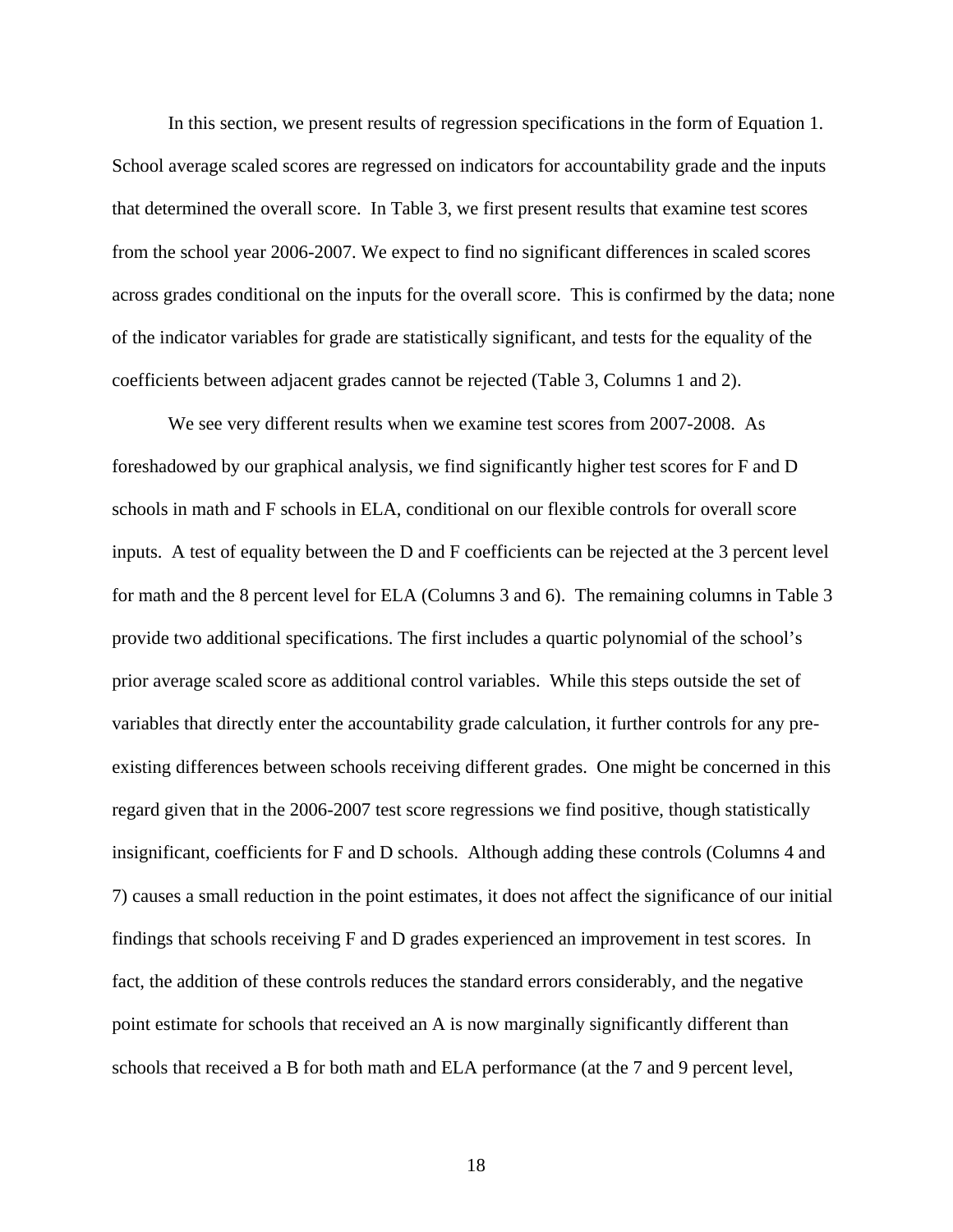respectively), suggesting that schools assigned a grade of B improved their scores relative to A schools.

 The final specification drops a small number of schools that received an overall score either well below or well above the rest of the schools. Specifically, we drop 10 schools with an overall score below 15 or above 90 (more than two standard deviations from the average overall score; these include 5 A and 5 F schools). This has little impact on the results. Taking the point estimates from this final specification, we estimate that receipt of an F grade increased math and ELA scores by 2.1 and 1.8 scaled score points, respectively, relative to a receiving a D. Receipt of a D grade is also estimated to increase math scores by 2.1 scaled score points (relative to a  $\mathbb{C}$ ), while receipt of a B increased math and ELA scores by 1.3 and 0.8 points, respectively (relative to an A).

 One final issue is that our analysis includes the seven F schools and two D schools that learned in December of 2007 that they were to be closed or phased out after the end of the school year 2007-2008. One might think that these schools do not face any threat of further consequences and should not respond similarly do other schools, and one would be concerned if our results hinged on test score changes in these schools. We therefore repeat our analysis dropping these schools from our sample. We generally find slightly larger point estimates for the impact of accountability on student achievement in F and D schools (results available upon request), suggesting that, if anything, the response among F and D schools was indeed greater among those not facing closure.

 To gauge the magnitudes of these effects, note that the difference in average scale scores between C schools and F schools was approximately 11.8 points in math and 9 points in ELA. The gaps between A and D schools are roughly the same; 13.2 points in math and 9.6 points in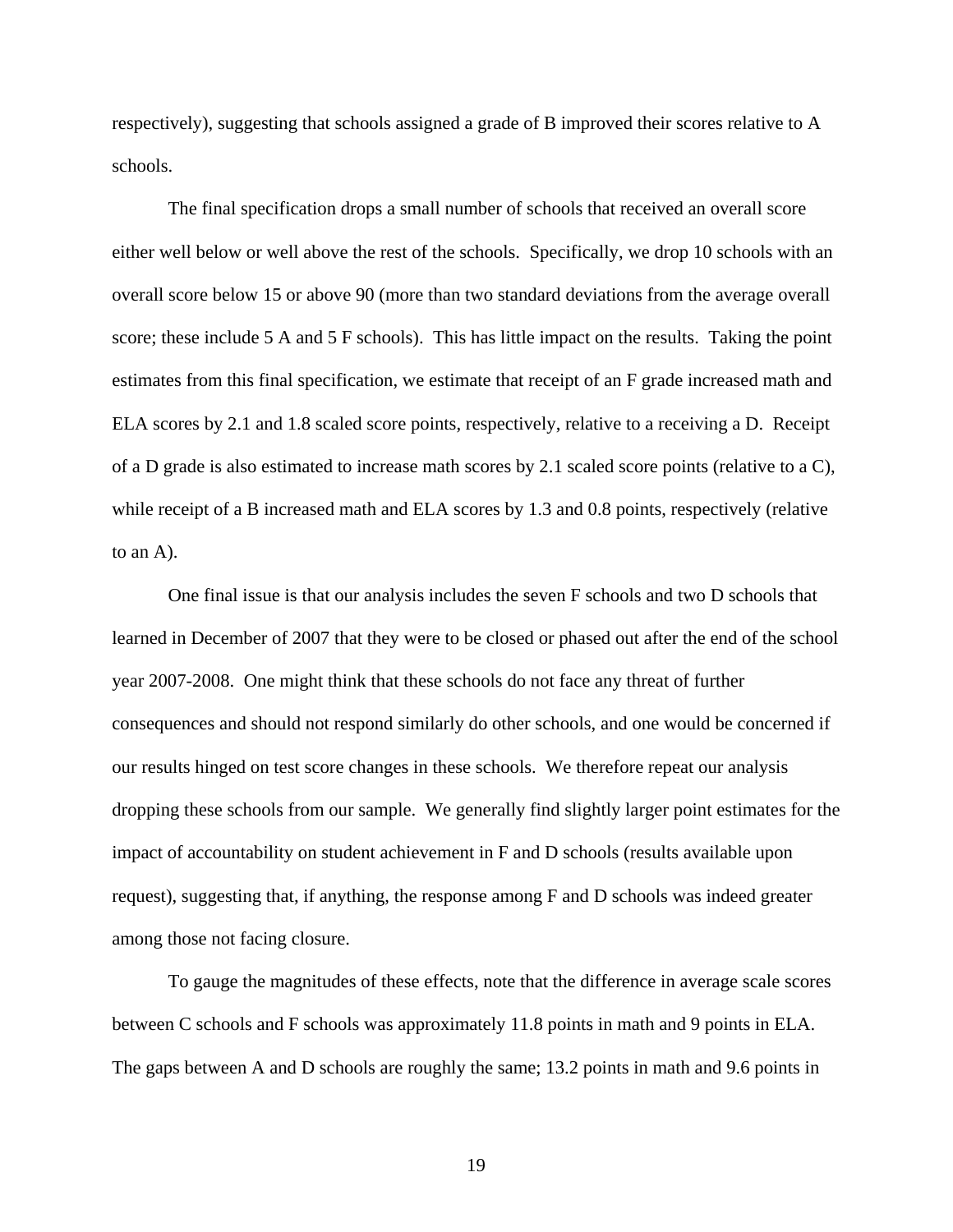ELA. Thus, our estimates suggest that the short run impact on achievement of students in schools receiving F grades was about 18 percent and 20 percent of the C-F gap in math and ELA, respectively. Additionally, the impact on D schools was about 16 percent of the A-D gap in math. The gaps between A and B schools are, not surprisingly, considerably smaller: 6.7 points in math and 5.4 points in ELA. The marginally significant effects at the B-A margin suggest that accountability grades closed these gaps by roughly 19 percent in math and 15 percent in ELA.

We can also judge these effects as the fraction of a student level standard deviation. While 2008 test score data at the student level are not yet available, we know that the standard deviations of math and ELA in 2007 were roughly 38 and 42 scale score points, respectively. Thus, the increases in math test scores for F and D schools (relative to C schools) were 0.1 and 0.05 standard deviations, and the increase in ELA test scores for F schools (relative to D schools) was 0.047 standard deviations. These magnitudes are economically significant, and similar to the effects found by Rouse et al. (2007) when examining test scores from the state of Florida.

#### **4.3 Heterogeneity in the Effects of Accountability Grades**

 In the results above, we estimated the average impact of accountability grades across all schools in the DOE. Here, we examine whether these effects vary across groups of schools for which we see a potential for different reactions to the accountability system, though, in each case, we have no firm hypothesis based on theory. First, we separate middle schools from schools serving lower grades (K-8 or elementary schools). While we have no prior as to which type of school would face greater pressure under the accountability system, we would note that, unlike middle schools, a large fraction of students in elementary/K-8 schools do not take standardized tests. On one hand, this may make it easier for elementary/K-8 schools to improve test scores, since they can focus on just a subset of their students, or it may be the case that it is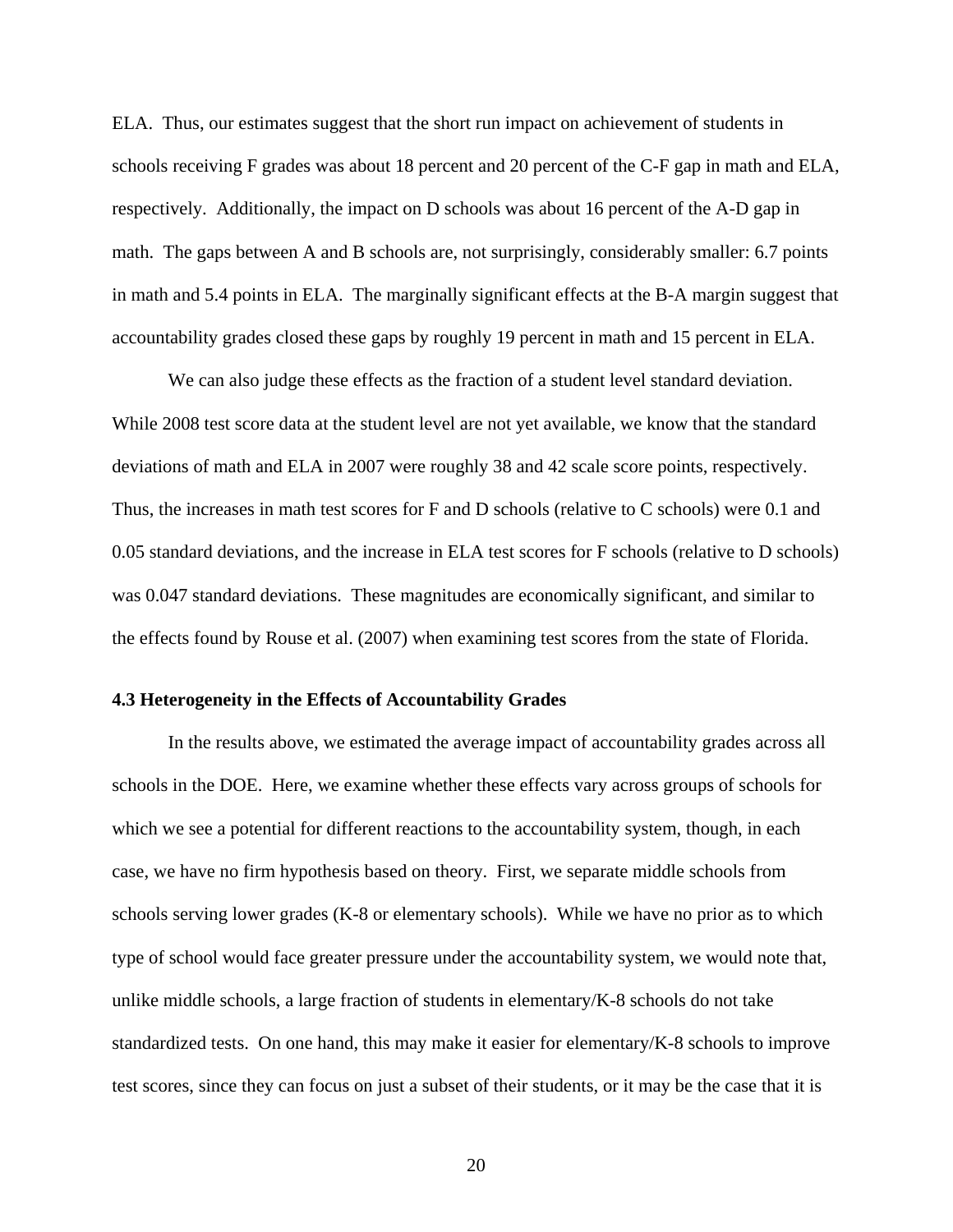easier to improve achievement in lower grades over a shorter time frame. On the other hand, having non-tested grades may make schools less likely to place resources into teaching the tested material, since it only applies to a subset of their students. We then divide schools according to NCLB status, separating those that were in good standing under NCLB and those that were not. One might hypothesize that schools already under pressure from NCLB that receive a low grade may face greater pressure to improve or already be in the process of implementing measures to address short-comings in the face of NCLB-imposed consequences. On the other hand, the pressure already on these schools may mean that the DOE accountability system has little additional effect. Finally, we divided schools by whether their average scaled scores in the prior school year were higher than the median for their school type. The level of test scores in a school is often used as a proxy for school quality, and there is evidence that this measure is valued by parents (e.g., Black (1999)). Schools with high test score levels who received a low rating may have felt less pressure due to their already being thought of as effective. On the other hand, a low accountability grade for these schools may have served as a greater shock, and, in turn, may have caused a greater response.

 To examine heterogeneity in the effect of accountability grades, we include in our regression interactions of accountability grade indicators with two indicator variables that separate schools into two groups (e.g., an indicator for being in good standing under NCLB and an indicator for not being in good standing), and drop the main effects of accountability grades. Thus, the coefficients we report represent the effect of receiving a particular grade for schools in one category and can be directly compared. We present results on heterogeneity in Table 4. For simplicity, we only show the results for 2007-2008 from specification that controls for a quartic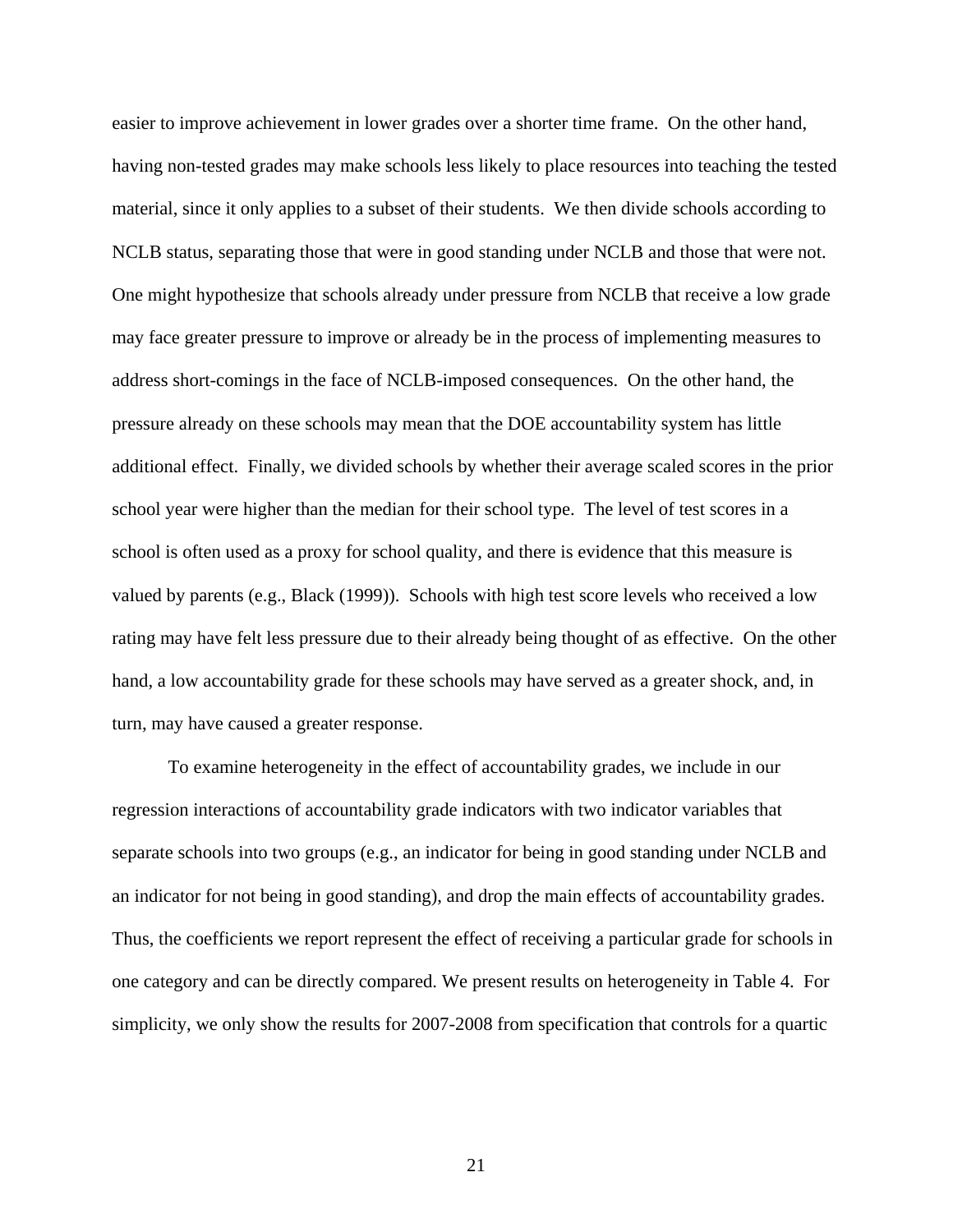in prior scale score in addition to the inputs into the overall score, but other specifications (i.e. dropping these controls, dropping outliers) resulted in similar findings.

 We find little evidence of heterogeneity along these dimensions. The magnitude of the coefficients for receiving an F or D on math scores are somewhat larger for middle schools than for schools serving lower grades, however these differences are not statistically significant (Columns 1 and 2). For ELA scores, the coefficients are similar for both types of schools. We also do not see significant differences in the impacts on math or ELA scores when comparing schools by NCLB status (Columns 3 and 4). We do find some evidence of heterogeneity of effects on ELA scores for schools whose prior test scores were below or above the median. In particular, it appears that the estimated impact of receiving an F grade on ELA scores may be driven by improvements among schools with below median prior average scores. We can reject equality of effects at only the 22 percent level (perhaps because only 10 of the 42 F schools had prior average ELA scores above the median), but the point estimates for schools below and above median are, respectively, 2.45 and -0.02 scaled score points. Interestingly, we also find evidence that accountability grades above the F level had greater impacts on ELA scores for schools with prior scores above the median. Specifically, the point estimate for B schools (relative to C schools) is statistically significant at below the 5 percent level. These estimates suggest that, for these schools, test scores improved by about 1.3 scaled score points more for schools receiving a C grade (relative to those receiving a B). These results provide a potentially interesting story behind how accountability grades impacted student achievement in ELA. It may have been that case that, in order to impact student achievement, schools with low average achievement only reacted to receiving an F, while getting a C was sufficient motivation for schools with high average achievement. However, it is important to note that we do not find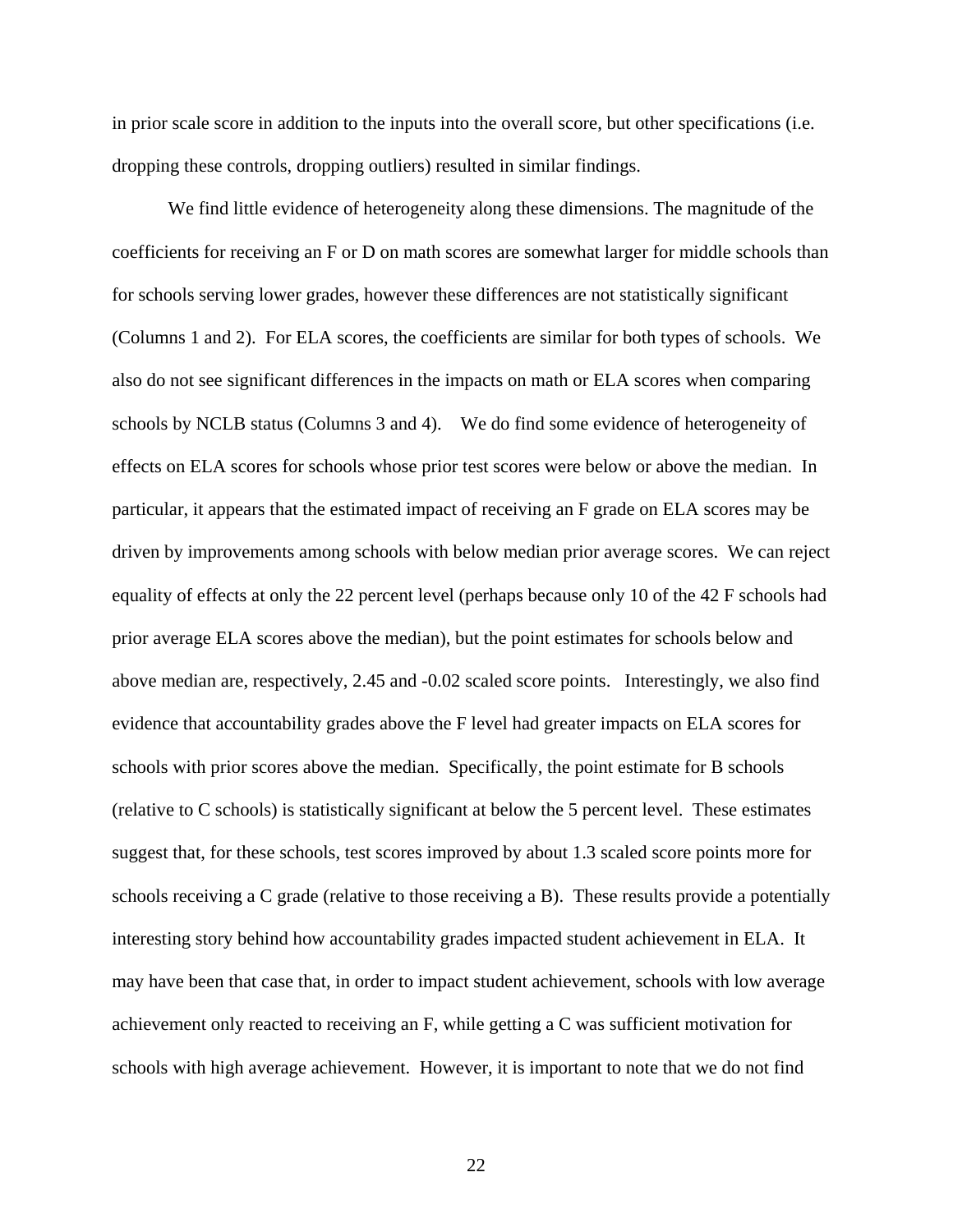noticeable differences across these types of schools in the impact of accountability grades on math test scores, so this interpretation should be taken with a fair amount of caution and this issue should be pursued further in future research.

#### **4.4 Did Accountability Affect Testing Probabilities?**

Without student level data, it is difficult to test many of the ways in which schools may try to improve their measured outcomes. However, we use aggregate data on school enrollment and the number of students tested to investigate whether accountability grades were significantly related to the probability that a student took the high stakes exams. In Table 1, we show there is little relationship between the percentage of students tested (in grades 3 through 8) and accountability grade. However, this section will further investigate whether grades may have affected the portion of students tested across schools.

 To more formally address the possibility that improvements in test scores may have been driven in part by the composition of students being tested, we run similar regressions as above but with percentage tested as the dependent variable (Table 5). We find no significant differences in the percentage of students tested by accountability grade, either in 2007 or 2008, once we control for continuous functions of the grade inputs, and the point estimates are very small (less than 1 percentage point) and precisely estimated. Results (not reported) are very similar if we control for the percent tested in the prior school year. Thus, while we cannot rule out other forms of gaming, we do not find evidence that school receiving low accountability grades tended to exclude more students from testing in the following year.

#### **4.5 Teacher, Parent, and Student Survey Outcomes**

 One of the least researched aspects of school accountability systems is the mechanisms through which they impact student achievement. Rouse et al. (2007) provide one of the first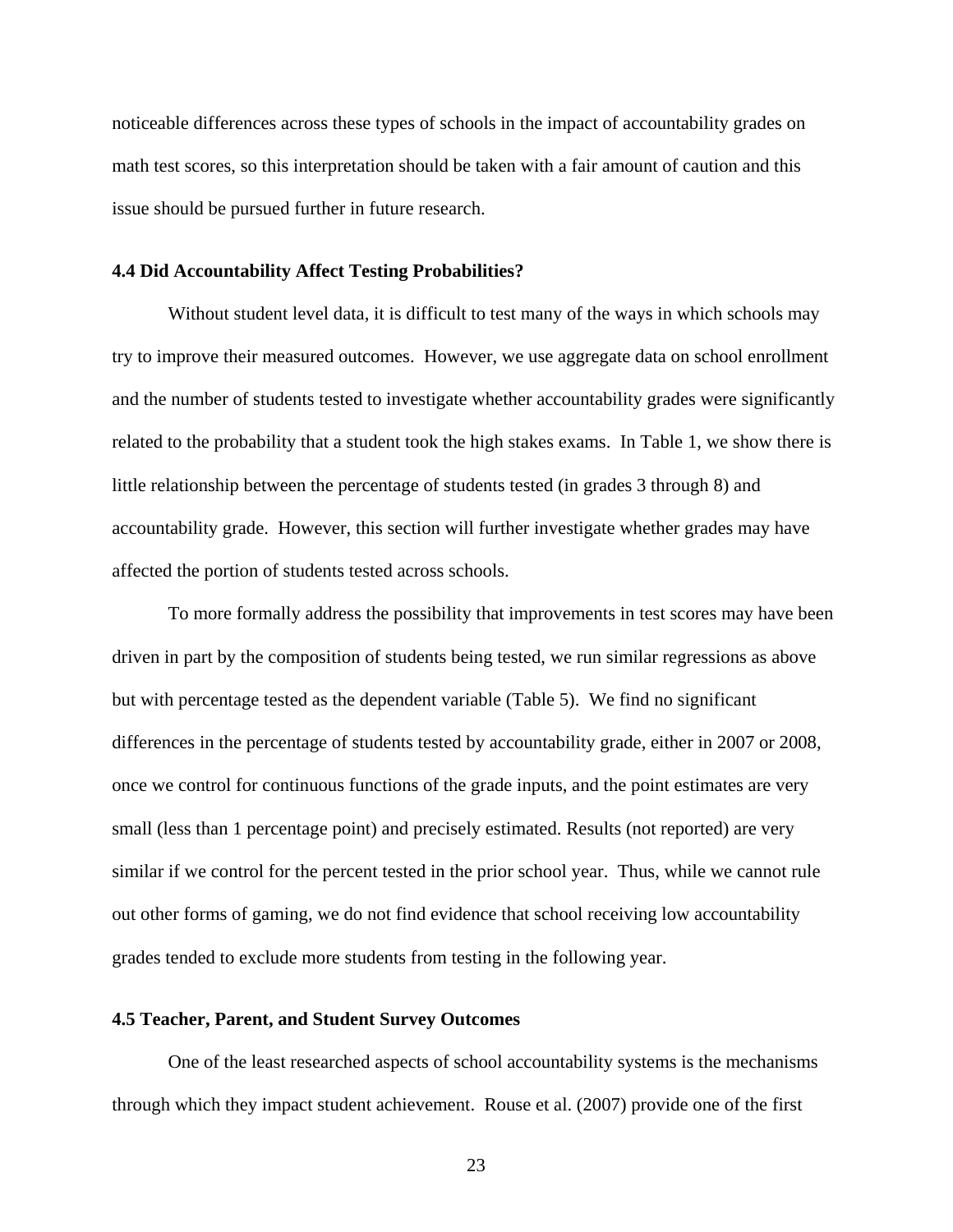detailed analyses of this issue using surveys administered to principals before and after a change in Florida's accountability system. We are fortunate in that the DOE surveyed teachers, parents, and students (in grades 6 and higher) as part of the new accountability system, asking them a series of questions focused on four domains: academics, safety, engagement, and communication.<sup>18</sup> The 2007 surveys were completed between April 30 and June 6, while the 2008 surveys were completed between March 12 and April 18; in both cases, surveys were completed after student testing in ELA and math but prior to the public release of test score results for the year. Surveys were confidential for parents and students and anonymous for teachers, and were collected and analyzed by an external entity contracted by the DOE.<sup>19</sup> All survey questions had multiple choice answers. For example, students were asked for their agreement with statements such as "my school is kept clean" on a 4 point scale ranging from "Strongly Disagree" to "Strongly Agree."

 In this section, we examine the relationship between accountability grades and survey responses. We analyze teacher, parent, and student responses separately. We first examine a school's score for each of the four domains, and then proceed to examine individual questions or small groups of questions that focus on particular mechanisms through which schools behaviors may have affected student test scores. First, we selected questions from all three respondent groups' surveys that described whether high expectations were set for students. There is a common belief among educators (and some work by economists, see Figlio (2005)) that setting high expectations is helpful in raising student achievement. Second, we selected questions from

<sup>&</sup>lt;sup>18</sup> Information on the surveys including the complete survey instruments and guides to how they were scored can be found online at http://schools.nyc.gov/Accountability/SchoolReports/Surveys/default.htm.<br><sup>19</sup> Parent surveys were distributed to elementary students to be taken home, while middle and high school parents

received their surveys by mail. Teacher surveys were distributed in school and students took their surveys during class time. Parents and teachers returned their completed surveys in pre-addressed, postage-paid envelopes, while schools collected student surveys. Parents and teachers also could complete their surveys online.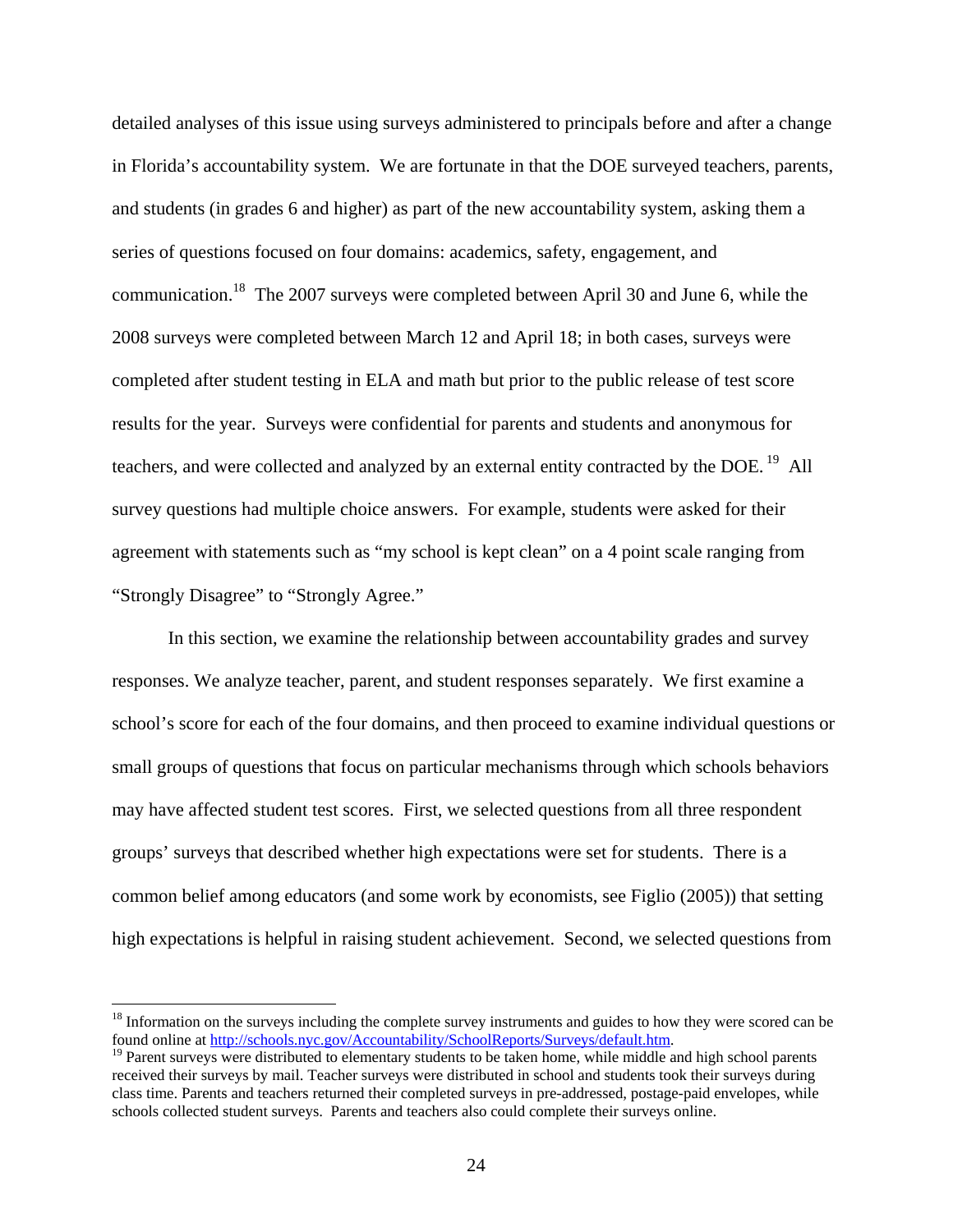all three respondent groups' surveys that described the number of classes or activities (before, after, or during school) offered in art, music, dance, theater, foreign language, and computer skills/technology. We designed this measure to address a common concern with high stakes accountability systems – that schools will shift resources to activities that increase performance on the measures that are evaluated and away from other activities that may be beneficial to students in other ways. $2^{20}$ 

 Last, but not least, we constructed measures that were not common across all three respondent groups but that addressed particular mechanisms or issues we thought were potentially important. For parents, we examine overall satisfaction with the quality of their child's teacher and their overall satisfaction with the quality of their child's education. For teachers, we examine questions that address four issues: the extent to which administrators focus on teacher quality issues, the extent to which student achievement data is used to direct instruction, the quality of the professional development they receive, and the quality of their instructional materials. For students, we examine questions that ask for the frequency with which they are required to complete and essays or projects using "multiple sources of information" or "evidence to defend [their] opinion[s] or ideas." We originally thought these questions were linked to specific writing competencies included on state tests, but, according to our correspondence with DOE officials these questions were designed to capture whether students were given "the kind of academic work considered challenging and rigorous."

 Summary statistics on survey outcomes are shown in Tables 6 and 7. Table 6 reports statistics on response rates and scores on the four domains of the survey, and Table 7 focuses on

 $20$  Rouse et al. (2007) find evidence that failing schools offer extra help to struggling students and lengthen instructional time. Unfortunately, these issues were not focused on in the DOE surveys. One item asked about the offering of tutoring/enrichment activities before or after school, but the wording of the question inextricably ties tutoring with enrichment; while the former typically targets struggling students, the latter might apply to all students or advanced students. Indeed, responses to this question are highly correlated with offering of foreign languages.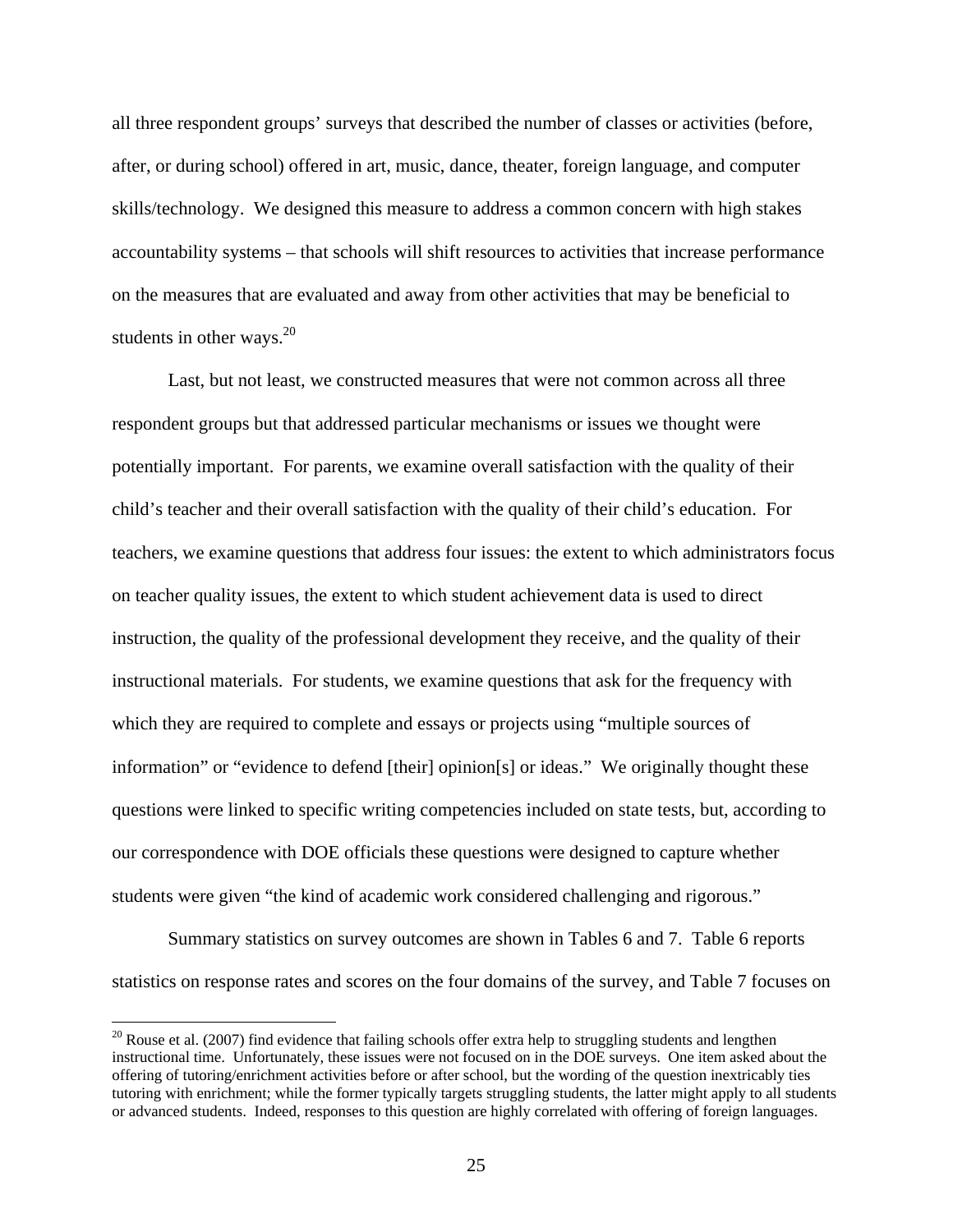the subset of questions we selected for further examination. While scores in each domain and scores on each question range from 0 to 10, we normalize these variables to have a mean of 0 and standard deviation of 1 for ease of interpretation, within each school level.<sup>21</sup> As in Tables 1 and 2, we report averages across schools with the same accountability grade.

 There are a large number of statistics in these tables; we focus on just a few stylized facts. As shown in Table 6, response rates for all three groups of respondents were fairly low in 2007, particularly among parents. Response rates grew in 2008, with somewhat larger increases among respondents associated with schools receiving low accountability grades, again, particularly among parents. For example, only about one quarter of parents in F and D schools responded in 2007, while about a third responded in schools that received higher grades. In 2008, response rates were roughly 50 percent across all schools. Response rates are important for considering how our results should be interpreted, and we return to this issue below.

 Nearly all of the 2007 outcomes improve considerably and monotonically as we move from F to A schools. In most cases, F schools' scores were over 0.5 standard deviations below average, while A schools' scores tended to be about 0.3 standard deviations above average. While some of this relationship is mechanical (10 percent of the overall score determining accountability grades were based on these survey results), these results strongly suggest that survey responses must also have been highly correlated with the student achievement (levels and growth) outcomes that largely determine the accountability grade. However, the parent and

<sup>&</sup>lt;sup>21</sup> There are three instances where we scale responses differently than the DOE. First, when respondents marked "don't know" or "does not apply," the DOE sometimes assigned a score signaling neutrality, but we treat these responses as missing values. Second, for questions related to offering of classes and activities in non-tested subjects (e.g., art, music), the DOE assigned 0 points when none were mentioned, 5 points if 1 or 2 classes/activities were mentioned, and 10 points if three or more were mentioned. We assign 1 point per class/activity mentioned. Third, for questions asking students about the frequency with which they are asked to do essay writing, the DOE gave 0 points for students that replied "Never," 5 points for students that replied "1 or 2 times," and 10 points for students that responded either "3 or 4 times" and "5 or more times." We make the scoring linear, assigning 0 points for "Never," 1 point for "1 or 2 times," 2 points for "3 or 4 times" and 3 points for "5 or more times."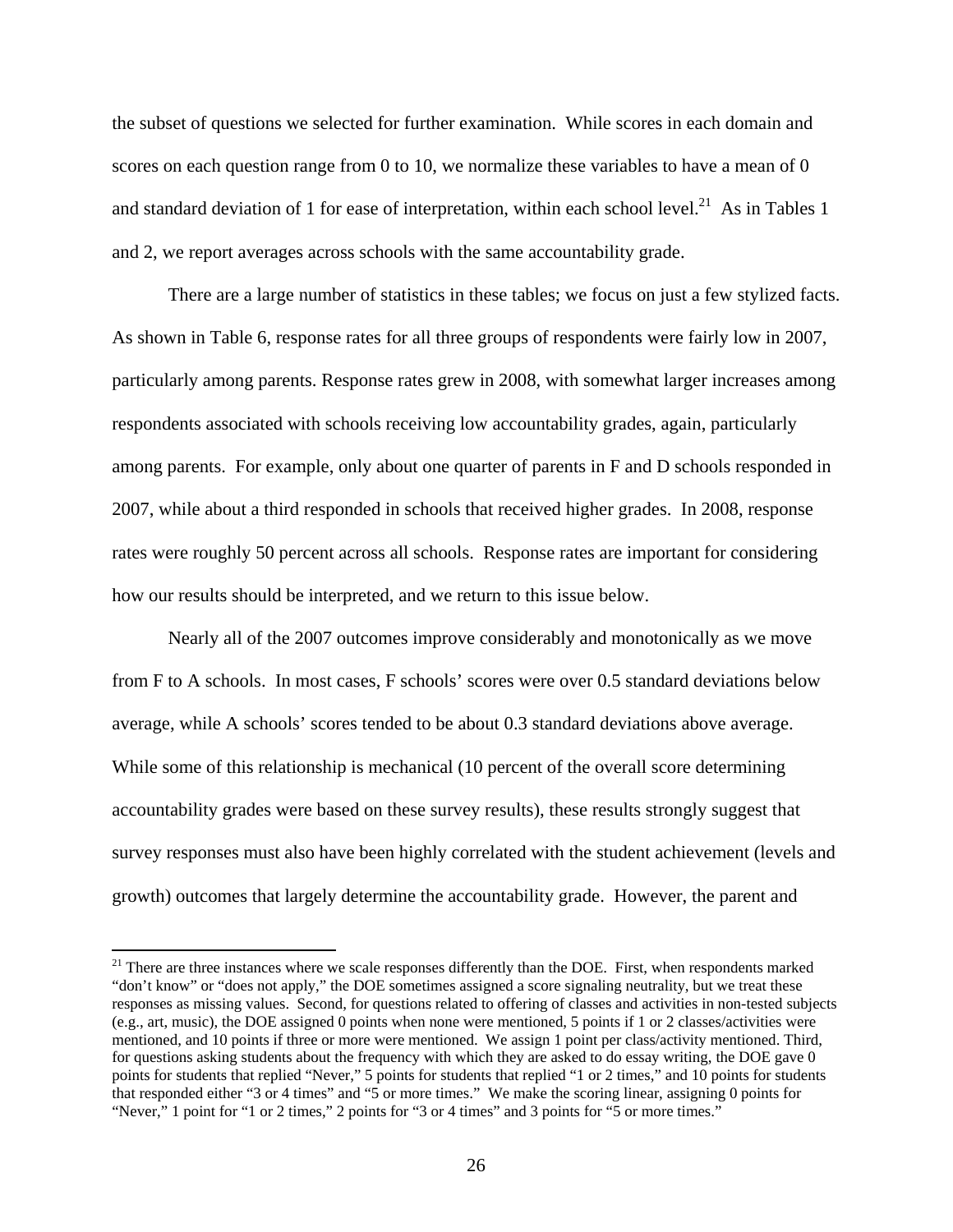teacher survey results for schools receiving low accountability grades improved, sometimes dramatically, between 2007 and 2008. For example, in 2007, academic scores on the parent survey averaged -0.78 standard deviations among F schools and 0.35 standard deviations among A schools but, in 2008, the average for F schools improved by 0.54 standard deviations and fell for A schools by 0.04 standard deviations. The disaggregated questions in Table 7 tell a similar story. Overall parental satisfaction with their child's education was -0.88 standard deviations for F schools and 0.32 standard deviations for A schools in 2007. In 2008, this measure for F schools increased by 0.65 standard deviations, while the A school average was virtually identical, falling by 0.001 standard deviations.

 These changes suggest that the test score improvements we documented above may have been accompanied by changes on the ground that were noticeable to interested parties, particularly parents. Nevertheless, it is interesting to note that the changes in student survey outcomes are quite different than those for parents and teachers. While F schools improved relative to A schools on every measure for parents and teachers, they fell behind on all four domains and three of the four disaggregated results for students. The only student survey measure we examine on which F schools improved relative to A schools was the frequency with which students reported writing essays and doing projects, although, as discussed below, these results are reversed in our regression analysis. Parent and teacher survey responses show smaller improvements among F schools if we restrict the sample to schools with student survey data (results available upon request). Thus, part of the patterns we see in Tables 6 and 7 are due to by differences between schools with younger and older students. While it would be interesting to investigate possible heterogeneity in our regression analysis below, our sample sizes (there are only 17 F schools with student survey data) are prohibitively small.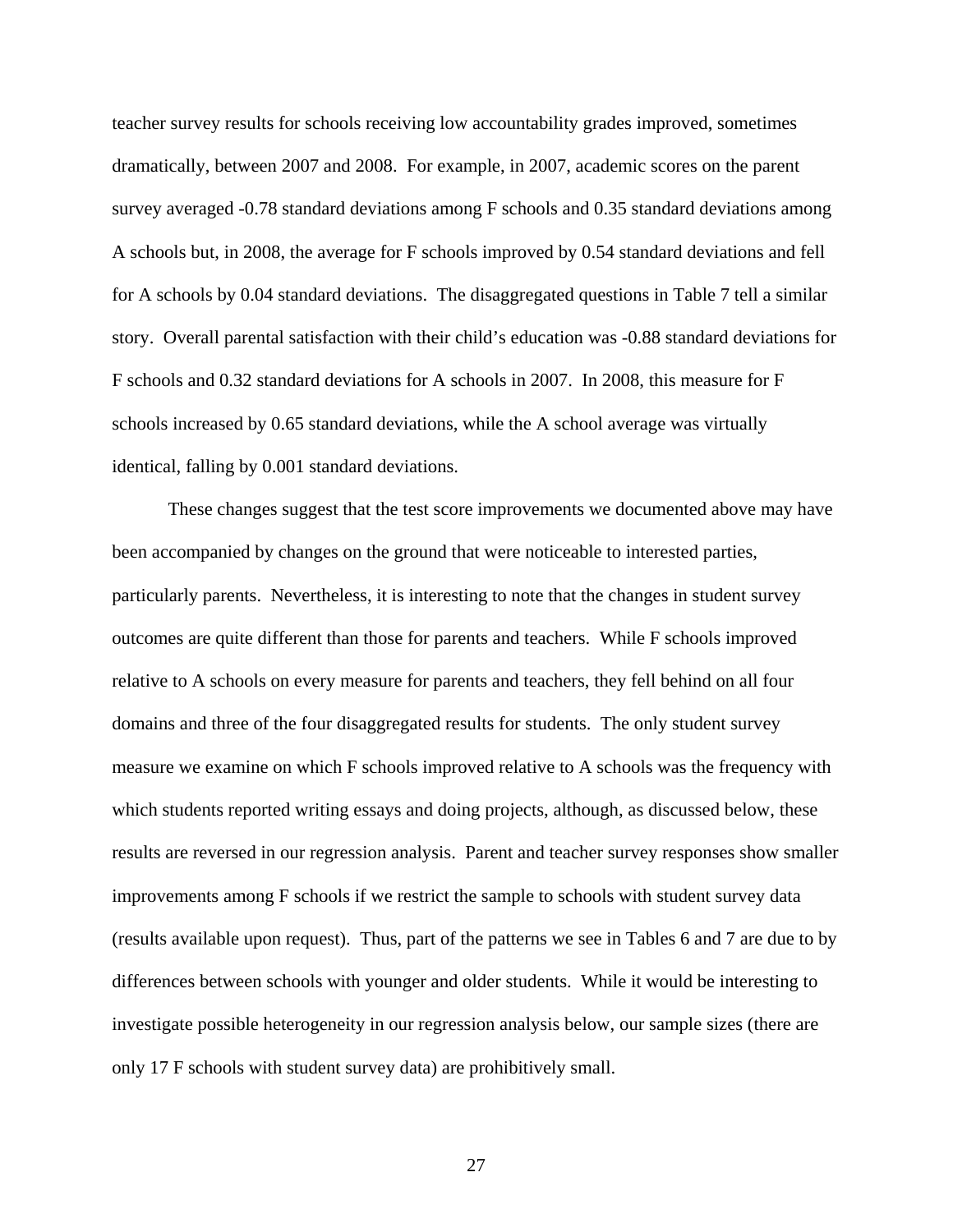Before proceeding to the survey outcomes, we first present an analysis of response rates using the same regression specifications we used previously to examine test scores and the percent of students tested. Response rates increased the most for schools receiving lower accountability grades, particularly for parents and teachers, but it is unclear whether these increases reflect smooth relationships between response rates and the characteristics of schools receiving different grades or discontinuous relationships that would suggest the grades themselves caused increases in survey response rates. Table 8 provides estimates of the relationship between grades and response rates in both 2007 and 2008. All specifications control for continuous (quartic) functions of accountability grade inputs. As expected, there is little significant variation in response rates across accountability grades in 2007 after we control for continuous functions of the grade inputs. The coefficient on F schools for parent response rates is marginally significant from zero but the P-value on a test of equality with the D coefficient is 0.26. In contrast, accountability grades are significantly related to parent and teacher response rates in 2008. In particular, we see a negative relationship between response rates and accountability grades, suggesting that receipt of a low grade may have affected response rates.<sup>22</sup> This finding suggests that the results we present on survey outcomes should be interpreted with caution. It is generally unclear how changes in response rates might bias analysis of the survey outcomes. It may be the case that improvements within the school led to increases in test scores and survey response rates (e.g., better outreach and communication with parents). Nevertheless, it also seems reasonable that a poor grade could motivate parents and teachers who were supportive of the school but, in absence of the poor grade, would not have responded to the survey; this may be particularly true for schools near the margin of receiving the next highest

 $22$  For simplicity, we do not present other results here, but our findings are quite similar if we drop the 10 schools with extreme accountability scores or include controls for the 2007 response rate when examining 2008 data.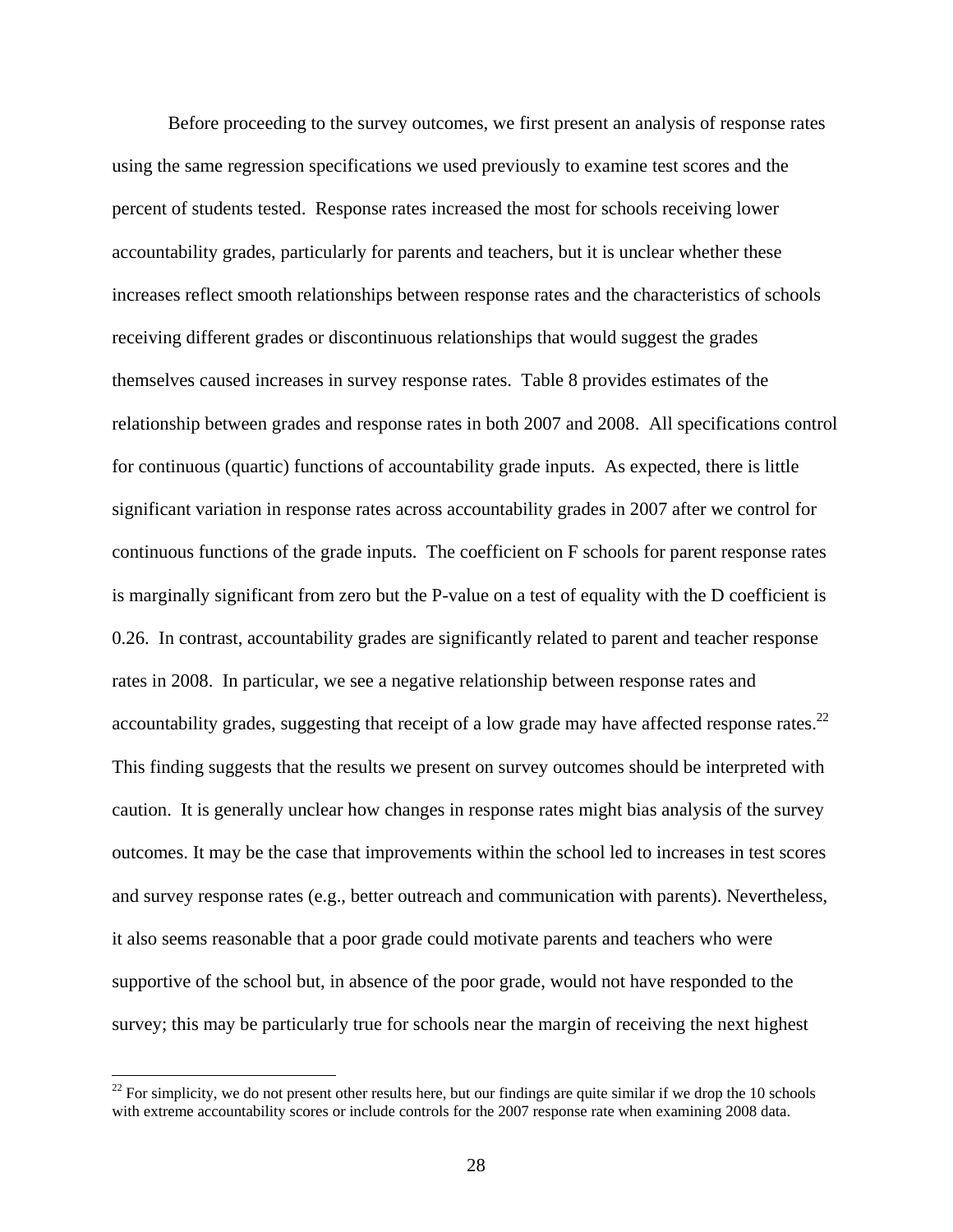grade. We are not able to disentangle these, and other possibilities, thus, the results we present on survey outcomes should not be taken as causal.

 Given the note of caution above, we proceed to present results for survey outcomes. For simplicity, we only present results for 2008, and from specifications that drop extreme accountability scores and include a quartic polynomial of the school's survey outcome in 2007. These controls do not greatly affect point estimates but noticeably reduce the standard errors. We also present specifications that control for a quartic in the school's response rate. While this is not by any means a foolproof way of removing possible endogeneity, we believe this still provides useful information on the importance of this potential bias.

 Starting with scores on the four domains (Table 9), we see evidence of significant improvement on the academic, engagement, and communications scores for F and D schools among parents. These effects shrink somewhat when controls for response rate are added to the regression, but they remain statistically significant at conventional levels. Interestingly, the results for parents are not replicated among teachers and students. For teachers, the pattern of results suggest that F, D, B, and A schools all improved relative to C schools, though only the coefficients for A schools consistently come close to or meet conventional levels of statistical significance across most of the categories. Among students, we find little significant variation across accountability grades, though with the reduced number of schools in the student regressions, the standard errors are considerably larger. The point estimates suggest that, if anything, both F and A schools performed poorly on the student surveys relative to schools with less extreme grades.

 We next turn to the two sets of academic questions that provide common measures across all three subgroups: whether the school holds high expectations for students and the extent of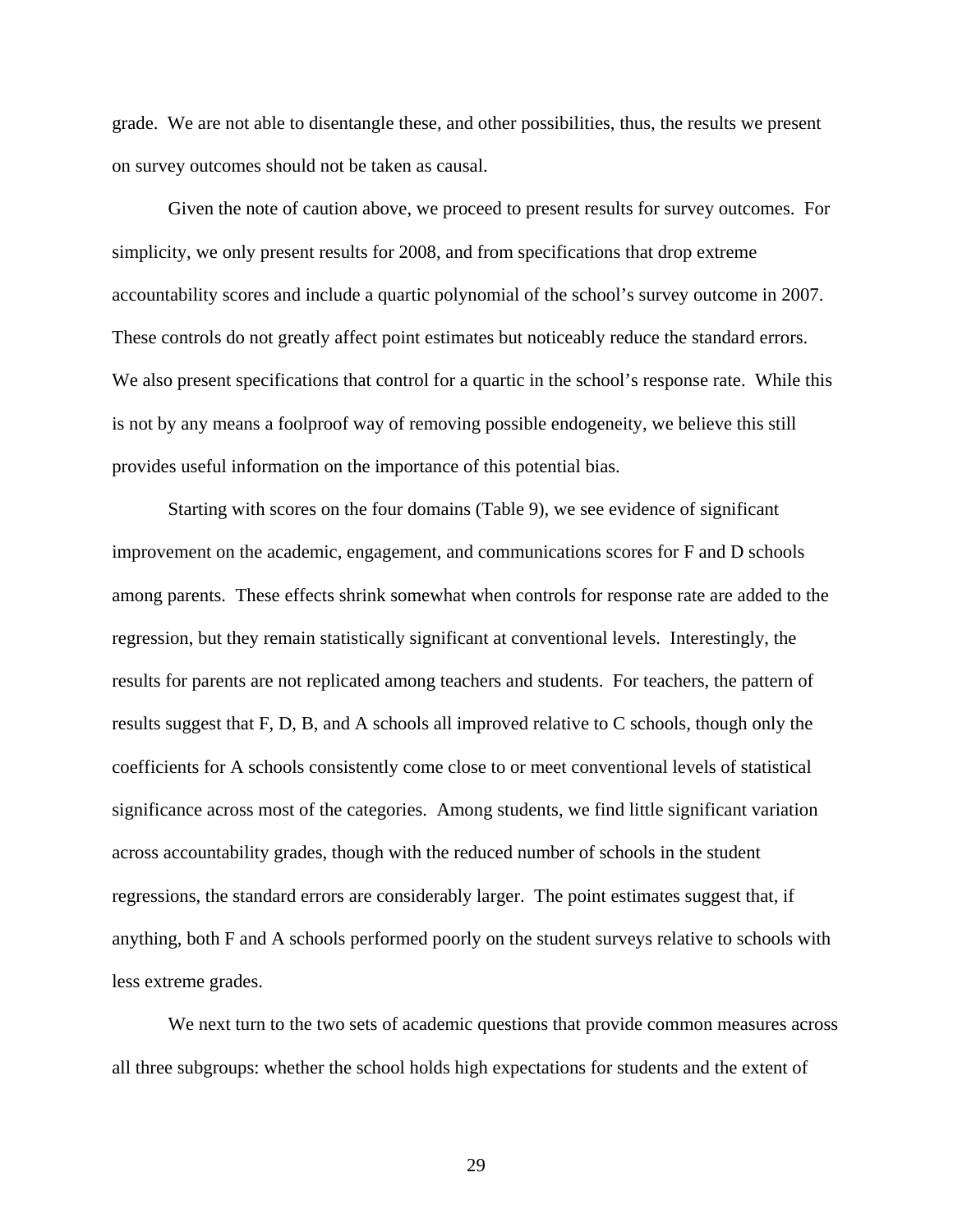course offerings in non-tested subject areas. The results for expectations (Columns 1 and 2 of Table 10) generally mirror those for the overall score for academics shown in Table 9, though controlling for response rates generally reduces the coefficients to the point where there are no longer statistically significant. Interestingly, survey results from all groups suggest that, if anything, schools with lower accountability grades had greater offerings of non-tested courses. The inclusion of response rate as a control has little influence on these results. If we limit the course offering measures to examine courses offered during the regular school day, the results are quite similar. Of course, differential response rates by parents, teachers, and students who are more familiar with these programs could drive these results. Given this endogeneity problem, we would be reluctant to conclude that schools receiving low grades responded by shifting resources into courses like art, music, and dance. However, if schools with low grades were indeed cutting back on these courses, the bias from endogeneity would need to be substantial.

 Turning to the most specific survey questions (Table 11), we find very large and significant effects of F and D grades on parental evaluations of teacher quality and their children's overall education. These effects remain significant when we control for response rates. We also find some, albeit weak, evidence that teachers in F and D schools perceived greater emphasis on using student achievement data to make instructional decisions. We find stronger, though somewhat surprising evidence that teachers in schools receiving lower accountability grades felt there was *less* focus on teaching quality by school leaders (i.e., classroom visits, feedback, and priority placed on the quality of teaching). Last, we do find evidence that students in schools receiving F and D grades spent less time doing work that involved essays and projects. One story which reconciles all of these findings is that principals in F and D schools placed greater weight on teaching basic skills that would lead to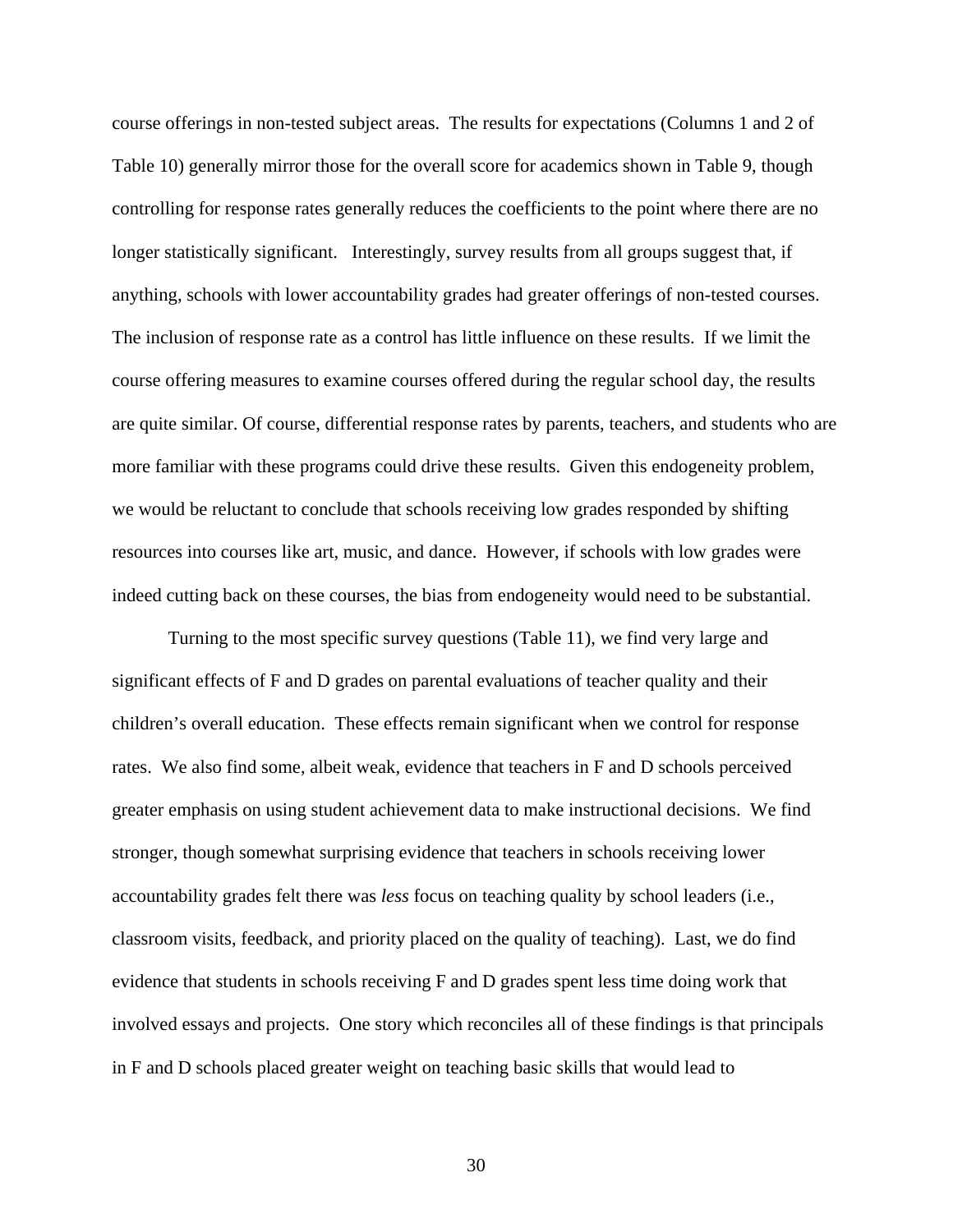improvements on the state examinations, which involved a greater use of data driven instruction and less of what teachers deem a focus on teaching quality. In the end, however, parents seem to be quite satisfied with the results.

#### **5. Conclusion**

The results of our analysis suggest that the new accountability system put in place in New York City had important effects in the months that followed its launch in the fall of 2007. Schools that received very low accountability grades (F or D) saw improved test scores in math and ELA. Our use of the discontinuous assignment of accountability grades supports the notion that our analysis provides causal estimates of the impact of accountability on student academic achievement and is not confounded by a spurious relationship between grade assignment and other factors affecting student performance. We find some suggestive evidence of heterogeneous effects of accountability grades, particularly that the effects on ELA achievement for F schools were driven by schools with relatively low average prior test scores. We do not find any evidence that the effects we document are the result of schools exempting poor performing students from testing.

 We also examine a set of complementary outcomes using surveys of parents, teachers, and students collected as part of the accountability program. Because response rates on these surveys were less than complete, there is the possibility that endogeneity of response affects the results of this secondary analysis. However, given this caveat, we find fairly strong evidence that satisfaction with academic quality rose significantly for parents of children in F and D schools. Our analysis also provides suggestive evidence that schools may have achieved this complementary outcome, and the test score improvements, through greater use of student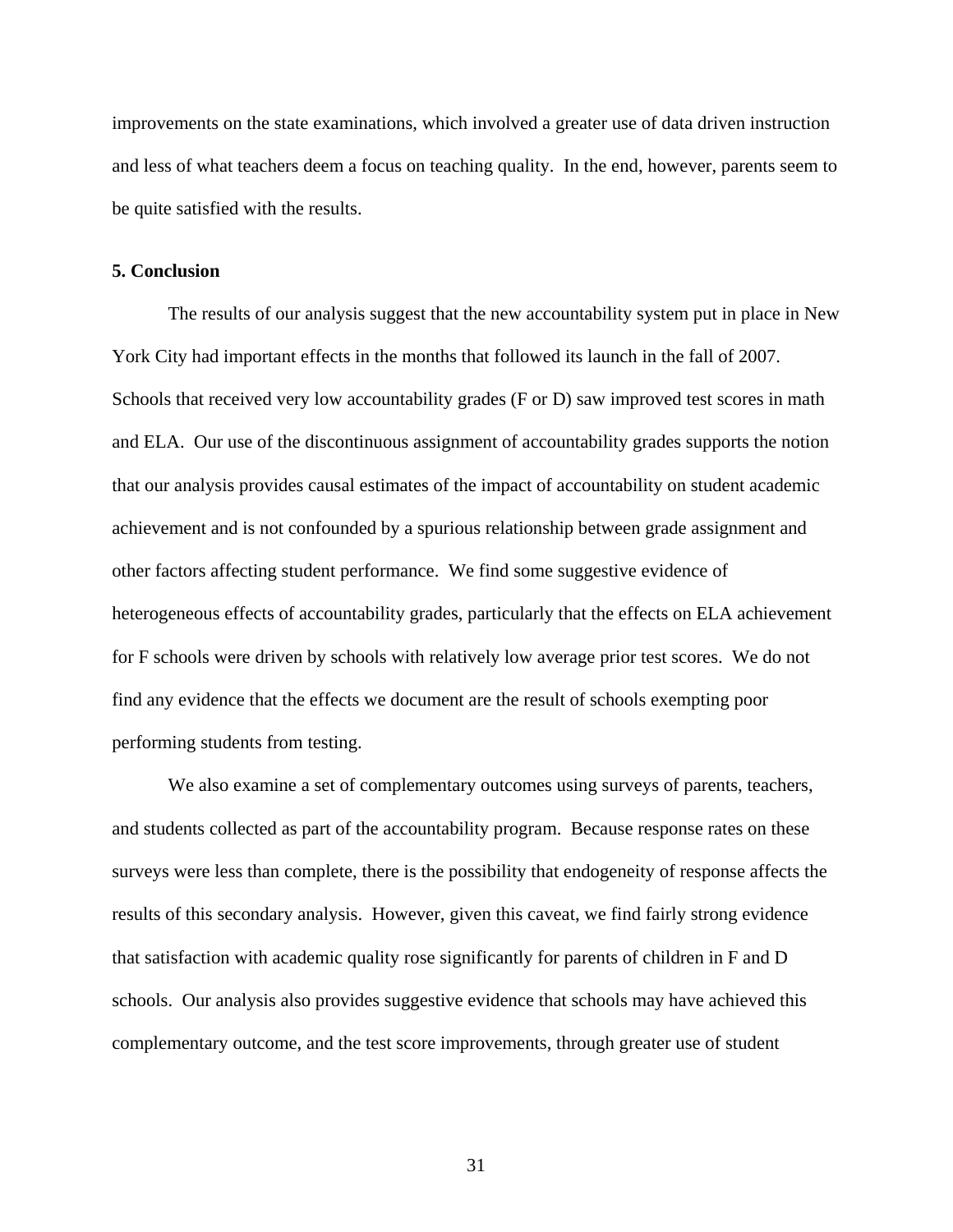achievement data and more basic instruction. However, we do not find evidence that these schools cut back on offering instruction in non-tested subjects such as art and music.

 These results suggest several avenues for future research. While evidence that accountability pressure can induce improvements in student achievement has grown, we still know relatively little about the pathways through which accountability systems can achieve these outcomes. We offer some insights into this issue through our examination of survey data, but further research is needed on the actions taken by principals, teachers, and others in response to the rewards and consequences presented by accountability systems. Moreover, many questions remain regarding variation in the type and severity of accountability incentives. Is the stigma of an "F" or the possibility of being fired the crucial factor in motivating principals of poor performing schools? Are financial bonuses more effective if paid to principals, teachers, or the students themselves? More research is needed on these and other questions regarding behavioral responses to incentives generated by accountability.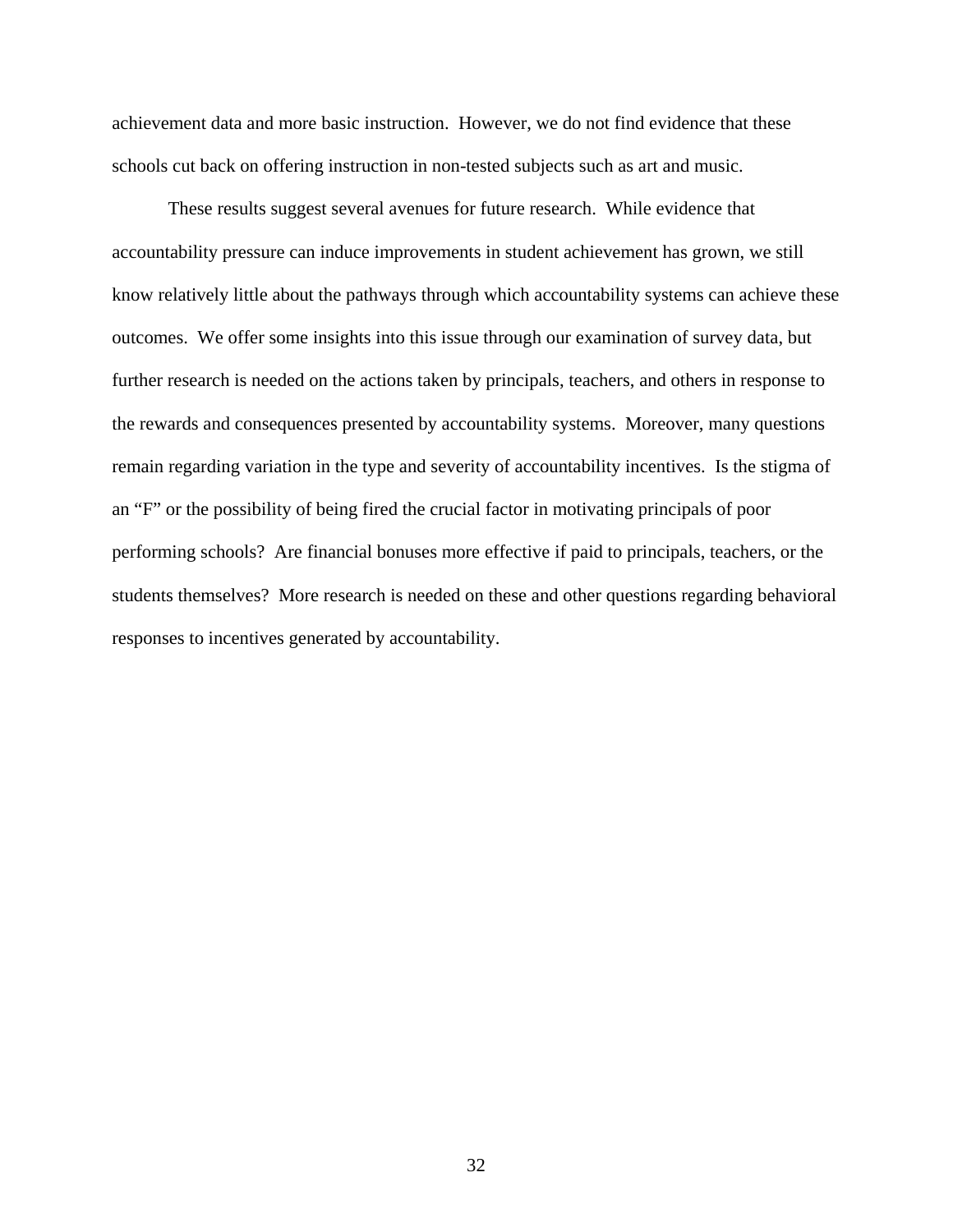#### **References**

- Black, S. (1999) "Do Better Schools Matter? Parental Valuation of Elementary Education," Quarterly Journal of Economics 114(2): 577-599
- Chakrabarti, R. (2006) "Vouchers, Public School Response and the Role of Incentives: Evidence from Florida," Working Paper, Federal Reserve Bank of New York.
- Chakrabarti, R. (2008) "Impact of Voucher Design on Public School Performance: Evidence from Florida and Milwaukee Voucher Programs," Federal Reserve Bank of New York Staff Reports #315.
- Chay, K. McEwan, P. and Urquiola, M. (2005) "The Central Role of Noise in Evaluating Interventions That Use Test Scores to Rank Schools," American Economic Review, 95(4): 1237-1258.
- Chiang, H. (2007) "How Accountability Pressure on Failing Schools Affects Student Achievement," Unpublished Manuscript Harvard University.
- Cullen, J.B. and Reback, R. (2006) "Tinkering Toward Accolades: School Gaming Under a Performance Accountability System," In T. Gronberg and D. Jansen (Eds), Advances in Applied Microeconomics, 14.
- Fan, Jianqing and Irene Gijbels (1997) "Local Polynomial Modeling and its Applications," Chapman and Hall: London.
- Figlio, D. (2005) "Names, Expectations and the Black-White Test Score Gap," NBER working paper #11195.
- Figlio, D. (2006) "Testing, Crime, and Punishment," Journal of Public Economics 90, 837-851.
- Figlio, D. and Getzler, L. (2006) "Accountability, Ability, and Disability: Gaming the System?" In T. Gronberg and D. Jansen (Eds), Advances in Applied Microeconomics, 14.
- Figlio, D. and Rouse, C. (2006) "Do Accountability and Voucher Threats Improve Low-Performing Schools?" Journal of Public Economics 90, 239-255.
- Figlio, D. and Winicki, J. (2005) "Food for Thought? The Effects of School Accountability Plans on School Nutrition," Journal of Public Economics 89, 381-394.
- Hanushek, E., Kain, J. and Rivkin, S. (2004) "Disruption Versus Tiebout Improvement: The Costs and Benefits of Switching Schools," Journal of Public Economics, 88(9): 1721- 1746.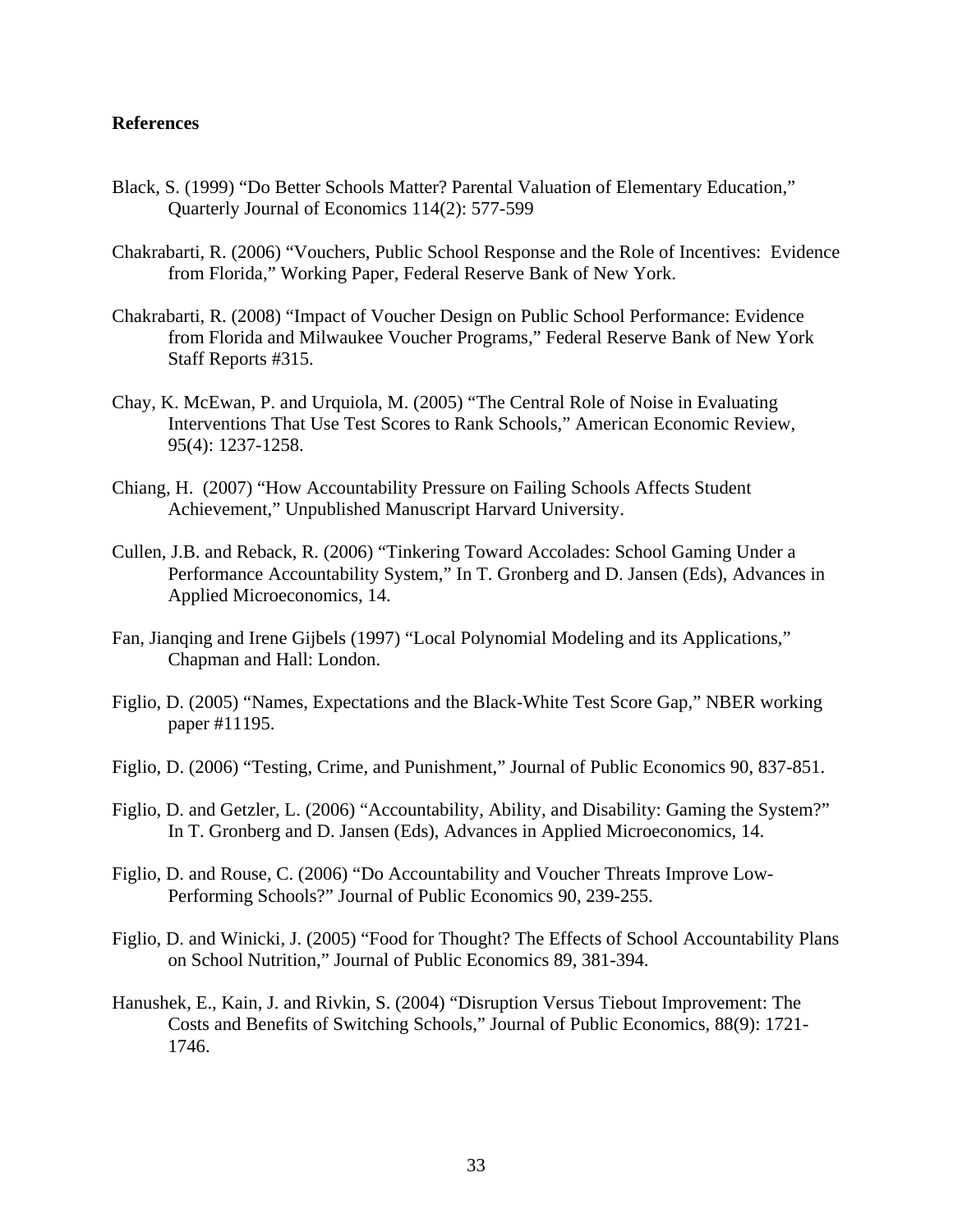- Hanushek, E. and Raymond, M. (2005) "Does School Accountability Lead to Improved School Performance?" Journal of Policy Analysis and Management 24(2), 297 – 327.
- Jacob, B. (2005) "Accountability, Incentives and Behavior: the Impact of High-stakes Testing in the Chicago Public Schools," Journal of Public Economics 89(5-6), 761-796.
- Jacob, B, and Lefgren, L (2004) "Remedial Education and Student Achievement: A Regression-Discontinuity Analysis," Review of Economics and Statistics 86(1): 226-244.
- Jacob, B. and Levitt, S. (2003) "Rotten Apples: An Investigation of the Prevalence and Predictors of Teacher Cheating," Quarterly Journal of Economics 118(3), 843-877.
- Kane, T. and Staiger, D. (2002) "The Promise and Pitfalls of Using Imprecise School Accountability Measures," Journal of Economic Perspectives 16(4): 91–114
- Krieg, J. (2008) "Are students left behind? The Distributional Effects of No Child Left Behind," Education Finance and Policy 3(2), 250-281.
- Ladd, H. and Zelli, A. (2002) "School-based accountability in North Carolina: The responses of school principals," Educational Administration Quarterly 38(4), 494-529.
- Lee, D. (2002) "Trimming for Bounds on Treatment Effects with Missing Outcomes" NBER Technical Working Paper 277.
- Alejandra Mizala, A. and Urquiola, M. (2008) "School markets: The impact of information approximating schools' effectiveness," Unpublished Manuscript.
- Neal, D. and Whitmore Schanzenbach, D. (2007) "Left behind by design: Proficiency counts and test-based accountability," NBER working paper #13293.
- Reback, R. (forthcoming) "Teaching to the Rating: School Accountability and the Distribution of Student Achievement" Journal of Public Economics.
- Rouse, C., Hannaway, J., Goldhaber, D., and Figlio, D. (2007) "Feeling the Florida heat? How low-performing schools respond to voucher and accountability pressure," NBER working paper #13681.
- Van der Klaauw, W. (2002) "Estimating the Effect of Financial Aid Offers on College Enrollment: A Regression–Discontinuity Approach," International Economic Review 43(4): 1249-1287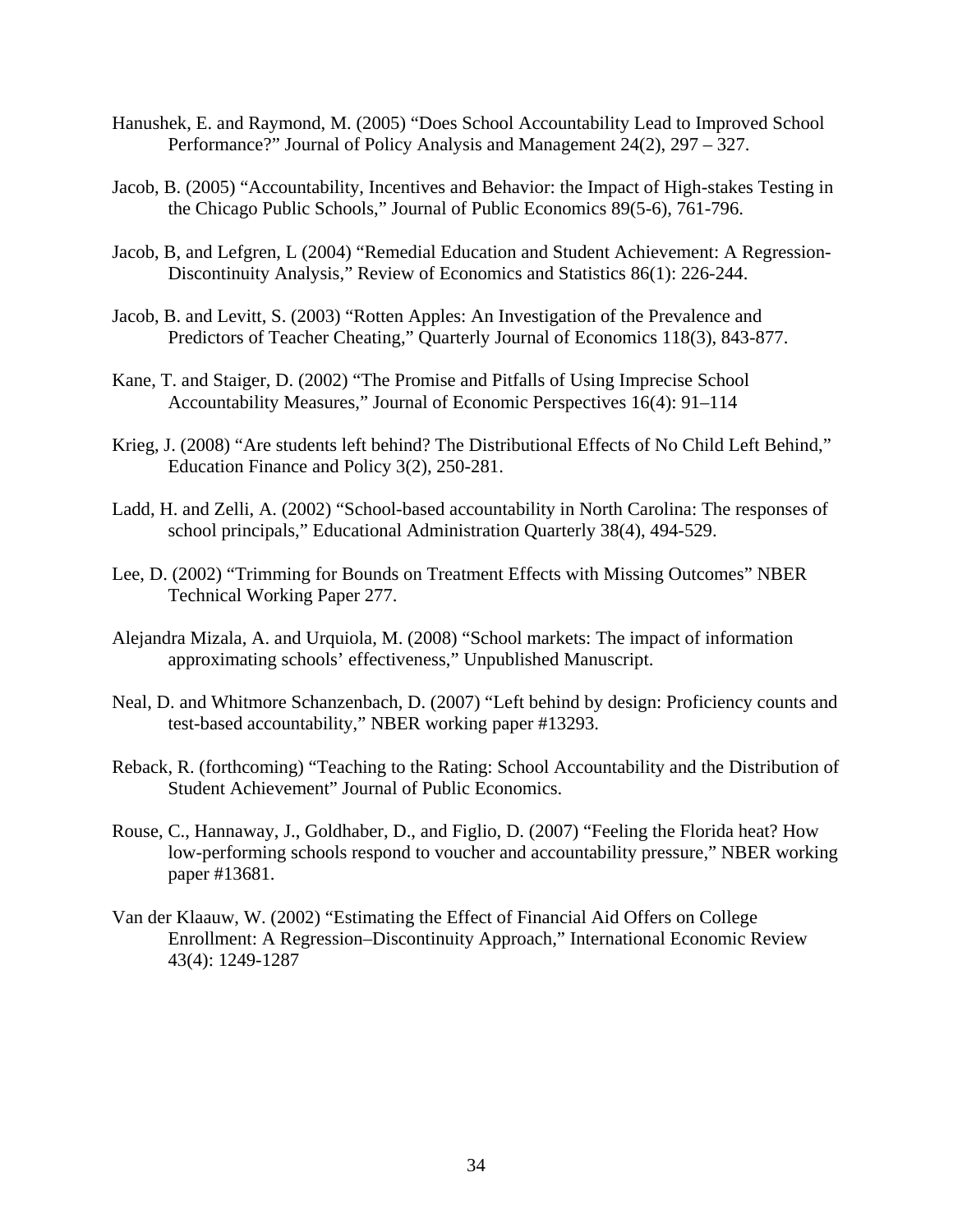|                                          |           |          | Progress Report Grade |              |              |
|------------------------------------------|-----------|----------|-----------------------|--------------|--------------|
|                                          | ${\bf F}$ | D        | $\mathbf C$           | $\, {\bf B}$ | $\mathbf{A}$ |
| Number of Schools                        | 42        | 87       | 259                   | 371          | 226          |
| Type of School                           |           |          |                       |              |              |
| Elementary                               | 59.5%     | 58.6%    | 59.8%                 | 60.1%        | 56.2%        |
| $K-8$                                    | 11.9%     | 9.2%     | 12.0%                 | 12.4%        | 11.5%        |
| Middle                                   | 28.6%     | 32.2%    | 28.2%                 | 27.5%        | 32.3%        |
| Enrollment                               | 518       | 622      | 681                   | 717          | 635          |
| % of Enrollment in Grades 3-8            | 56.4%     | 61.5%    | 64.5%                 | 64.4%        | 64.0%        |
| <b>NCLB</b> Status                       |           |          |                       |              |              |
| Restructuring                            | 11.9%     | 16.1%    | 15.1%                 | 14.4%        | 9.3%         |
| Needs Improvement                        | 16.7%     | 14.9%    | 14.7%                 | 16.3%        | 11.6%        |
| In Good Standing                         | 71.4%     | 69.0%    | 70.2%                 | 69.4%        | 79.1%        |
| <b>Student Characteristics</b>           |           |          |                       |              |              |
| % Free Lunch                             | 76.7%     | 77.7%    | 67.2%                 | 68.9%        | 67.6%        |
| % Special Education                      | 10.9%     | 10.3%    | 10.4%                 | 8.5%         | 7.7%         |
| % English Language Learner               | 9.8%      | 11.6%    | 11.4%                 | 13.0%        | 12.6%        |
| % Black                                  | 44.9%     | 44.6%    | 37.9%                 | 32.4%        | 27.3%        |
| % Hispanic                               | 40.7%     | 40.8%    | 37.3%                 | 39.9%        | 42.9%        |
| % White                                  | 9.7%      | 9.6%     | 15.1%                 | 14.2%        | 13.1%        |
| % Asian                                  | 4.1%      | 4.4%     | 9.1%                  | 13.0%        | 16.1%        |
| Test Score Outcomes '06-'07              |           |          |                       |              |              |
| Average Scale Score ELA                  | 641.8     | 644.7    | 650.8                 | 654.3        | 659.7        |
| Above Median ELA Score                   | 23.8%     | 25.3%    | 44.0%                 | 53.1%        | 66.4%        |
| % Students Tested in ELA (Grades 3 - 8)  | 93.7%     | 95.1%    | 94.4%                 | 95.0%        | 94.7%        |
| Average Scale Score Math                 | 653.5     | 657.3    | 665.3                 | 670.5        | 677.2        |
| Above Median Math Score                  | 19.0%     | 23.0%    | 42.5%                 | 54.4%        | 67.7%        |
| % Students Tested in Math (Grades 3 - 8) | 94.5%     | 96.3%    | 96.0%                 | 96.6%        | 96.3%        |
| Test Score Outcomes '07-'08              |           |          |                       |              |              |
| Average Scale Score ELA                  | 648.4     | 648.8    | 654.1                 | 656.9        | 661.2        |
| Above Median ELA Score                   | 23.8%     | 28.7%    | 45.2%                 | 54.2%        | 61.9%        |
| % Students Tested in ELA (Grades 3 - 8)  | 97.0%     | 97.1%    | 96.9%                 | 97.2%        | 97.5%        |
| Average Scale Score Math                 | 662.0     | 664.2    | 669.9                 | 675.3        | 681.1        |
| Above Median Math Score                  | 23.8%     | 25.3%    | 41.3%                 | 53.9%        | 68.1%        |
| % Students Tested in Math (Grades 3 - 8) | 98.0%     | 98.3%    | 98.4%                 | 98.8%        | 98.9%        |
| Progress Report Scores                   |           |          |                       |              |              |
| Overall Score                            | 23.0      | 35.0     | 44.9                  | 56.5         | 72.1         |
| <b>Environment Score</b>                 | 4.9       | 5.7      | 6.8                   | 7.9          | 9.1          |
| Performance Score                        | 10.2      | 12.0     | 14.7                  | 16.8         | 20.4         |
| Progress Score                           | 7.6       | 16.7     | 22.2                  | 29.4         | 38.2         |
| <b>Additional Credit</b>                 | 0.3       | 0.7      | 1.2                   | 2.4          | 4.3          |
| Peer Index (mean = $0$ , s.d. = 1)       | $-0.389$  | $-0.299$ | $-0.031$              | 0.044        | 0.151        |
| <b>Quality Review Rating</b>             |           |          |                       |              |              |
| Undeveloped                              | 16.7%     | 14.9%    | 8.5%                  | 6.7%         | 2.2%         |
| Proficient                               | 66.7%     | 67.8%    | 56.0%                 | 53.4%        | 50.0%        |
| Well Developed                           | 16.7%     | 17.2%    | 35.1%                 | 39.9%        | 47.8%        |

# Table 1: Descriptive Statistics by Accountability Grade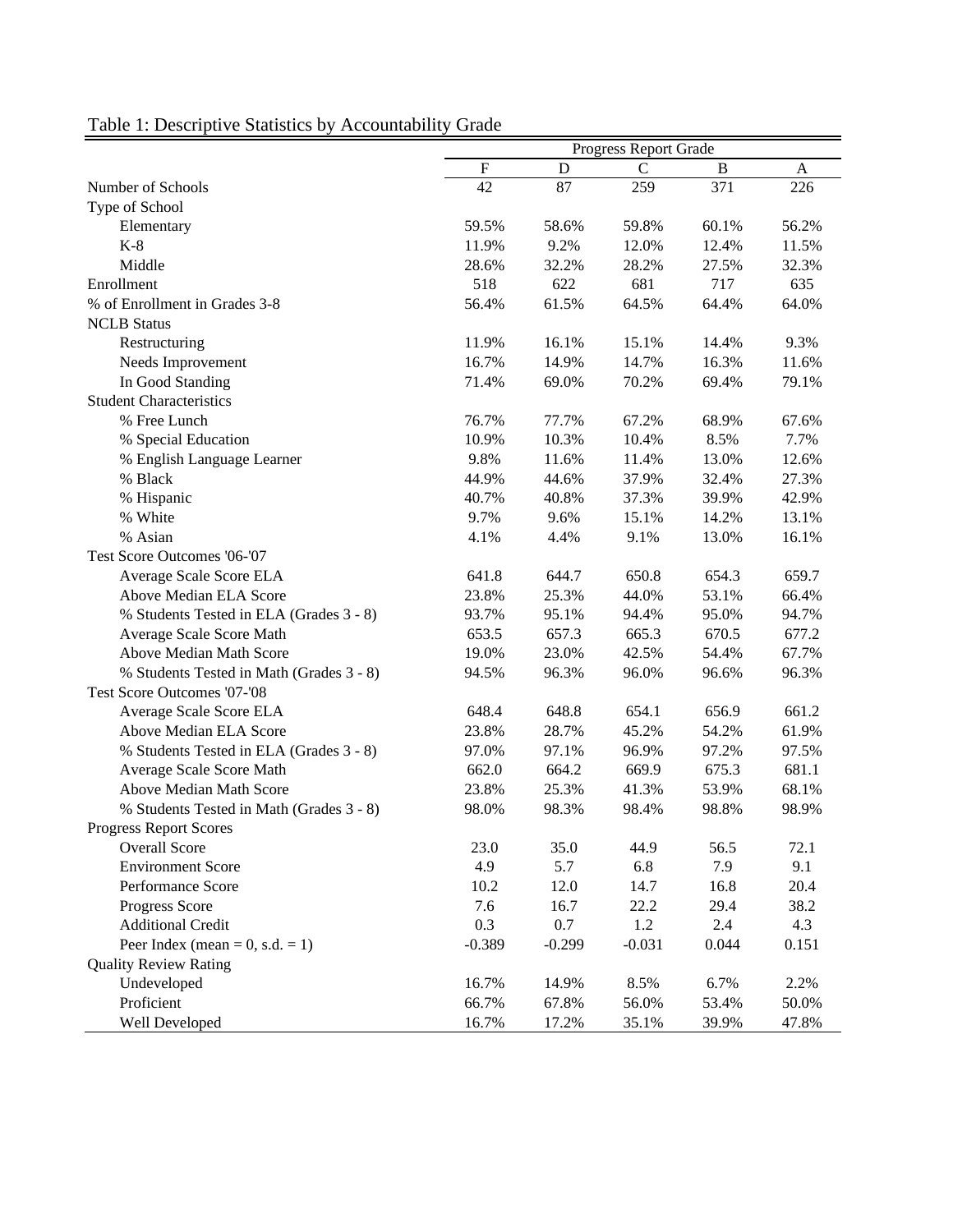|                                          | <b>NCLB</b> Status |              |          |  |  |  |  |  |
|------------------------------------------|--------------------|--------------|----------|--|--|--|--|--|
|                                          | In/Planning        | <b>Needs</b> | In Good  |  |  |  |  |  |
|                                          | Restructuring      | Improvement  | Standing |  |  |  |  |  |
| Number of Schools                        | 132                | 144          | 705      |  |  |  |  |  |
| Type of School                           |                    |              |          |  |  |  |  |  |
| Elementary                               | 35.6%              | 46.5%        | 66.2%    |  |  |  |  |  |
| $K-8$                                    | 8.3%               | 5.6%         | 13.8%    |  |  |  |  |  |
| Middle                                   | 56.1%              | 47.9%        | 20.0%    |  |  |  |  |  |
| Enrollment                               | 862                | 812          | 610      |  |  |  |  |  |
| % of Enrollment in Grades 3-8            | 80.7%              | 73.7%        | 56.7%    |  |  |  |  |  |
| <b>Student Characteristics</b>           |                    |              |          |  |  |  |  |  |
| % Free Lunch                             | 81.6%              | 75.4%        | 65.6%    |  |  |  |  |  |
| % Special Education                      | 11.2%              | 10.6%        | 8.4%     |  |  |  |  |  |
| % English Language Learner               | 19.6%              | 15.6%        | 10.0%    |  |  |  |  |  |
| % Black                                  | 32.2%              | 32.9%        | 35.0%    |  |  |  |  |  |
| % Hispanic                               | 57.8%              | 47.7%        | 34.9%    |  |  |  |  |  |
| % White                                  | 3.3%               | 10.3%        | 16.3%    |  |  |  |  |  |
| % Asian                                  | 6.0%               | 8.5%         | 13.3%    |  |  |  |  |  |
| Test Score Outcomes '06-'07              |                    |              |          |  |  |  |  |  |
| Average Scale Score ELA                  | 637.3              | 644.9        | 658.2    |  |  |  |  |  |
| % Students at Level 4 ELA                | 1.2%               | 2.7%         | 5.9%     |  |  |  |  |  |
| % Students Tested in ELA (Grades 3 - 8)  | 93.4%              | 94.2%        | 95.2%    |  |  |  |  |  |
| Average Scale Score Math                 | 649.7              | 659.6        | 674.5    |  |  |  |  |  |
| % Students at Level 4 Math               | 8.2%               | 14.1%        | 24.2%    |  |  |  |  |  |
| % Students Tested in Math (Grades 3 - 8) | 95.9%              | 96.2%        | 96.3%    |  |  |  |  |  |
| <b>Progress Report Scores</b>            |                    |              |          |  |  |  |  |  |
| <b>Overall Score</b>                     | 52.3               | 52.0         | 54.3     |  |  |  |  |  |
| <b>Environment Score</b>                 | 6.4                | 6.6          | 8.0      |  |  |  |  |  |
| Performance Score                        | 13.7               | 15.0         | 17.1     |  |  |  |  |  |
| Progress Score                           | 29.2               | 27.6         | 27.1     |  |  |  |  |  |
| <b>Additional Credit</b>                 | 3.1                | 2.7          | 2.1      |  |  |  |  |  |
| Peer Index ( <i>mean</i> = 0, s.d. = 1)  | $-0.637$           | $-0.334$     | 0.201    |  |  |  |  |  |
| <b>Quality Review Rating</b>             |                    |              |          |  |  |  |  |  |
| Undeveloped                              | 18.2%              | 13.9%        | 4.0%     |  |  |  |  |  |
| Proficient                               | 62.1%              | 55.6%        | 53.6%    |  |  |  |  |  |
| Well Developed                           | 18.9%              | 30.6%        | 42.4%    |  |  |  |  |  |

## Table 2: Descriptive Statistics by NCLB Status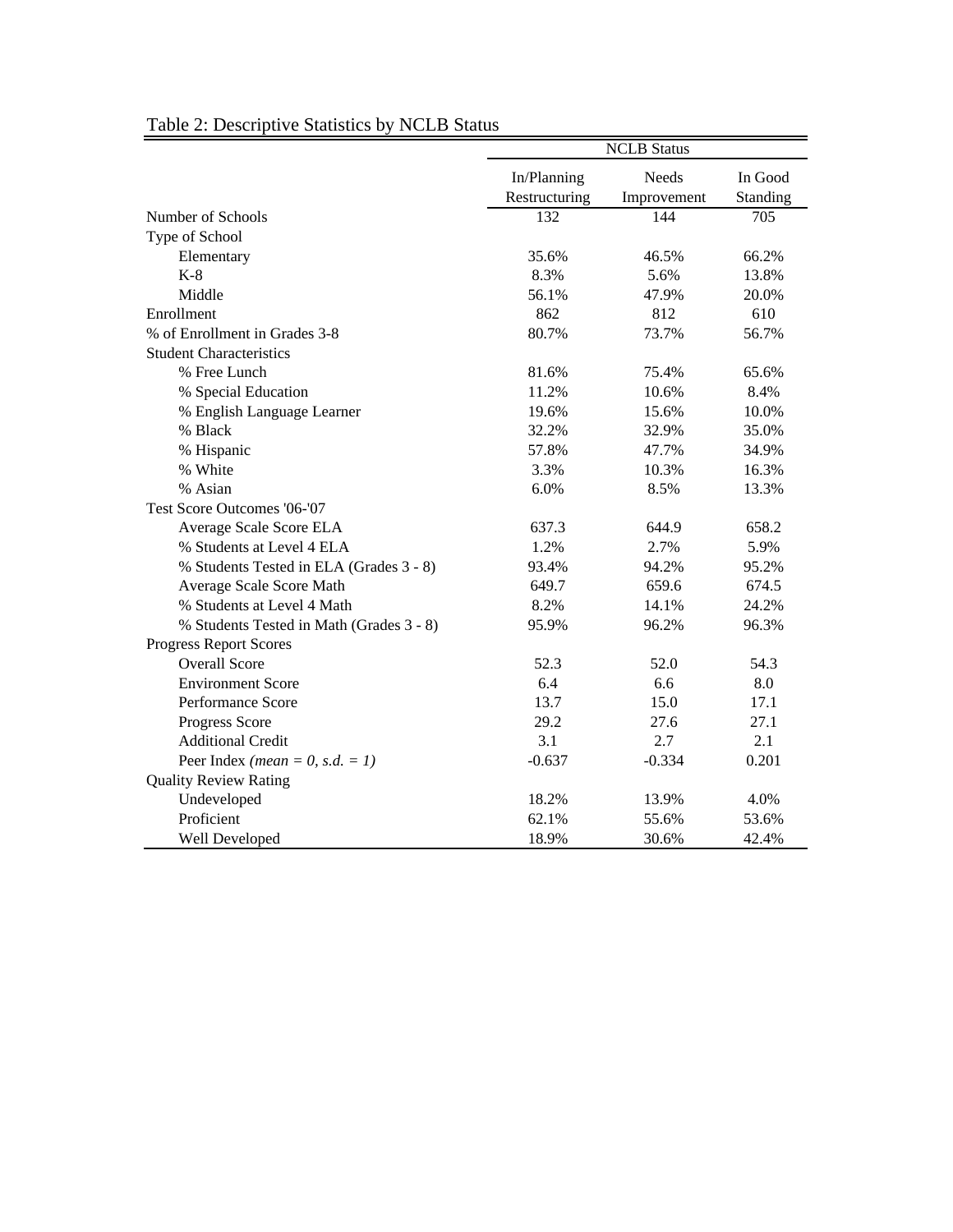|                                              |            | 2007 (Placebo) | 2008 |              |              |              |            |             |             |
|----------------------------------------------|------------|----------------|------|--------------|--------------|--------------|------------|-------------|-------------|
|                                              | Math       | <b>ELA</b>     |      |              | Math         |              |            | <b>ELA</b>  |             |
|                                              | (1)        | (2)            |      | (3)          | (4)          | (5)          | (6)        | (7)         | (8)         |
| <b>Accountability Grade</b>                  |            |                |      |              |              |              |            |             |             |
| F                                            | 1.672      | 0.118          |      | 5.745        | 4.412        | 4.260        | 2.682      | 2.565       | 2.177       |
|                                              | (1.177)    | (0.965)        |      | $(1.556)$ ** | $(1.216)$ ** | $(1.241)$ ** | $(1.292)*$ | $(1.142)^*$ | $(1.147) +$ |
| D                                            | 0.884      | 0.206          |      | 2.873        | 2.133        | 2.131        | 0.657      | 0.449       | 0.386       |
|                                              | (0.607)    | (0.521)        |      | $(0.823)$ ** | $(0.686)$ ** | $(0.695)$ ** | (0.630)    | (0.547)     | (0.549)     |
| B                                            | $-0.167$   | 0.392          |      | $-0.160$     | $-0.122$     | $-0.145$     | $-0.420$   | $-0.621$    | $-0.605$    |
|                                              | (0.684)    | (0.500)        |      | (0.845)      | (0.625)      | (0.629)      | (0.555)    | (0.478)     | (0.475)     |
| A                                            | $-0.341$   | 1.282          |      | $-1.603$     | $-1.414$     | $-1.433$     | $-0.792$   | $-1.545$    | $-1.390$    |
|                                              | (1.218)    | (0.903)        |      | (1.557)      | (1.157)      | (1.170)      | (1.011)    | $(0.906) +$ | (0.889)     |
| Test that $D = F(p-value)$                   | 0.38       | 0.91           |      | 0.03         | 0.04         | 0.05         | 0.08       | 0.04        | 0.07        |
| Test that $A = B$ (p-value)                  | 0.81       | 0.11           |      | 0.14         | 0.07         | 0.08         | 0.53       | 0.09        | 0.14        |
| Report Element Scores & Peer Index (Quartic) | $\sqrt{ }$ | $\sqrt{ }$     |      | V            |              |              | $\sqrt{ }$ |             |             |
| Prior Scale Score (Quartic)                  |            |                |      |              |              |              |            | V           |             |
| Dropped Extreme A and F Schools              |            |                |      |              |              |              |            |             |             |
| <b>Observations</b>                          | 985        | 985            |      | 985          | 985          | 975          | 985        | 985         | 975         |

## Table 3: The Impact of Accountability Grades on Achievement

Notes: Robust standard errors in parentheses. + significant at 10%; \* significant at 5%; \*\* significant at 1%. Specifications with category scores and peer index also include controls for school levels and interactions between school levels and report element scores and peer index.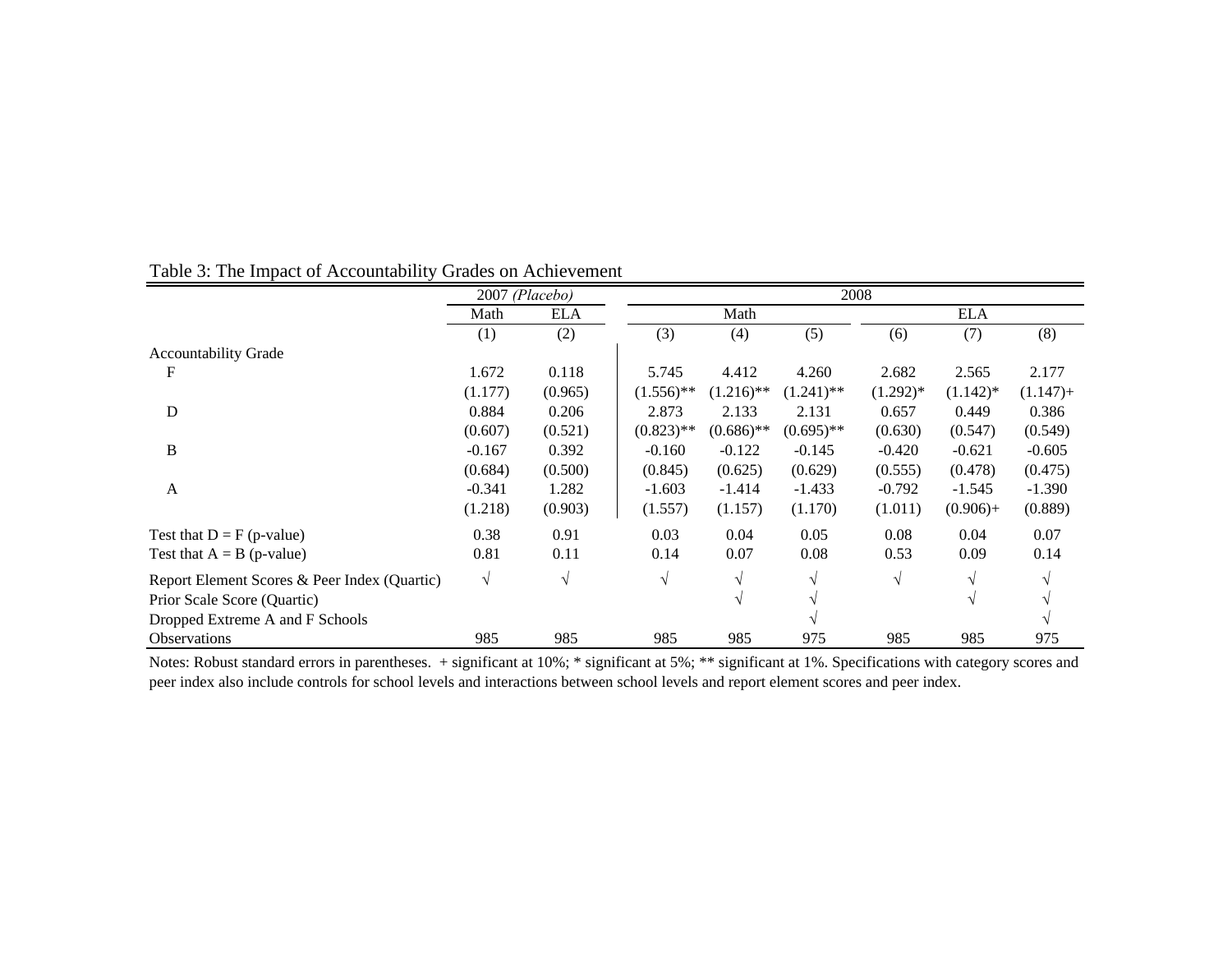|                                            |                 |            | Math        |                  |                   |            |                 | <b>ELA</b> |                  |          |                   |            |
|--------------------------------------------|-----------------|------------|-------------|------------------|-------------------|------------|-----------------|------------|------------------|----------|-------------------|------------|
|                                            |                 |            |             | In Good Standing | Prior Scale Score |            |                 |            | In Good Standing |          | Prior Scale Score |            |
| <b>Interaction Term</b>                    | Elem/K-8 Middle |            |             | for NCLB         | Above Median      |            | Elem/K-8 Middle |            | for NCLB         |          | Above Median      |            |
|                                            | Schools         | Schools    | No          | Yes              | N <sub>0</sub>    | Yes        | Schools         | Schools    | N <sub>o</sub>   | Yes      | N <sub>o</sub>    | Yes        |
| <b>Accountability Grade</b>                |                 |            |             |                  |                   |            |                 |            |                  |          |                   |            |
|                                            | 3.219           | 6.394      | 4.213       | 4.494            | 4.214             | 4.169      | 2.065           | 2.694      | 2.604            | 2.040    | 3.153             | 0.531      |
|                                            | $(1.364)*$      | $(2.779)*$ | $(1.694)^*$ | $(1.386)$ **     | $(1.424)$ **      | $(1.760)*$ | (1.369)         | (1.997)    | $(1.108)*$       | (1.342)  | $(1.201)$ **      | (1.816)    |
| D                                          | 1.312           | 3.330      | 1.650       | 2.494            | 1.973             | 2.312      | 0.457           | 0.285      | $-0.221$         | 0.884    | 0.705             | 0.550      |
|                                            | $(0.796) +$     | $(1.433)*$ | (0.962)     | $(0.865)$ **     | $(0.809)*$        | $(1.113)*$ | (0.679)         | (0.943)    | (0.745)          | (0.665)  | (0.650)           | (0.766)    |
| B                                          | 0.212           | $-0.814$   | $-0.708$    | $-0.038$         | 0.033             | $-0.262$   | $-0.594$        | $-0.618$   | $-0.288$         | $-0.812$ | 0.004             | $-1.265$   |
|                                            | (0.719)         | (1.189)    | (0.787)     | (0.736)          | (0.752)           | (0.752)    | (0.570)         | (0.836)    | (0.632)          | (0.512)  | (0.543)           | $(0.535)*$ |
| A                                          | $-0.293$        | $-3.110$   | $-1.892$    | $-1.418$         | $-1.257$          | $-1.446$   | $-1.387$        | $-1.348$   | $-1.097$         | $-1.509$ | $-0.573$          | $-2.014$   |
|                                            | (1.320)         | (2.202)    | (1.326)     | (1.243)          | (1.332)           | (1.248)    | (1.093)         | (1.546)    | (1.039)          | (0.923)  | (1.001)           | $(0.908)*$ |
| $F$ test: $D = F$ (p-value)                | 0.12            | 0.18       | 0.12        | 0.12             | 0.08              | 0.31       | 0.18            | 0.18       | 0.01             | 0.35     | 0.02              | 0.99       |
| F test: $A = B$ (p-value)                  | 0.52            | 0.11       | 0.23        | 0.07             | 0.17              | 0.14       | 0.24            | 0.44       | 0.25             | 0.25     | 0.42              | 0.18       |
| F test: Same effect for 2 groups (p-value) |                 |            |             |                  |                   |            |                 |            |                  |          |                   |            |
| F vs. D                                    | 0.65            |            |             | 0.77             | 0.86              |            | 0.71            |            | 0.24             |          | 0.22              |            |
| D                                          | 0.22            |            |             | 0.47             | 0.79              |            | 0.88            |            | 0.21             |          | 0.86              |            |
| B                                          | 0.46            |            |             | 0.44             | 0.72              |            | 0.98            |            | 0.39             |          | 0.02              |            |
| A vs. B                                    | 0.28            |            |             | 0.84             | 0.91              |            | 0.96            |            | 0.87             |          | 0.80              |            |
| Report Elements & Peer Index (Quartic)     |                 |            |             |                  |                   |            |                 |            |                  |          |                   |            |
| Prior Scale Score (Quartic)                |                 |            |             |                  |                   |            |                 |            |                  |          |                   |            |
| <b>Dropped Extreme Scores</b>              |                 |            |             |                  |                   |            |                 |            |                  |          |                   |            |
| Observations                               | 975             |            |             | 975              | 975               |            | 975             |            | 975              |          | 975               |            |

Table 4: Heterogeneity of Results Across Schools

Notes: Robust standard errors in parentheses. + significant at 10%; \* significant at 5%; \*\* significant at 1%. Dotted lines separate estimates from each of six regressions where the coefficients on accountability grades are allowed to differ across types of schools. All specifications include controls for school levels and interactions between school levels and report elements and peer index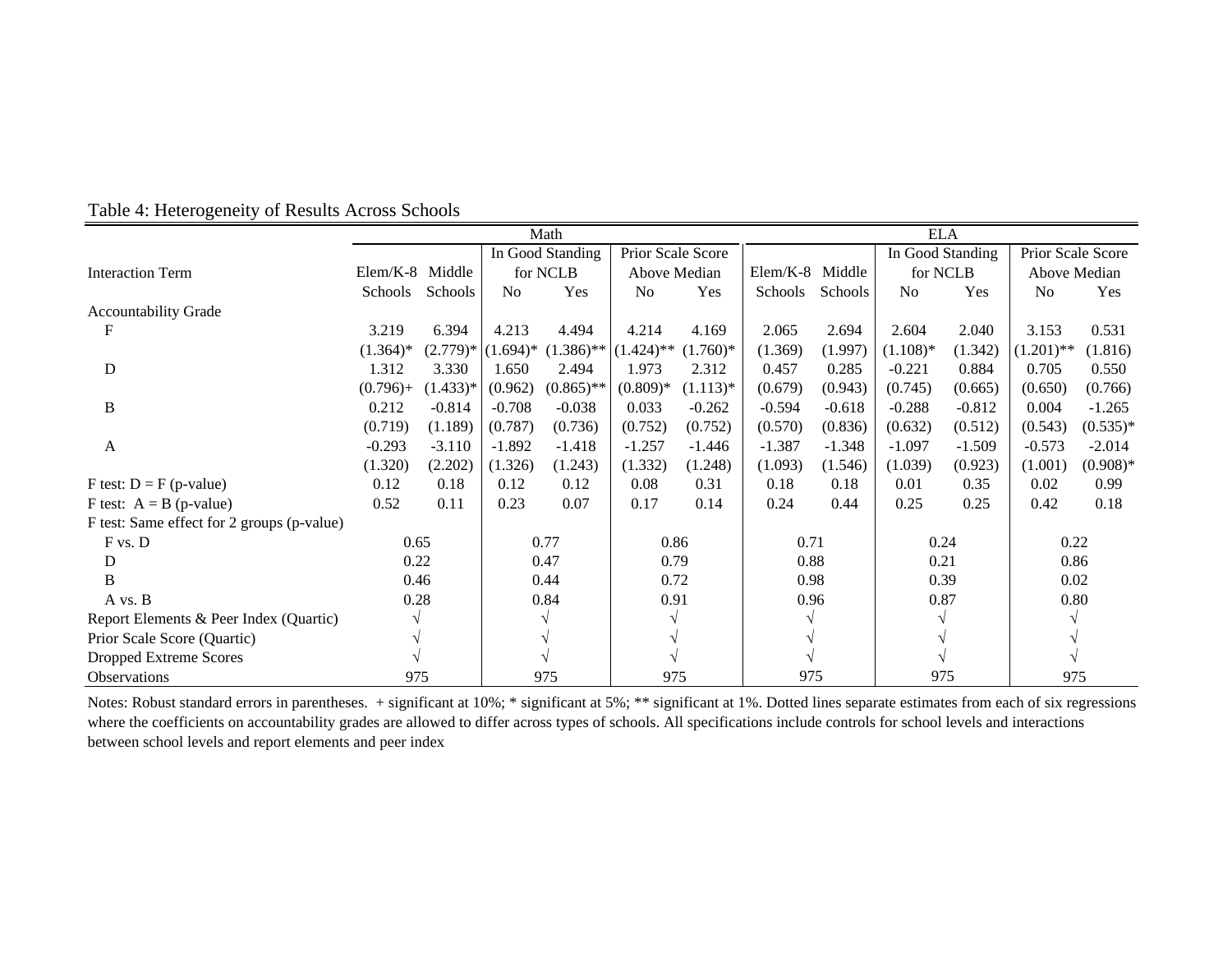|                                        |          | Math     |          | <b>ELA</b> |
|----------------------------------------|----------|----------|----------|------------|
|                                        | 2007     | 2008     | 2007     | 2008       |
| <b>Accountability Grade</b>            |          |          |          |            |
| F                                      | 0.007    | 0.002    | $-0.000$ | $-0.001$   |
|                                        | (0.008)  | (0.007)  | (0.009)  | (0.007)    |
| D                                      | 0.006    | $-0.001$ | $-0.000$ | $-0.001$   |
|                                        | (0.005)  | (0.004)  | (0.005)  | (0.004)    |
| B                                      | 0.003    | $-0.001$ | 0.005    | 0.003      |
|                                        | (0.004)  | (0.004)  | (0.004)  | (0.003)    |
| A                                      | $-0.005$ | $-0.002$ | 0.000    | 0.009      |
|                                        | (0.007)  | (0.006)  | (0.007)  | (0.006)    |
| Category Scores & Peer Index (Quartic) | V        |          | V        |            |
| <b>Observations</b>                    | 985      | 985      | 985      | 985        |

Table 5: School Accountability and Percentage of Students Tested

Notes: Robust standard errors in parentheses. + significant at 10%; \* significant at 5%; \*\* significant at 1%. Percent of students tested is defined by dividing the total tested by enrollment in grades three to eight as measured in October 31st, 2006 (for 2007) and November 5, 2007 (for 2008). Specifications with category scores and peer index also include controls for school levels and interactions between school levels and category scores and peer index.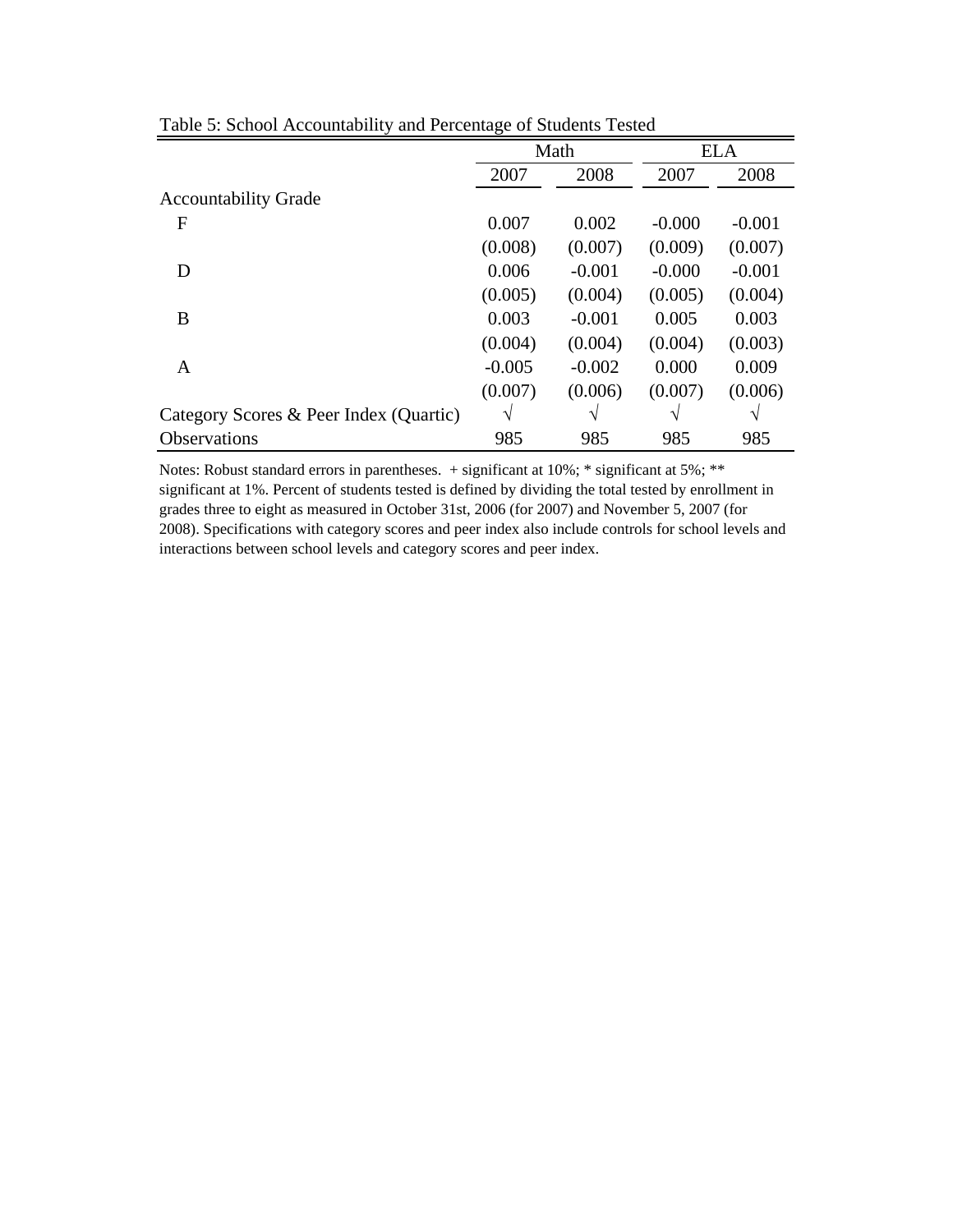|                                         | <b>Progress Report Grade</b><br>$\overline{F}$<br>$\mathcal{C}$<br>$\mathbf D$<br>B<br>$\mathbf A$ |          |          |          |          |  |  |  |
|-----------------------------------------|----------------------------------------------------------------------------------------------------|----------|----------|----------|----------|--|--|--|
|                                         |                                                                                                    |          |          |          |          |  |  |  |
| Number of Schools                       | 42                                                                                                 | 87       | 259      | 371      | 226      |  |  |  |
| Parent Survey Results, 2007             |                                                                                                    |          |          |          |          |  |  |  |
| <b>Response Rate</b>                    | 24.5%                                                                                              | 25.3%    | 30.1%    | 31.2%    | 34.0%    |  |  |  |
| Academic                                | $-0.775$                                                                                           | $-0.359$ | $-0.131$ | 0.046    | 0.349    |  |  |  |
| Engagement                              | $-0.336$                                                                                           | $-0.182$ | $-0.110$ | $-0.009$ | 0.268    |  |  |  |
| Communication                           | $-0.732$                                                                                           | $-0.385$ | $-0.151$ | 0.034    | 0.400    |  |  |  |
| Safety                                  | $-0.657$                                                                                           | $-0.602$ | $-0.144$ | 0.057    | 0.429    |  |  |  |
| Change in Parent Results 2007 to 2008   |                                                                                                    |          |          |          |          |  |  |  |
| <b>Response Rate</b>                    | 24.5%                                                                                              | 28.1%    | 21.4%    | 18.1%    | 15.3%    |  |  |  |
| Academic                                | 0.536                                                                                              | 0.234    | $-0.065$ | $-0.037$ | $-0.044$ |  |  |  |
| Engagement                              | 0.098                                                                                              | $-0.003$ | $-0.060$ | 0.002    | 0.053    |  |  |  |
| Communication                           | 0.603                                                                                              | 0.355    | $-0.070$ | $-0.041$ | $-0.098$ |  |  |  |
| Safety                                  | 0.383                                                                                              | 0.272    | $-0.100$ | $-0.039$ | 0.002    |  |  |  |
| Teacher Survey Results, 2007            |                                                                                                    |          |          |          |          |  |  |  |
| <b>Response Rate</b>                    | 46.4%                                                                                              | 42.7%    | 46.1%    | 46.3%    | 49.1%    |  |  |  |
| Academic                                | $-0.965$                                                                                           | $-0.538$ | $-0.162$ | 0.122    | 0.373    |  |  |  |
| Engagement                              | $-0.781$                                                                                           | $-0.438$ | $-0.187$ | 0.126    | 0.319    |  |  |  |
| Communication                           | $-0.775$                                                                                           | $-0.411$ | $-0.136$ | 0.106    | 0.285    |  |  |  |
| Safety                                  | $-0.849$                                                                                           | $-0.610$ | $-0.192$ | 0.094    | 0.460    |  |  |  |
| Change in Teacher Results, 2007 to 2008 |                                                                                                    |          |          |          |          |  |  |  |
| <b>Response Rate</b>                    | 20.7%                                                                                              | 29.8%    | 19.7%    | 16.7%    | 16.2%    |  |  |  |
| Academic                                | 0.334                                                                                              | 0.302    | $-0.019$ | $-0.078$ | $-0.033$ |  |  |  |
| Engagement                              | 0.352                                                                                              | 0.272    | 0.039    | $-0.093$ | $-0.065$ |  |  |  |
| Communication                           | 0.325                                                                                              | 0.296    | $-0.006$ | $-0.058$ | $-0.077$ |  |  |  |
| Safety                                  | 0.404                                                                                              | 0.212    | $-0.009$ | $-0.055$ | $-0.058$ |  |  |  |
| Student Survey Results, 2007            |                                                                                                    |          |          |          |          |  |  |  |
| <b>Response Rate</b>                    | 60.7%                                                                                              | 71.6%    | 71.7%    | 73.4%    | 77.7%    |  |  |  |
| Academic                                | $-0.706$                                                                                           | $-0.264$ | $-0.180$ | 0.137    | 0.137    |  |  |  |
| Engagement                              | $-0.654$                                                                                           | $-0.499$ | $-0.255$ | 0.141    | 0.281    |  |  |  |
| Communication                           | $-0.312$                                                                                           | $-0.400$ | $-0.268$ | 0.129    | 0.224    |  |  |  |
| Safety                                  | $-0.653$                                                                                           | $-0.510$ | $-0.308$ | 0.046    | 0.460    |  |  |  |
| Change in Student Results, 2007 to 2008 |                                                                                                    |          |          |          |          |  |  |  |
| <b>Response Rate</b>                    | 11.3%                                                                                              | 14.4%    | 13.2%    | 15.1%    | 11.4%    |  |  |  |
| Academic                                | $-0.163$                                                                                           | $-0.135$ | 0.009    | $-0.066$ | 0.176    |  |  |  |
| Engagement                              | $-0.018$                                                                                           | 0.210    | 0.061    | $-0.106$ | 0.050    |  |  |  |
| Communication                           | 0.017                                                                                              | 0.133    | 0.107    | $-0.112$ | 0.041    |  |  |  |
| Safety                                  | $-0.076$                                                                                           | 0.071    | 0.013    | 0.003    | $-0.003$ |  |  |  |

Table 6: Descriptive Statistics on Environment Survey Response Rates and Scores

Note: The number of schools with student survey data differs from the total number of schools, as only students that were in 6th or a higher grade were surveyed. The number of schools with student survey data is as follows: 2007 -- 17 (F), 35 (D), 116 (C), 182 (B), 129 (A); 2008 -- 15 (F), 36 (D), 115 (C), 177 (B), 117 (A). 22 schools had students in grades that were surveyed in 2007 and no longer had students in these grades in 2008, while two schools had no students in grades that were surveyed in 2007 and did have students in these grades in 2008. There were nine schools in 2007 that had students in surveyed grades but zero student respondents and eight such schools in 2008.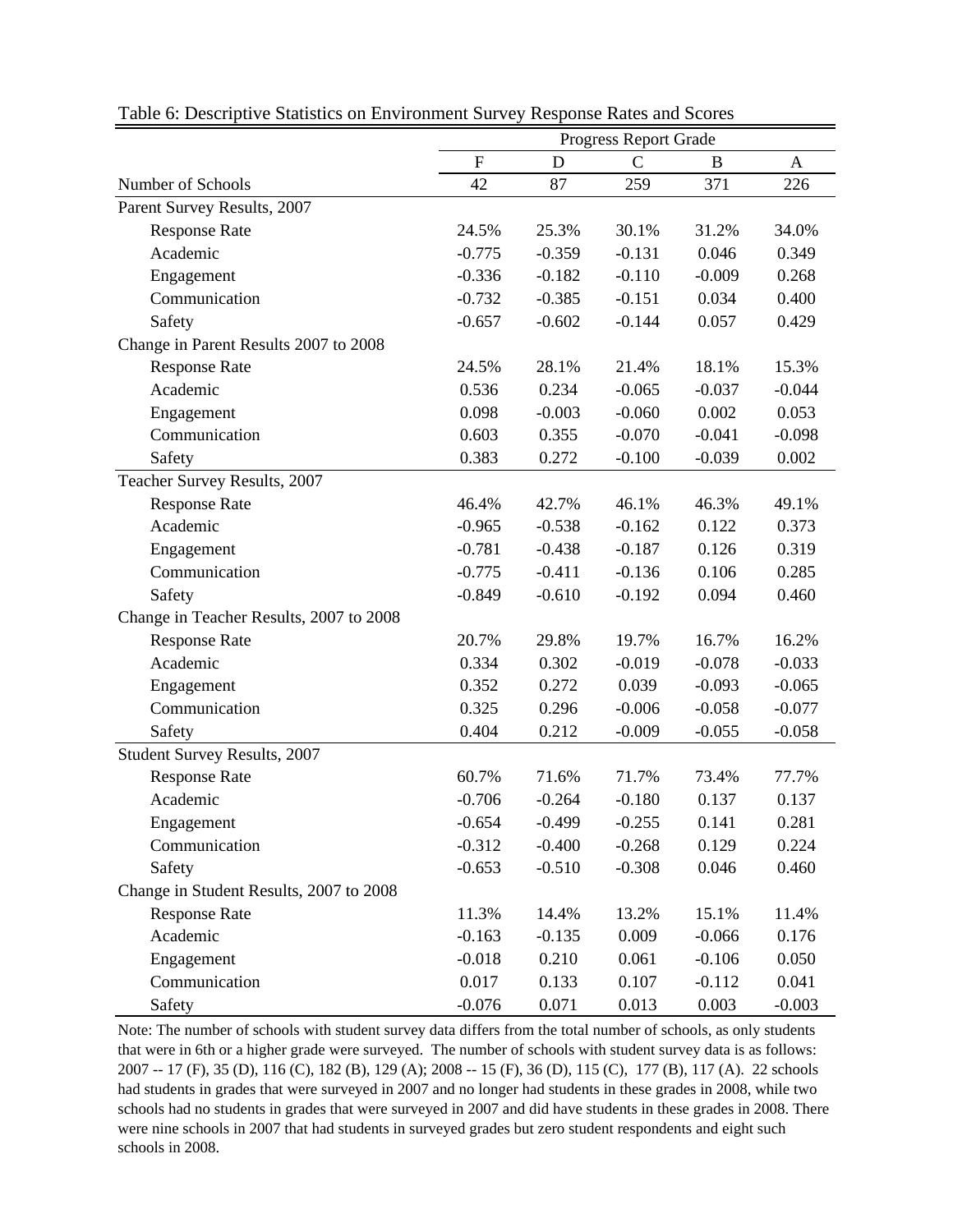|                                           | Progress Report Grade<br>$\mathbf F$<br>$\overline{C}$<br>D<br>B<br>$\mathbf{A}$<br>42<br>87<br>259<br>371<br>226<br>$-0.357$<br>$-0.340$<br>$-0.062$<br>0.000<br>0.275 |          |          |          |          |  |  |  |
|-------------------------------------------|-------------------------------------------------------------------------------------------------------------------------------------------------------------------------|----------|----------|----------|----------|--|--|--|
|                                           |                                                                                                                                                                         |          |          |          |          |  |  |  |
| Number of Schools                         |                                                                                                                                                                         |          |          |          |          |  |  |  |
| Parent Survey Results, 2007               |                                                                                                                                                                         |          |          |          |          |  |  |  |
| <b>Course Offerings</b>                   |                                                                                                                                                                         |          |          |          |          |  |  |  |
| <b>High Expectations</b>                  | $-0.644$                                                                                                                                                                | $-0.288$ | $-0.124$ | 0.036    | 0.312    |  |  |  |
| <b>Teacher Quality</b>                    | $-0.649$                                                                                                                                                                | $-0.372$ | $-0.109$ | 0.039    | 0.323    |  |  |  |
| Overall Satisfaction with Education       | $-0.880$                                                                                                                                                                | $-0.356$ | $-0.122$ | 0.070    | 0.322    |  |  |  |
| Change in Parent Results 2007 to 2008     |                                                                                                                                                                         |          |          |          |          |  |  |  |
| <b>Course Offerings</b>                   | 0.120                                                                                                                                                                   | 0.120    | 0.018    | $-0.014$ | $-0.070$ |  |  |  |
| <b>High Expectations</b>                  | 0.316                                                                                                                                                                   | 0.126    | $-0.080$ | $-0.022$ | 0.019    |  |  |  |
| <b>Teacher Quality</b>                    | 0.620                                                                                                                                                                   | 0.262    | $-0.021$ | $-0.045$ | $-0.114$ |  |  |  |
| Overall Satisfaction with Education       | 0.652                                                                                                                                                                   | 0.233    | $-0.078$ | $-0.069$ | $-0.001$ |  |  |  |
| Teacher Survey Results, 2007              |                                                                                                                                                                         |          |          |          |          |  |  |  |
| <b>Course Offerings</b>                   | $-0.527$                                                                                                                                                                | $-0.266$ | $-0.059$ | 0.089    | 0.124    |  |  |  |
| <b>High Expectations</b>                  | $-0.892$                                                                                                                                                                | $-0.370$ | $-0.150$ | 0.090    | 0.333    |  |  |  |
| Focus on Teaching by School Leaders       | $-0.863$                                                                                                                                                                | $-0.304$ | $-0.157$ | 0.137    | 0.233    |  |  |  |
| Use of Student Data                       | $-0.859$                                                                                                                                                                | $-0.189$ | $-0.156$ | 0.130    | 0.196    |  |  |  |
| Professional Development Quality          | $-0.655$                                                                                                                                                                | $-0.167$ | $-0.154$ | 0.115    | 0.171    |  |  |  |
| <b>Quality of Instructional Materials</b> | $-0.719$                                                                                                                                                                | $-0.233$ | $-0.134$ | 0.102    | 0.211    |  |  |  |
| Change in Teacher Results, 2007 to 2008   |                                                                                                                                                                         |          |          |          |          |  |  |  |
| <b>Course Offerings</b>                   | 0.165                                                                                                                                                                   | 0.197    | $-0.037$ | $-0.064$ | 0.044    |  |  |  |
| <b>High Expectations</b>                  | 0.172                                                                                                                                                                   | 0.065    | $-0.039$ | $-0.048$ | 0.065    |  |  |  |
| Focus on Teaching by School Leaders       | 0.261                                                                                                                                                                   | 0.118    | $-0.015$ | $-0.038$ | $-0.017$ |  |  |  |
| Use of Student Data                       | 0.492                                                                                                                                                                   | 0.186    | 0.022    | $-0.090$ | $-0.044$ |  |  |  |
| Professional Development Quality          | 0.378                                                                                                                                                                   | 0.142    | 0.079    | $-0.116$ | $-0.035$ |  |  |  |
| <b>Quality of Instructional Materials</b> | 0.249                                                                                                                                                                   | 0.110    | 0.005    | $-0.090$ | 0.043    |  |  |  |
| Student Survey Results, 2007              |                                                                                                                                                                         |          |          |          |          |  |  |  |
| <b>Course Offerings</b>                   | $-0.286$                                                                                                                                                                | $-0.214$ | $-0.096$ | 0.098    | 0.066    |  |  |  |
| <b>High Expectations</b>                  | $-0.682$                                                                                                                                                                | $-0.562$ | $-0.302$ | 0.154    | 0.304    |  |  |  |
| <b>Essays and Projects</b>                | $-0.882$                                                                                                                                                                | $-0.276$ | $-0.156$ | 0.151    | 0.114    |  |  |  |
| Change in Student Results, 2007 to 2008   |                                                                                                                                                                         |          |          |          |          |  |  |  |
| <b>Course Offerings</b>                   | $-0.060$                                                                                                                                                                | 0.002    | 0.031    | $-0.062$ | 0.068    |  |  |  |
| <b>High Expectations</b>                  | $-0.141$                                                                                                                                                                | 0.194    | 0.092    | $-0.071$ | 0.010    |  |  |  |
| <b>Essays and Projects</b>                | 0.232                                                                                                                                                                   | $-0.087$ | 0.095    | $-0.048$ | $-0.002$ |  |  |  |

Table 7: Discriptive Statistics on Specific Outcomes from Environment Survey

Note: The number of schools with student survey data differs from the total number of schools, as only students that were in 6th or a higher grade were surveyed. The number of schools with student survey data is as follows: 2007– 17 (F), 35 (D), 116 (C), 182 (B), 129 (A); 2008 – 15 (F), 36 (D), 115 (C), 177 (B), 117 (A). 22 schools had students in grades that were surveyed in 2007 and no longer had students in these grades in 2008, while two schools had no students in grades that were surveyed in 2007 and did have students in these grades in 2008. There were nine schools in 2007 that had students in surveyed grades but zero student respondents and eight such schools in 2008.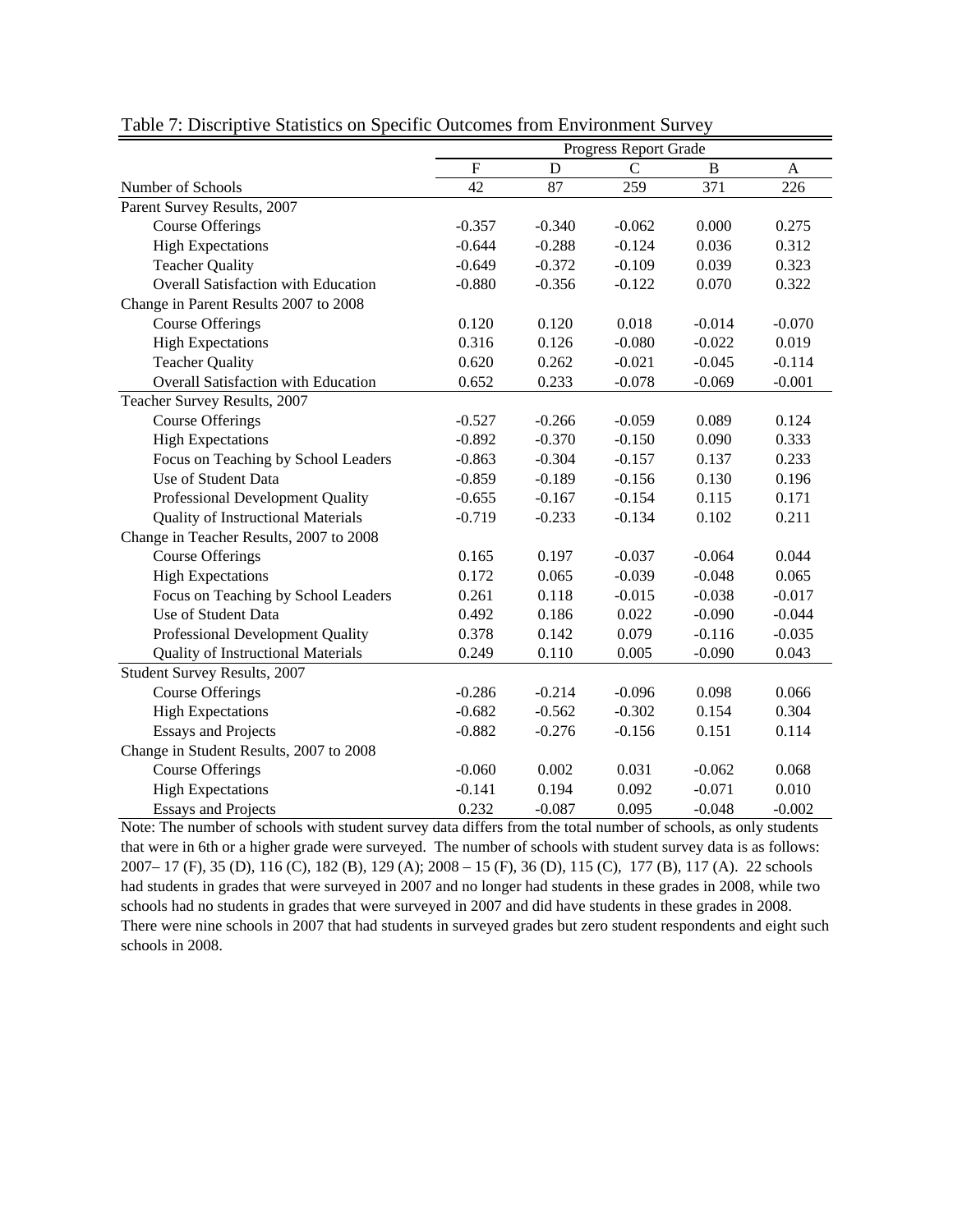|                                        |             | 2007            |                 |             | 2008            |                 |
|----------------------------------------|-------------|-----------------|-----------------|-------------|-----------------|-----------------|
|                                        | Parents     | <b>Teachers</b> | <b>Students</b> | Parents     | <b>Teachers</b> | <b>Students</b> |
| <b>Accountability Grade</b>            | (1)         | (2)             | (3)             | (4)         | (5)             | (6)             |
| F                                      | $-0.039$    | 0.008           | $-0.038$        | 0.063       | 0.057           | $-0.044$        |
|                                        | $(0.023) +$ | (0.043)         | (0.079)         | (0.056)     | (0.045)         | (0.045)         |
| D                                      | $-0.018$    | $-0.041$        | 0.008           | 0.074       | 0.055           | $-0.011$        |
|                                        | (0.016)     | (0.031)         | (0.037)         | $(0.037)*$  | $(0.026)*$      | (0.026)         |
| B                                      | 0.005       | $-0.021$        | $-0.021$        | $-0.060$    | $-0.040$        | 0.009           |
|                                        | (0.015)     | (0.023)         | (0.030)         | $(0.029)*$  | $(0.023) +$     | (0.020)         |
| A                                      | 0.019       | $-0.016$        | 0.036           | $-0.110$    | $-0.070$        | 0.027           |
|                                        | (0.028)     | (0.041)         | (0.059)         | $(0.057) +$ | (0.044)         | (0.034)         |
| Report Elements & Peer Index (Quartic) | V           | N               | V               | V           | V               |                 |
| <b>Observations</b>                    | 985         | 974             | 479             | 985         | 985             | 460             |

Table 8: School Accountability and Survey Response Rates

Notes: Robust standard errors in parentheses. + significant at 10%; \* significant at 5%; \*\* significant at 1%. Specifications with category scores and peer index also include controls for school levels and interactions between school levels and report elements and peer index.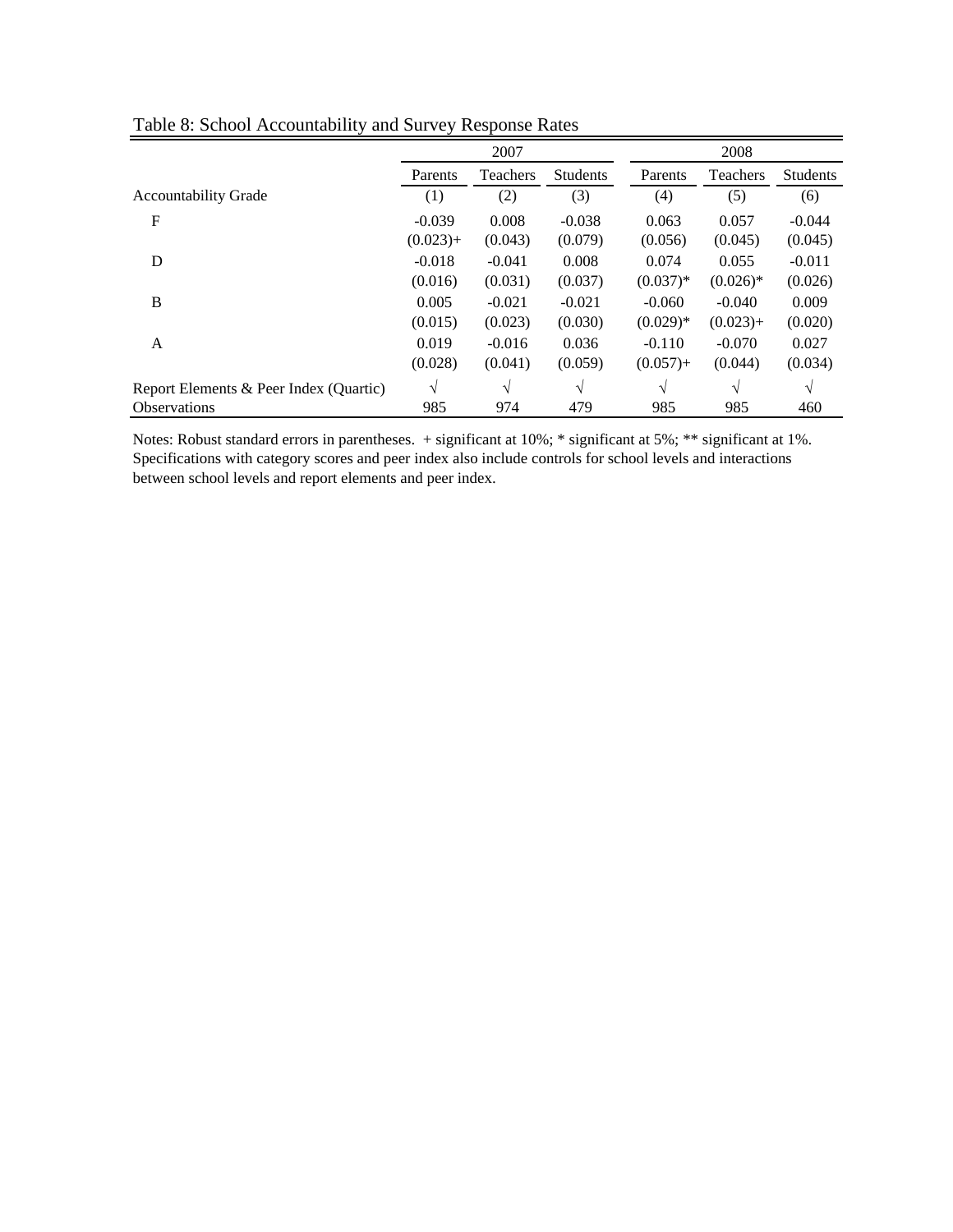| Panel A: Parent Survey Results         |                          | Academics   |          | Engagement              |            | Communication                                  |                     | Safety                |
|----------------------------------------|--------------------------|-------------|----------|-------------------------|------------|------------------------------------------------|---------------------|-----------------------|
|                                        | (1)                      | (2)         | (3)      | (4)                     | (5)        | (6)                                            | (7)                 | (8)                   |
| <b>Accountability Grade</b>            |                          |             |          |                         |            |                                                |                     |                       |
| $\mathbf F$                            | 0.562                    | 0.441       | 0.313    | 0.246                   | 0.486      | 0.369                                          | 0.229               | 0.145                 |
|                                        | $(0.191)$ ** $(0.185)$ * |             | (0.228)  | (0.222)                 | $(0.217)*$ | $(0.200) +$                                    | (0.184)             | (0.184)               |
| D                                      | 0.349                    | 0.232       | 0.285    | 0.215                   | 0.402      | 0.288                                          | 0.228               | 0.137                 |
|                                        | $(0.123)$ ** $(0.115)$ * |             |          | $(0.122)$ * $(0.119)$ + |            | $(0.123)$ ** $(0.113)$ * $(0.115)$ * $(0.105)$ |                     |                       |
| B                                      | $-0.138$                 | $-0.062$    | $-0.119$ | $-0.065$                | $-0.024$   | 0.052                                          | 0.032               | 0.101                 |
|                                        | (0.096)                  | (0.087)     | (0.089)  | (0.084)                 | (0.092)    | (0.083)                                        | (0.077)             | (0.070)               |
| $\mathbf{A}$                           | $-0.326$                 | $-0.189$    | $-0.183$ | $-0.093$                | $-0.063$   | 0.071                                          | 0.125               | 0.244                 |
|                                        | $(0.188) +$              | (0.170)     | (0.170)  | (0.159)                 | (0.181)    | (0.161)                                        |                     | $(0.157)$ $(0.140) +$ |
| Test that $D = F(p-value)$             | 0.22                     | 0.22        | 0.90     | 0.88                    | 0.67       | 0.66                                           | 1.00                | 0.96                  |
| Test that $A = B$ (p-value)            | 0.13                     | 0.26        | 0.55     | 0.78                    | 0.74       | 0.85                                           | 0.37                | 0.13                  |
| Observations                           | 975                      | 975         | 975      | 975                     | 975        | 975                                            | 975                 | 975                   |
| Panel B: Teacher Survey Results        |                          | Academics   |          | Engagement              |            | Communication                                  |                     | Safety                |
|                                        | (1)                      | (2)         | (3)      | (4)                     | (5)        | (6)                                            | (7)                 | (8)                   |
| <b>Accountability Grade</b>            |                          |             |          |                         |            |                                                |                     |                       |
| F                                      | 0.144                    | 0.104       | 0.114    | 0.078                   | 0.078      | 0.023                                          | 0.307               | 0.290                 |
|                                        | (0.179)                  | (0.174)     | (0.187)  | (0.179)                 | (0.196)    | (0.185)                                        | $(0.160)+(0.159) +$ |                       |
| D                                      | 0.224                    | 0.166       | 0.162    | 0.104                   | 0.189      | 0.131                                          | 0.142               | 0.098                 |
|                                        | $(0.121) +$              | (0.117)     | (0.131)  | (0.126)                 | (0.131)    | (0.125)                                        | (0.109)             | (0.106)               |
| B                                      | 0.076                    | 0.110       | 0.092    | 0.126                   | 0.148      | 0.182                                          | 0.063               | 0.088                 |
|                                        | (0.087)                  | (0.085)     | (0.092)  | (0.090)                 | (0.092)    | $(0.090)*$                                     | (0.079)             | (0.077)               |
| A                                      | 0.216                    | 0.267       | 0.271    | 0.319                   | 0.298      | 0.358                                          | 0.194               | 0.237                 |
|                                        | (0.160)                  | $(0.158) +$ | (0.171)  | $(0.169) +$             |            | $(0.167) + (0.162)^*$                          |                     | $(0.150)$ $(0.149)$   |
| Test that $D = F(p-value)$             | 0.66                     | 0.72        | 0.79     | 0.88                    | 0.57       | 0.56                                           | 0.29                | 0.21                  |
| Test that $A = B$ (p-value)            | 0.17                     | 0.12        | 0.11     | 0.08                    | 0.15       | 0.09                                           | 0.17                | 0.12                  |
| Observations                           | 963                      | 963         | 963      | 963                     | 963        | 963                                            | 963                 | 963                   |
| Panel C: Student Survey Results        |                          | Academics   |          | Engagement              |            | Communication                                  | Safety              |                       |
|                                        | (1)                      | (2)         | (3)      | (4)                     | (5)        | (6)                                            | (7)                 | (8)                   |
| ${\bf F}$                              | $-0.582$                 | $-0.424$    | $-0.174$ | $-0.080$                | $-0.605$   | $-0.554$                                       | $-0.018$            | 0.008                 |
|                                        | (0.414)                  | (0.389)     | (0.322)  | (0.319)                 |            | $(0.310) + (0.305) + (0.307)$                  |                     | (0.298)               |
| D                                      | $-0.164$                 | $-0.128$    | 0.009    | 0.026                   | $-0.120$   | $-0.107$                                       | $-0.003$            | $-0.009$              |
|                                        | (0.234)                  | (0.219)     |          | $(0.165)$ $(0.156)$     |            | $(0.166)$ $(0.164)$ $(0.200)$ $(0.187)$        |                     |                       |
| B                                      | 0.132                    | 0.085       | 0.025    | $-0.003$                | $-0.011$   | $-0.019$                                       | $-0.063$            | $-0.080$              |
|                                        | (0.168)                  | (0.167)     | (0.139)  | (0.143)                 | (0.156)    | (0.159)                                        |                     | $(0.108)$ $(0.110)$   |
| $\boldsymbol{A}$                       | $-0.108$                 | $-0.176$    | $-0.197$ | $-0.235$                | $-0.415$   | $-0.435$                                       | $-0.265$            | $-0.277$              |
|                                        | (0.289)                  | (0.288)     | (0.263)  | (0.266)                 | (0.272)    | (0.276)                                        | (0.215)             | (0.217)               |
| Test that $D = F(p-value)$             | 0.21                     | 0.35        | 0.48     | 0.68                    | 0.03       | 0.05                                           | 0.94                | 0.94                  |
| Test that $A = B$ (p-value)            | 0.15                     | 0.12        | 0.17     | 0.15                    | 0.01       | 0.01                                           | 0.16                | 0.16                  |
| Observations                           | 444                      | 444         | 444      | 444                     | 444        | 444                                            | 444                 | 444                   |
|                                        |                          |             |          |                         |            |                                                |                     |                       |
| Report Elements & Peer Index (Quartic) | V                        |             |          |                         |            |                                                | V                   |                       |
| Prior Domain Score (Quartic)           |                          |             |          |                         |            |                                                | V                   |                       |
| <b>Dropped Extreme Scores</b>          | V                        | ٦           | V        |                         | $\sqrt{}$  |                                                | $\sqrt{}$           |                       |
| Response Rate (Quartic)                |                          |             |          |                         |            |                                                |                     |                       |

Table 9: Survey Outcomes (Four Domain Scores)

Notes: All dependent variables have been standardized to have mean zero and standard deviation one.

Specifications with report element scores and peer index also include controls for school levels and interactions between school levels and report elements and peer index. Robust standard errors in parentheses. + significant at 10%; \* significant at 5%; \*\* significant at 1%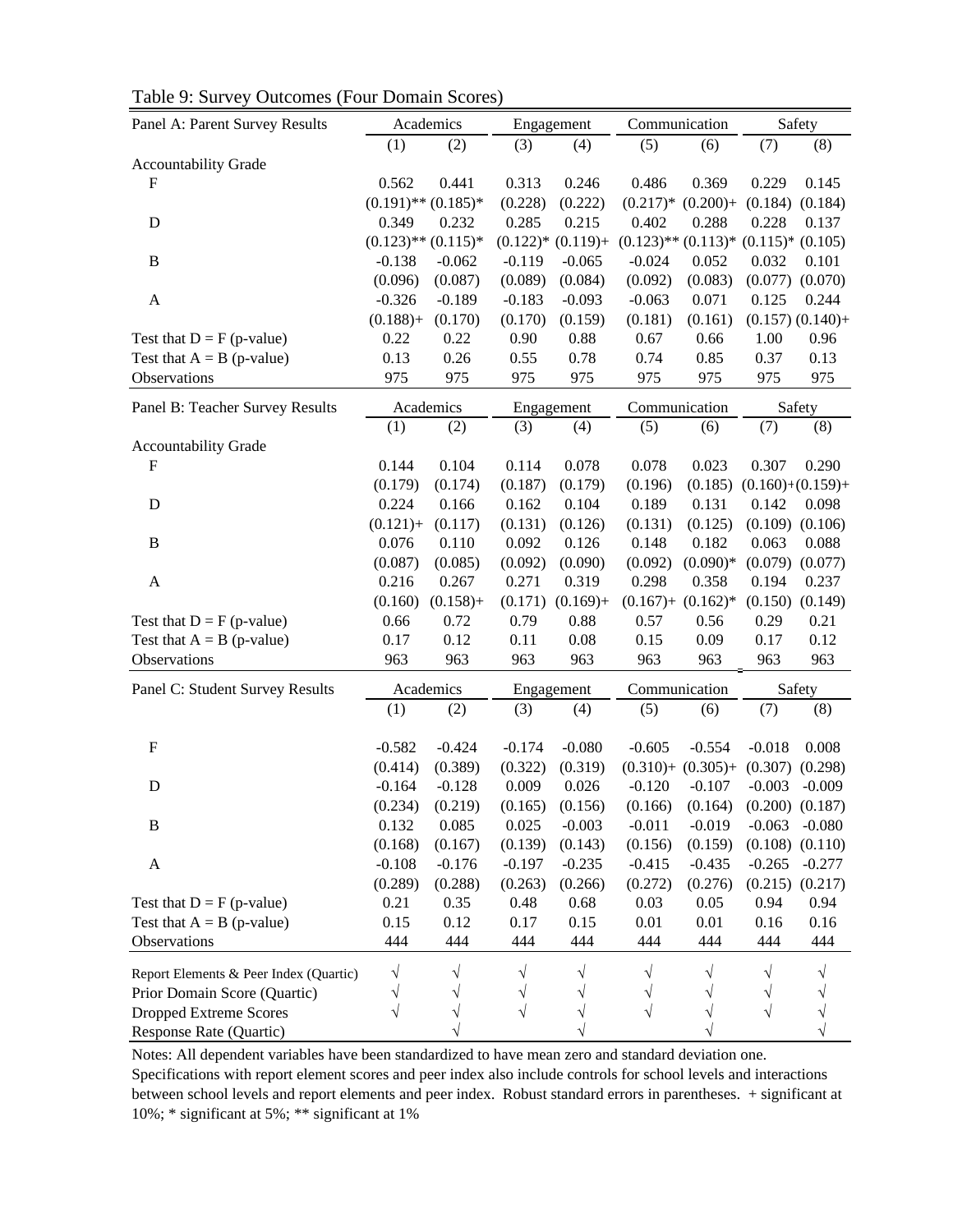| Panel A: Parent Survey Results         |             | <b>High Expectations</b> |                                       | <b>Course Offerings</b> |  |
|----------------------------------------|-------------|--------------------------|---------------------------------------|-------------------------|--|
|                                        | (1)         | (2)                      | (5)                                   | (6)                     |  |
| <b>Accountability Grade</b>            |             |                          |                                       |                         |  |
| $\mathbf F$                            | 0.359       | 0.271                    | 0.173                                 | 0.167                   |  |
|                                        | $(0.192) +$ | (0.196)                  | (0.145)                               | (0.144)                 |  |
| D                                      | 0.241       | 0.161                    | 0.194                                 | 0.194                   |  |
|                                        | $(0.111)*$  | (0.105)                  | (0.120)                               | (0.123)                 |  |
| B                                      | $-0.022$    | 0.036                    | $-0.118$                              | $-0.125$                |  |
|                                        | (0.088)     | (0.084)                  | (0.072)                               | $(0.071) +$             |  |
| A                                      | $-0.047$    | 0.053                    | $-0.266$                              | $-0.277$                |  |
|                                        | (0.179)     | (0.165)                  | $(0.148) +$                           | $(0.147) +$             |  |
| Test that $D = F(p-value)$             | 0.50        | 0.54                     | 0.89                                  | 0.85                    |  |
| Test that $A = B$ (p-value)            | 0.83        | 0.88                     | 0.12                                  | 0.12                    |  |
| Observations                           | 975         | 975                      | 975                                   | 975                     |  |
| Panel B: Teacher Survey Results        |             | <b>High Expectations</b> |                                       | <b>Course Offerings</b> |  |
|                                        | (1)         | (2)                      | (5)                                   | (6)                     |  |
| <b>Accountability Grade</b>            |             |                          |                                       |                         |  |
| $\mathbf F$                            | 0.074       | 0.026                    | 0.202                                 | 0.182                   |  |
|                                        | (0.155)     | (0.156)                  | (0.243)                               | (0.240)                 |  |
| D                                      | 0.192       | 0.134                    | 0.256                                 | 0.242                   |  |
|                                        | $(0.106) +$ | (0.103)                  | $(0.128)$ *                           | $(0.131) +$             |  |
| B                                      | 0.051       | 0.087                    | $-0.037$                              | $-0.027$                |  |
|                                        | (0.082)     | (0.079)                  | (0.097)                               | (0.096)                 |  |
| A                                      | 0.155       | 0.215                    | 0.002                                 | 0.017                   |  |
|                                        | (0.152)     | (0.148)                  | (0.176)                               | (0.175)                 |  |
| Test that $D = F(p-value)$             | 0.43        | 0.46                     | 0.81                                  | 0.79                    |  |
| Test that $A = B$ (p-value)            | 0.28        | 0.17                     | 0.70                                  | 0.67                    |  |
| Observations                           | 975         | 975                      | 975                                   | 975                     |  |
| Panel C: Student Survey Results        |             | <b>High Expectations</b> | <b>Course Offerings</b><br>(5)<br>(6) |                         |  |
|                                        | (1)         | (2)                      |                                       |                         |  |
| <b>Accountability Grade</b>            |             |                          |                                       |                         |  |
| $\mathbf{F}$                           | $-0.342$    | $-0.320$                 | 0.092                                 | 0.079                   |  |
|                                        | (0.349)     | (0.345)                  | (0.378)                               | (0.381)                 |  |
| D                                      | 0.023       | 0.022                    | 0.078                                 | 0.072                   |  |
|                                        | (0.192)     | (0.187)                  | (0.181)                               | (0.178)                 |  |
| B                                      | $-0.014$    | $-0.021$                 | $-0.017$                              | $-0.017$                |  |
|                                        | (0.135)     | (0.138)                  | (0.143)                               | (0.145)                 |  |
| A                                      | $-0.412$    | $-0.416$                 | $-0.100$                              | $-0.094$                |  |
|                                        | $(0.245) +$ | $(0.250) +$              | (0.265)                               | (0.265)                 |  |
| Test that $D = F(p-value)$             | 0.20        | 0.23                     | 0.96                                  | 0.98                    |  |
| Test that $A = B$ (p-value)            | 0.01        | 0.01                     | 0.63                                  | 0.66                    |  |
| Observations                           | 444         | 444                      | 444                                   | 444                     |  |
| Report Elements & Peer Index (Quartic) |             |                          |                                       |                         |  |
| Prior Survey Score (Quartic)           |             |                          |                                       |                         |  |
| <b>Dropped Extreme Scores</b>          |             |                          |                                       |                         |  |
| Response Rate (Quartic)                |             |                          |                                       |                         |  |

Table 10: Survey Outcomes (High Expectations and Course Offerings)

Notes: All dependent variables have been standardized to have mean zero and standard deviation one. Robust standard errors in parentheses. Specifications with report element scores and peer index also include controls for school levels and interactions between school levels and report element scores and peer index.

+ significant at 10%; \* significant at 5%; \*\* significant at 1%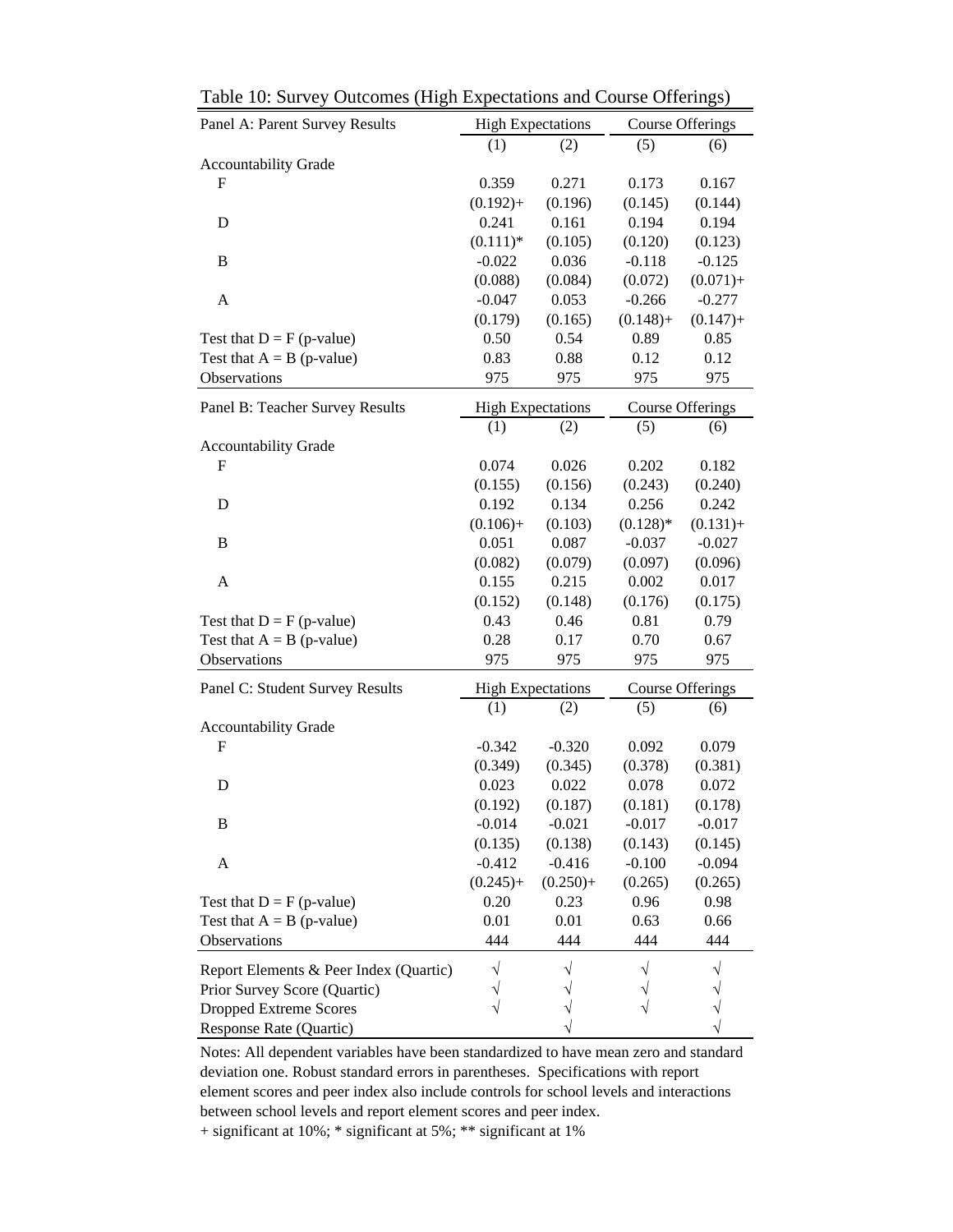| <b>Survey Response Group:</b>          |              | Parents<br>Teachers |              |                          |                     |         |          |                         |         |                            |         |                             | <b>Students</b> |                 |
|----------------------------------------|--------------|---------------------|--------------|--------------------------|---------------------|---------|----------|-------------------------|---------|----------------------------|---------|-----------------------------|-----------------|-----------------|
|                                        | Teacher      |                     |              | <b>Overall Education</b> | Use of              |         |          | Focus on<br>Teaching by |         | Quality of<br>Professional |         | Quality of<br>Instructional |                 | Frequency of    |
| Survey Question(s):                    | Quality      |                     |              | Quality                  | <b>Student Data</b> |         |          | <b>School Leaders</b>   |         | Development                |         | Materials                   |                 | Essays/Projects |
|                                        | (1)          | (2)                 | (3)          | (4)                      | (5)                 | (6)     | (7)      | (8)                     | (9)     | (10)                       | (11)    | (12)                        | (13)            | (14)            |
| <b>Accountability Grade</b>            |              |                     |              |                          |                     |         |          |                         |         |                            |         |                             |                 |                 |
|                                        | 0.641        | 0.532               | 0.626        | 0.522                    | 0.284               | 0.224   | $-0.048$ | $-0.094$                | 0.139   | 0.101                      | 0.157   | 0.129                       | $-0.519$        | $-0.523$        |
|                                        | $(0.220)$ ** | $(0.214)$ *         | $(0.176)$ ** | $(0.169)$ **             | (0.225)             | (0.219) | (0.197)  | (0.190)                 | (0.215) | (0.208)                    | (0.194) | (0.190)                     | (0.325)         | (0.324)         |
| D                                      | 0.257        | 0.149               | 0.365        | 0.259                    | 0.277               | 0.213   | 0.160    | 0.093                   | 0.206   | 0.141                      | 0.209   | 0.151                       | $-0.377$        | $-0.380$        |
|                                        | $(0.121)$ *  | (0.114)             | $(0.116)$ ** | $(0.107)$ *              | $(0.145) +$         | (0.140) | (0.122)  | (0.116)                 | (0.145) | (0.140)                    | (0.135) | (0.131)                     | $(0.182)*$      | $(0.181)$ *     |
| B                                      | $-0.118$     | $-0.046$            | $-0.106$     | $-0.030$                 | 0.026               | 0.071   | 0.137    | 0.180                   | 0.024   | 0.061                      | 0.032   | 0.066                       | 0.012           | 0.013           |
|                                        | (0.103)      | (0.096)             | (0.091)      | (0.084)                  | (0.099)             | (0.097) | (0.092)  | $(0.088)$ *             | (0.099) | (0.098)                    | (0.093) | (0.092)                     | (0.149)         | (0.150)         |
| A                                      | $-0.276$     | $-0.145$            | $-0.194$     | $-0.062$                 | 0.071               | 0.146   | 0.309    | 0.386                   | 0.154   | 0.212                      | 0.199   | 0.249                       | $-0.129$        | $-0.125$        |
|                                        | (0.198)      | (0.183)             | (0.177)      | (0.161)                  | (0.183)             | (0.181) |          | $(0.167)+(0.161)^*$     | (0.188) | (0.187)                    | (0.176) | (0.175)                     | (0.256)         | (0.257)         |
| Test that $D = F(p-value)$             | 0.36         | 0.45                | 0.22         | 0.18                     | 0.98                | 0.96    | 0.28     | 0.30                    | 0.34    | 0.38                       | 0.78    | 0.90                        | 0.54            | 0.54            |
| Test that $A = B$ (p-value)            | 0.05         | 0.05                | 0.88         | 1.52                     | 0.70                | 0.52    | 0.11     | 0.05                    | 0.74    | 0.84                       | 0.14    | 0.11                        | 0.36            | 0.37            |
| Category Scores & Peer Index (Quartic) |              |                     |              |                          |                     |         |          |                         |         |                            |         |                             |                 |                 |
| Prior Environment Score (Quartic)      |              |                     |              |                          |                     |         |          |                         |         |                            |         |                             |                 |                 |
| Dropped Extreme A and F Schools        |              |                     |              |                          |                     |         |          |                         |         |                            |         |                             |                 |                 |
| Reponse Rate (Quartic)                 |              |                     |              |                          |                     |         |          |                         |         |                            |         |                             |                 |                 |
| <b>Observations</b>                    | 975          | 975                 | 975          | 975                      | 975                 | 975     | 975      | 975                     | 975     | 975                        | 975     | 975                         | 444             | 444             |

## Table 11: Survey Outcomes (Specific Academic Survey Questions)

Notes: All dependent variables have been standardized to have mean zero and standard deviation one. Robust standard errors in parentheses. + significant at 10%; \* significant at 5%; \*\* significant at 1%. Specifications with category scores and peer index also include controls for school levels and interactions between school levels and category scores and peer index.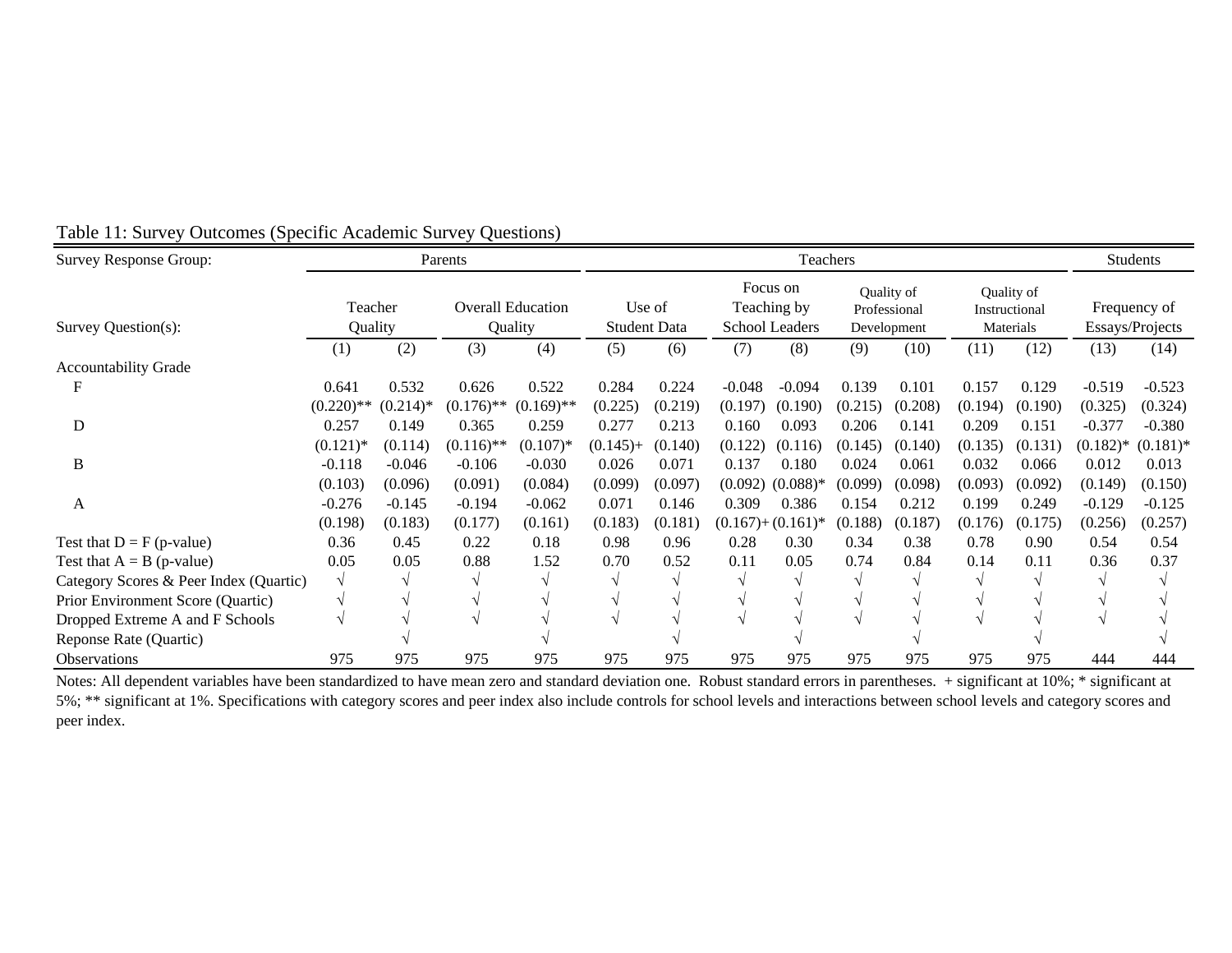

Figure 1: Accountability Grade Plotted Against Final Score, by Type of School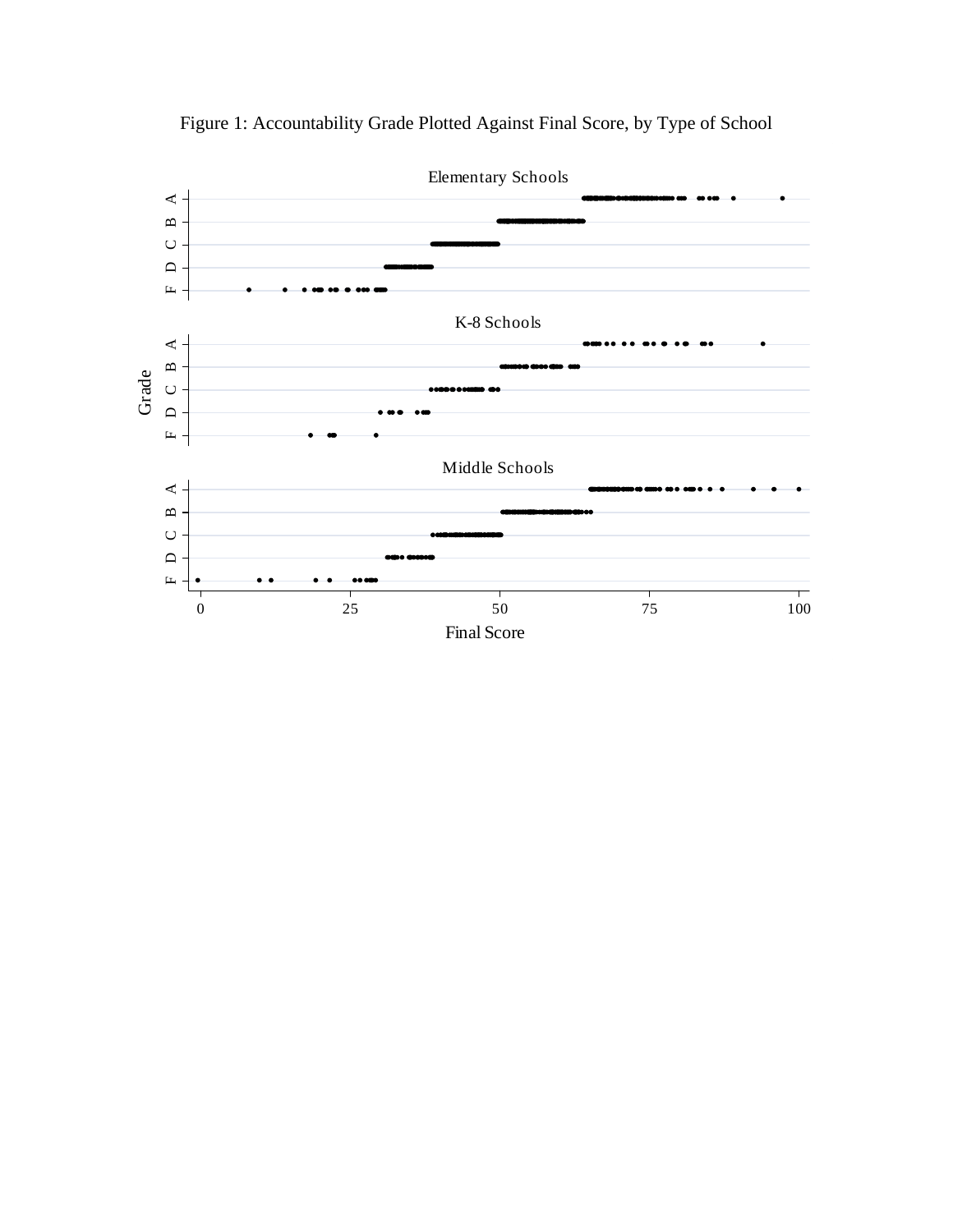Figure 2: Timeline of Events Related to Accountability Implementation

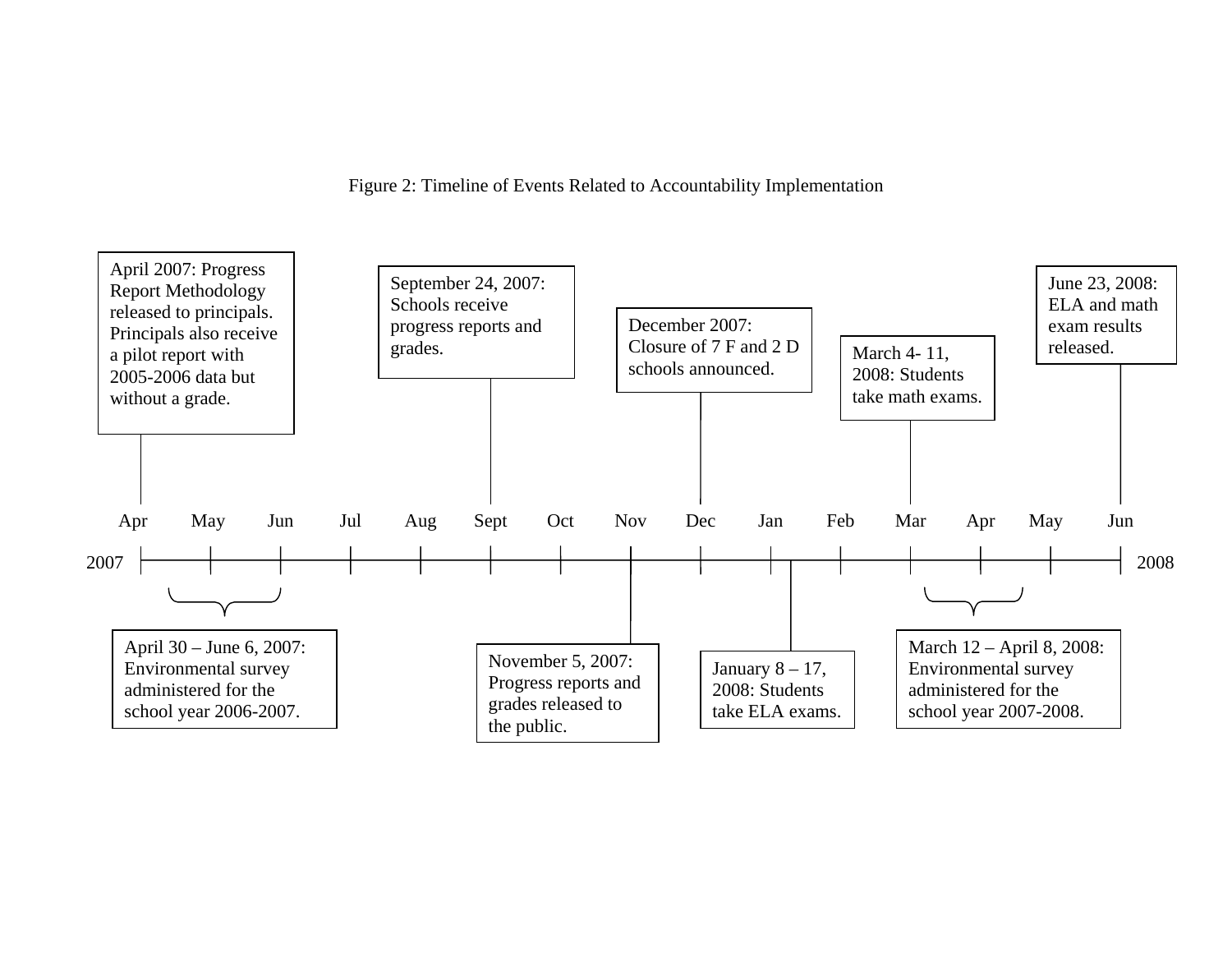

Figure 3: Distribution of School Average Test Scores in 2006-2007 and 2007-2008

Note: Densities shown for the 985 schools used in our empirical analysis.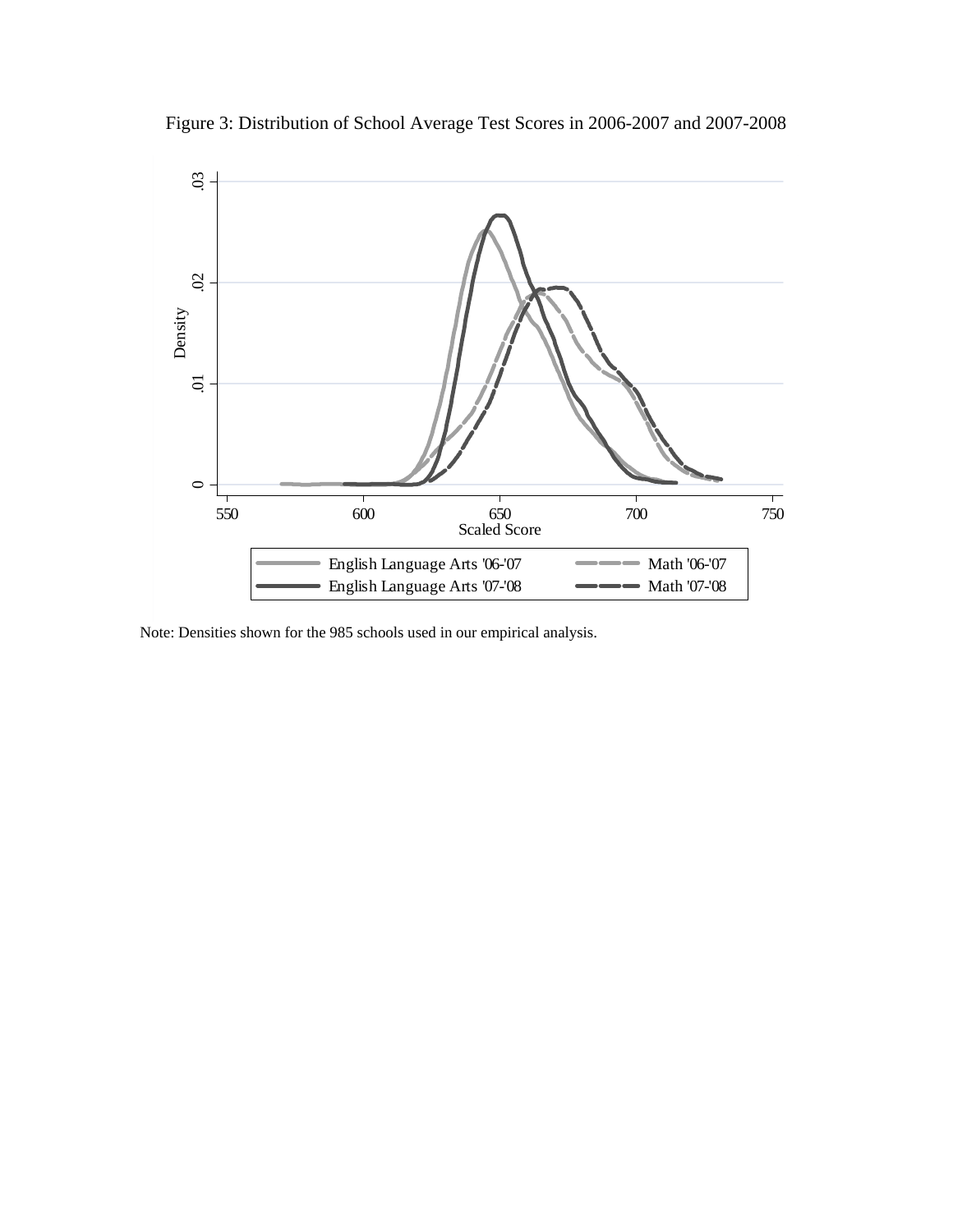

Figure 4: School Average Math and ELA Scale Scores by Progress Report Grade

Note: Residuals from a regression of test scores on the components of the overall score: peer index, progress, performance, environment, and additional credit. We also include quartic polynomial for each component, and the impact of these variables is allowed to vary across the three types of schools (Elementary, K-8, and Middle). The solid lines plot estimates from a locally weighted polynomial (Fan) regression with a bandwidth of 8 points performed separately within each group of schools with the same progress report grade.